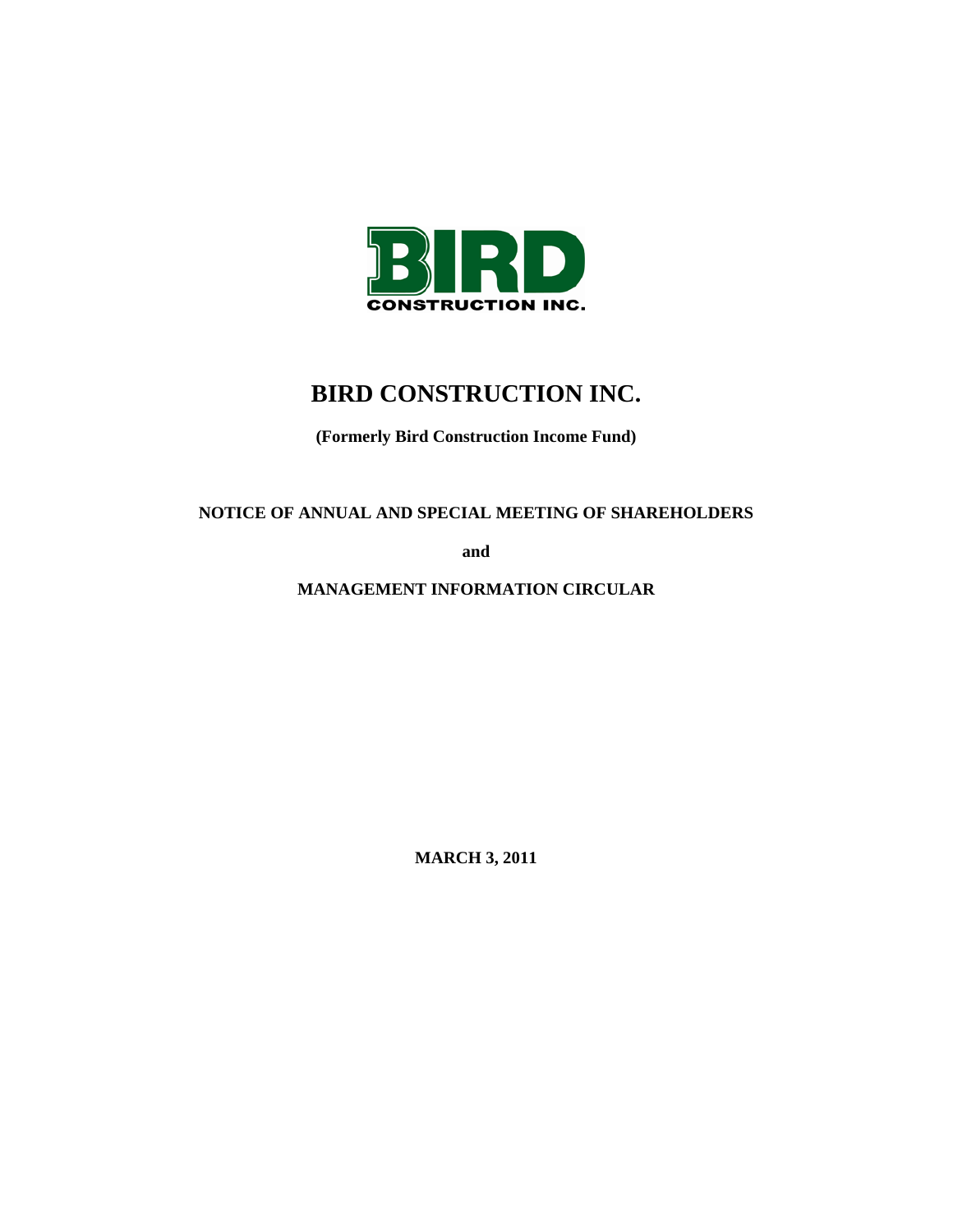

# **NOTICE OF ANNUAL AND SPECIAL MEETING OF SHAREHOLDERS**

## **to be held on May 6, 2011**

**NOTICE IS HEREBY GIVEN** that an annual and special meeting (the "**Meeting**") of the holders ("**Shareholders**") of shares ("**Shares**") of Bird Construction Inc. (the "**Company**") (formerly Bird Construction Income Fund) will be held at **The Fort Garry Hotel, 222 Broadway, Winnipeg, Manitoba** on May 6, 2011 at 12:00 noon (Winnipeg time) for the following purposes:

- (a) to receive the consolidated financial statements of Bird Construction Income Fund, the predecessor to the Company, for the year ended December 31, 2010 and the report of the auditors on those statements;
- (b) to elect eight Directors of the Company (the "**Directors**") for the ensuing year;
- (c) to appoint auditors for the ensuing year and to authorize the Directors to fix the remuneration to be paid to the auditors;
- (d) to consider and, if deemed advisable, to pass, with or without variation, a special resolution, the full text of which is set forth in Schedule B to the accompanying management information circular, ratifying and approving the implementation of the Company's Stock Option Plan; and
- (e) to transact such further or other business as may properly come before the Meeting or any adjournment(s) or postponement(s) thereof.

Specific details concerning the Stock Option Plan and the other matters to be considered at the Meeting are set forth in the accompanying management information circular, which forms part of this Notice.

Only holders of record of Shares at the close of business on April 1, 2011 will be entitled to vote at the Meeting, or any adjournment(s) or postponement(s) thereof.

Registered holders of Shares who are unable to attend the Meeting in person are requested to complete, date and sign the enclosed form of proxy and return it, in the envelope provided, to the Company's transfer agent, Computershare Investor Services, by delivering the proxy to Proxy Department, Computershare Investor Services (i) by mail to 100 University Ave., 9<sup>th</sup> floor, Toronto, Ontario, M5J 2Y1; or (ii) by phone at 1-866-732-VOTE (8683) Toll Free, or (iii) online at www.investorvote.com, so that it is received by 12:00 noon (Winnipeg time) on May 4, 2011 (or at least 48 hours prior to the commencement of any reconvened meeting in the event of any adjournment(s) or postponement(s) thereof).

**If you are a non-registered holder of Shares and received these materials through your broker or through another intermediary, please complete and return the form of proxy or voting instruction form, as the case may be, provided to you in accordance with the instructions provided by your broker or intermediary.**

DATED at Toronto, Ontario, this  $3<sup>rd</sup>$  day of March 2011.

#### **By Order of the Directors of Bird Construction Inc.**

(signed) Paul A. Charette

Paul A. Charette Chair of the Board of Directors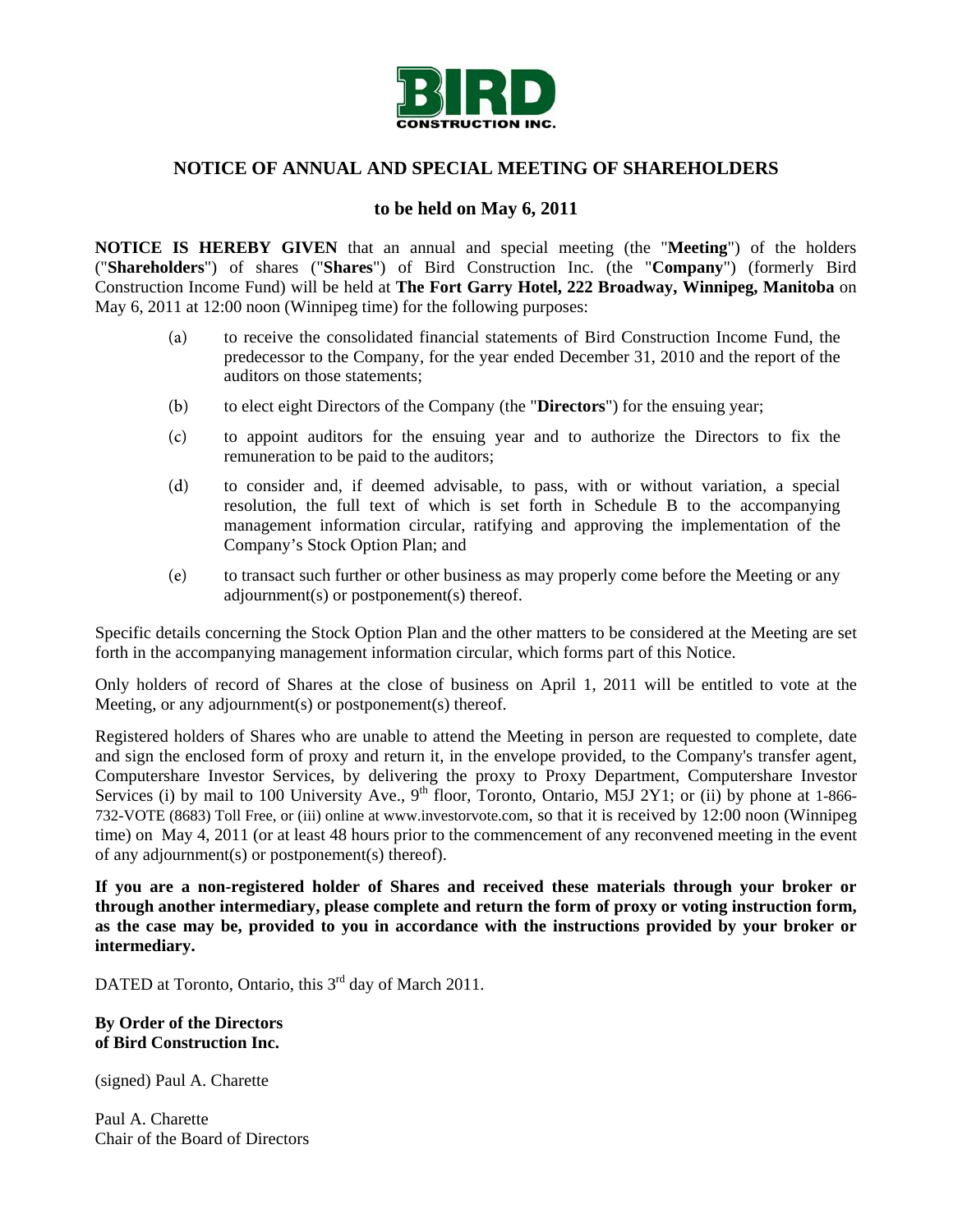## **BIRD CONSTRUCTION INC.**

## **MANAGEMENT INFORMATION CIRCULAR**

## **GENERAL PROXY MATTERS**

#### **Solicitation of Proxies**

**This management information circular (the "Circular") is furnished in connection with the solicitation of proxies by or on behalf of management of Bird Construction Inc. (the "Company").** References in this Circular to the annual and special meeting of shareholders ("**Shareholders**" to be held on May 6, 2011 (the "**Meeting**") include any adjournment(s) or postponement(s) thereof. Solicitations of proxies will be made primarily by mail, but may also be made by newspaper publication, in person or by telephone, fax or oral communication by directors, officers, employees or agents of the Company or its Subsidiaries who will be specifically remunerated therefore. All costs of solicitation will be borne by the Company.

#### **Appointment of Proxies**

Accompanying this Circular is a form of proxy for registered holders of common shares of the Company ("Shares"). The persons named in the enclosed form of proxy are representatives of the Directors and/or officers of the Company. **A Shareholder wishing to appoint a person (who need not be a Shareholder) to represent such Shareholder at the Meeting other than the persons designated in the accompanying form of proxy may do so either by inserting such person's name in the blank space provided in the form of proxy or by completing another form of proxy and, in either case, returning it in accordance with the instructions contained on the form of proxy.** A form of proxy must be received by Computershare Investor Services Inc. (the "**Transfer Agent**") at or prior to 12:00 noon (Winnipeg time) on May 4, 2011, or if the Meeting is adjourned, not later than 48 hours (excluding Saturdays, Sundays and holidays) before any adjourned meeting. Failure to so deposit a form of proxy shall result in its invalidation.

Only registered holders of Shares, or the persons they appoint as their proxies, are permitted to vote at the Meeting. However, in many cases, Shares beneficially owned by a holder (a "Non-Registered Holder") are registered either:

- (i) in the name of an intermediary that the Non-Registered Holder deals with in respect of the Shares. Intermediaries include banks, trust companies, securities dealers or brokers, and trustees or administrators of self-administered RRSPs, RRIFs, RESPs and similar plans; or
- (ii) in the name of a clearing depository (such as CDS Clearing and Depository Services Inc. or "CDS").

In accordance with Canadian securities law, the Company has distributed copies of the Notice of Meeting, this Circular, the form of proxy, and the 2010 Annual Report (collectively, the "**meeting materials**") to CDS and intermediaries for onward distribution to Non-Registered Holders.

Intermediaries are required to forward meeting materials to Non-Registered Holders unless a Non-Registered Holder has waived the right to receive them. Typically, intermediaries will use a service company (such as Broadridge Investor Communications Solutions or "Broadridge") to forward the meeting materials to Non-Registered Holders.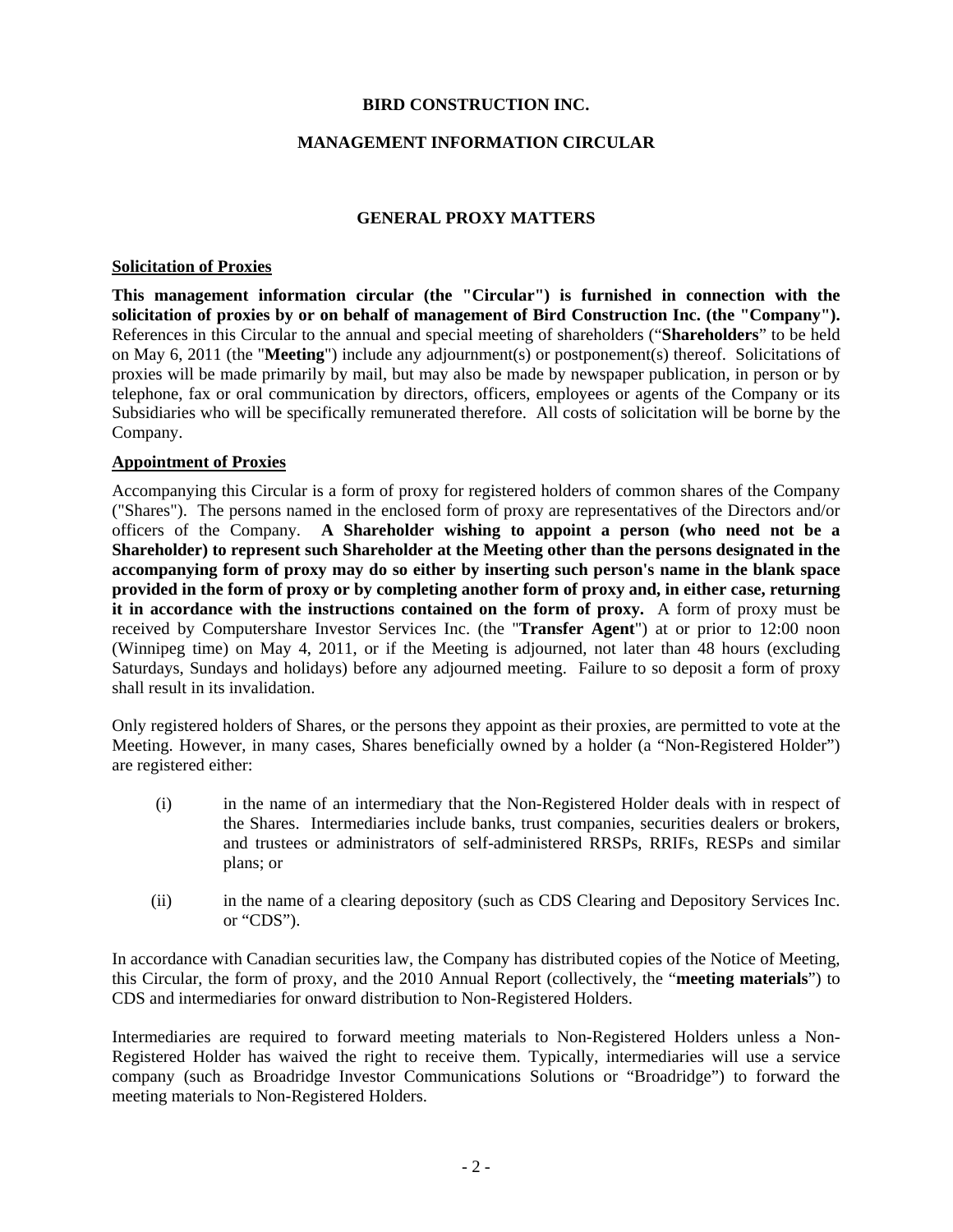Non-Registered Holders who have not waived the right to receive meeting materials will receive either a voting instruction form or, less frequently, a form of proxy. The purpose of these forms is to permit Non-Registered Holders to direct the voting of the Shares they beneficially own. Non-Registered Holders should follow the procedures set out below, depending on which type of form they receive:

- (i) **Voting Instruction Form**. In most cases, a Non-Registered Holder will receive, as part of the meeting materials, a voting instruction form. If the Non-Registered Holder does not wish to attend and vote at the Meeting in person (or have another person attend and vote on the Shareholder's behalf), the voting instruction form must be completed, signed and returned in accordance with the directions on the form. Voting instruction forms sent by Broadridge permit the completion of the voting instruction form by telephone or through the internet at www.proxyvotecanada.com. If a Non-Registered Holder wishes to attend and vote at the Meeting in person (or have another person attend and vote on the Shareholder's behalf), the Non-Registered Holder must complete, sign and return the voting instruction form in accordance with the directions provided and a form of proxy giving the right to attend and vote will be forwarded to the Non-Registered Holder; or
- (ii) **Form of Proxy**. Less frequently, a Non-Registered Holder will receive, as part of the meeting materials, a form of proxy that has already been signed by the intermediary (typically by a facsimile, stamped signature) which is restricted as to the number of Shares beneficially owned by the Non-Registered Holder but which is otherwise not completed. If the Non-Registered Holder does not wish to attend and vote at the Meeting in person (or have another person attend and vote on the Shareholder's behalf), the Non-Registered Holder must complete the form of proxy and deposit it with Broadridge as described above. If a Non-Registered Holder wishes to attend and vote at the Meeting in person (or have another person attend and vote on the Shareholder's behalf), the Non-Registered Holder must strike out the names of the persons named in the proxy and insert the Non-Registered Holder's (or such other person's) name in the blank space provided.

# **Non-Registered Holders should follow the instructions on the forms they receive and contact their intermediaries promptly if they need assistance.**

# **Revocation of Proxies**

A registered Shareholder who has given a proxy may revoke the proxy by:

- (a) completing and signing a form of proxy bearing a later date and depositing it with the Transfer Agent as described above; or
- (b) depositing an instrument in writing executed by the Shareholder or by the Shareholder's attorney authorized in writing: (i) at the registered office of the Company at any time up to and including the last business day preceding the day of the Meeting, or any adjournment of the Meeting, at which the proxy is to be used, or (ii) with the Chair of the Meeting prior to the commencement of the Meeting on the day of the Meeting or any adjournment of the Meeting; or
- (c) in any other manner permitted by law.

A Non-Registered Holder may revoke a voting instruction form or a waiver of the right to receive meeting materials and to vote given to an Intermediary at any time by written notice to the Intermediary, except that an Intermediary is not required to act on a revocation of a voting instruction form or of a waiver of the right to receive materials and to vote that is not received by the Intermediary at least seven days prior to the Meeting.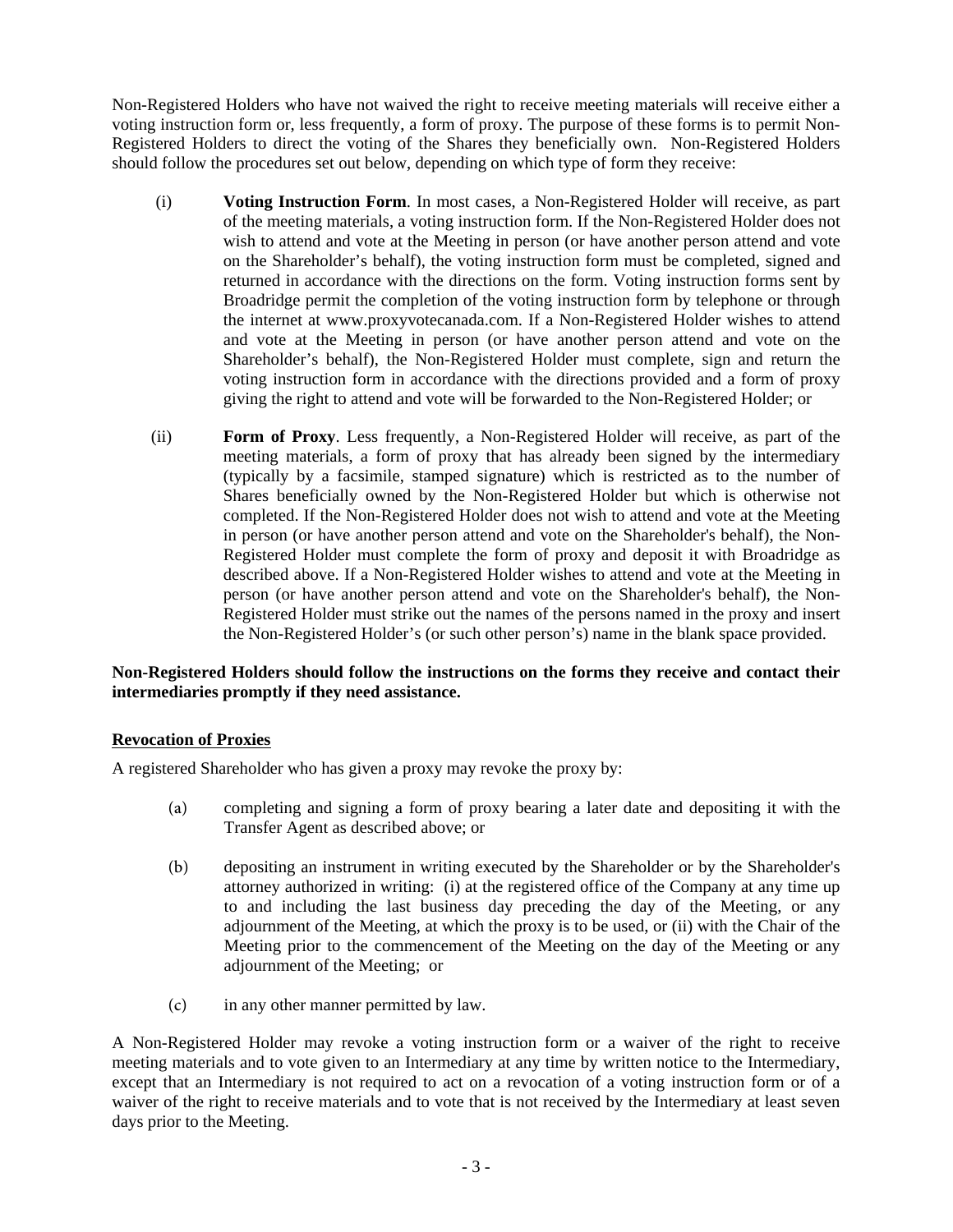The Board of Directors has fixed the record date for the Meeting as the close of business on **April 1**, **2011** (the "**Record Date**"). Each holder of record of Shares as at the Record Date is entitled to receive notice of, to attend and to one vote at the Meeting, or any adjournments or postponements thereof, in respect of each Common Share held on all matters proposed to come before the Meeting.

# **Signature of Proxy**

A form of proxy must be executed by the Shareholder or his attorney authorized in writing, or if the Shareholder is a corporation, the form of proxy should be signed in its corporate name under its corporate seal by an authorized officer whose title should be indicated. A proxy signed by a person acting as attorney or in some other representative capacity should reflect such person's capacity following his signature and should be accompanied by the appropriate instrument evidencing qualification and authority to act (unless such instrument has been previously filed with the Company).

# **Voting of Proxies**

The persons designated in the enclosed form of proxy will vote or withhold from voting the Shares in respect of which they are appointed by proxy on any ballot that may be called for in accordance with the instructions of the Shareholder as indicated on the proxy and, if the Shareholder specifies a choice with respect to any matter to be acted upon, the Shares will be voted accordingly. **In the absence of any specification, the Shares represented by properly completed and executed proxies in favour of the management proxy nominees named in the form of proxy will be voted "FOR" each of the matters to be voted on by Shareholders as follows:** 

- **"FOR"** the election of the eight nominees as Directors for the ensuing year;
- **"FOR"** the appointment of KPMG LLP as the auditors of the Company for the ensuing year and the authorization of the Directors to fix their remuneration; and
- **"FOR"** the ordinary resolution attached as Schedule A confirming and approving the Company's Stock Option Plan attached as Schedule B.

**The persons appointed under the form of proxy are conferred with discretionary authority with respect to amendments or variations of those matters specified in the form of proxy and Notice of Meeting and with respect to any other matters which may be properly brought before the Meeting. In the event that amendments or variations to the matters identified in the Notice of Meeting are properly brought before the Meeting, it is the intention of the persons designated in the enclosed form of proxy to vote in accordance with their best judgment on the matter or business.** At the time of printing this Circular, the Directors knew of no such amendment, variation, or other matter.

## **Voting Shares and Principal Holders Thereof**

As at April 1**,** 2011, 14,051,282 Shares were issued and outstanding. On March 3, 2011, the Company announced a three-for-one stock split to be effected by way of a stock dividend of an additional two Shares for each Share held by Shareholders of Bird on the record date for the stock split of April 14, 2011. The stock split will be effected on April 22, 2011. As a result, the stock split will not affect the entitlement of Shareholders to vote at the Meeting because the record date for the Meeting is April 1, 2011. Shareholders will have one vote for each Share held by them on April 1, 2011 and the additional Shares issued pursuant to the stock split on April 22, 2011 will not carry any voting rights in respect of the Meeting.

To the knowledge of the Directors and as of the date of this Circular, there are no persons or companies who beneficially own, directly or indirectly, or exercise control or direction over, shares carrying more than 10% of the voting rights attached to the Shares of the Company.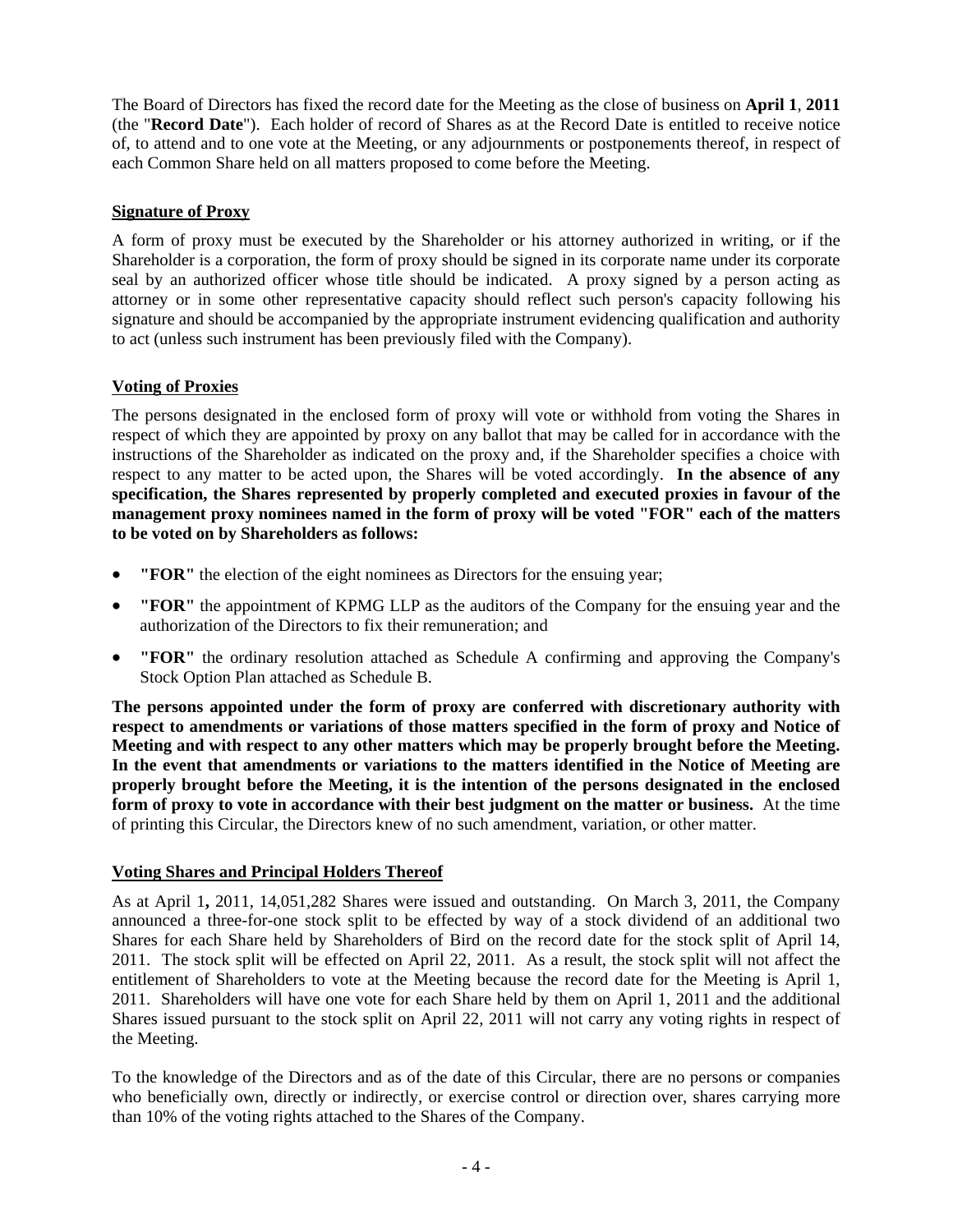## **Procedure and Votes Required**

The vote required at the Meeting to approve (i) the appointment of auditors of the Company and authorization of the Directors to fix the remuneration to be paid to the auditors; (ii) the election of the Directors; and (iii) to ratify and approve the Stock Option Plan, is the affirmative vote of the holders of not less than a majority of the Shares represented at the Meeting, whether in person or represented by proxy.

# **MATTERS TO BE ACTED UPON AT THE MEETING**

## **Financial Statements**

The audited consolidated financial statements of Bird Construction Income Fund, the predecessor to the Company, for the year ended December 31, 2010 and the auditor's report on those statements were mailed to the Shareholders with the Notice of Meeting and this Circular and will be presented at the Meeting.

## **Election of Directors**

The eight nominees proposed for election as directors ("**Directors**") are all current Directors and are listed below. The Honourable J. Judd Buchanan has indicated his intention to retire as a Director immediately prior to the Meeting and will not stand for re-election. All nominees have established their eligibility and willingness to serve as Directors. Directors will be elected for a term ending at the Company's next annual meeting or until their successors are elected or appointed.

Unless otherwise indicated, the persons designated in the form of proxy intend to vote for the election of the nominees listed below. If for any reason at the time of the Meeting any of the nominees are unable to serve, and unless otherwise specified, it is intended that the persons designated in the form of proxy will vote in their discretion for a substitute nominee or nominees.

## *Policy on Majority Voting*

On November 8, 2010, the Directors approved the implementation of a majority voting policy in respect of the election of Directors. Accordingly, if any nominee for election as a Director receives, from the Shares voted at the Meeting in person or by proxy, a greater number of Shares withheld than Shares voted in favour of his or her election (a "Majority Withheld Vote"), the Director must promptly tender his or her resignation to the Chair, to take effect on acceptance by the Board.

The Personnel and Safety Committee (the "**Committee**") of the Board will expeditiously consider the Director's offer to resign and make a recommendation to the Board whether to accept it. Within 90 days of the Meeting, the Board will consider the recommendation of the Committee and, in so doing, may take into account the factors considered relevant by the Committee and such additional information and factors that the Board considers to be relevant. Following the decision of the Board, the Board shall promptly disclose, by way of press release, its decision whether to accept or reject the Director's resignation, including the reasons for rejecting the resignation, if applicable.

This policy does not apply to a contested election of Directors, that is, where the number of nominees exceeds the number of Directors to be elected. Any Director who tenders his or her resignation will not participate in the deliberations of the Committee or the Board regarding whether the resignation should be accepted.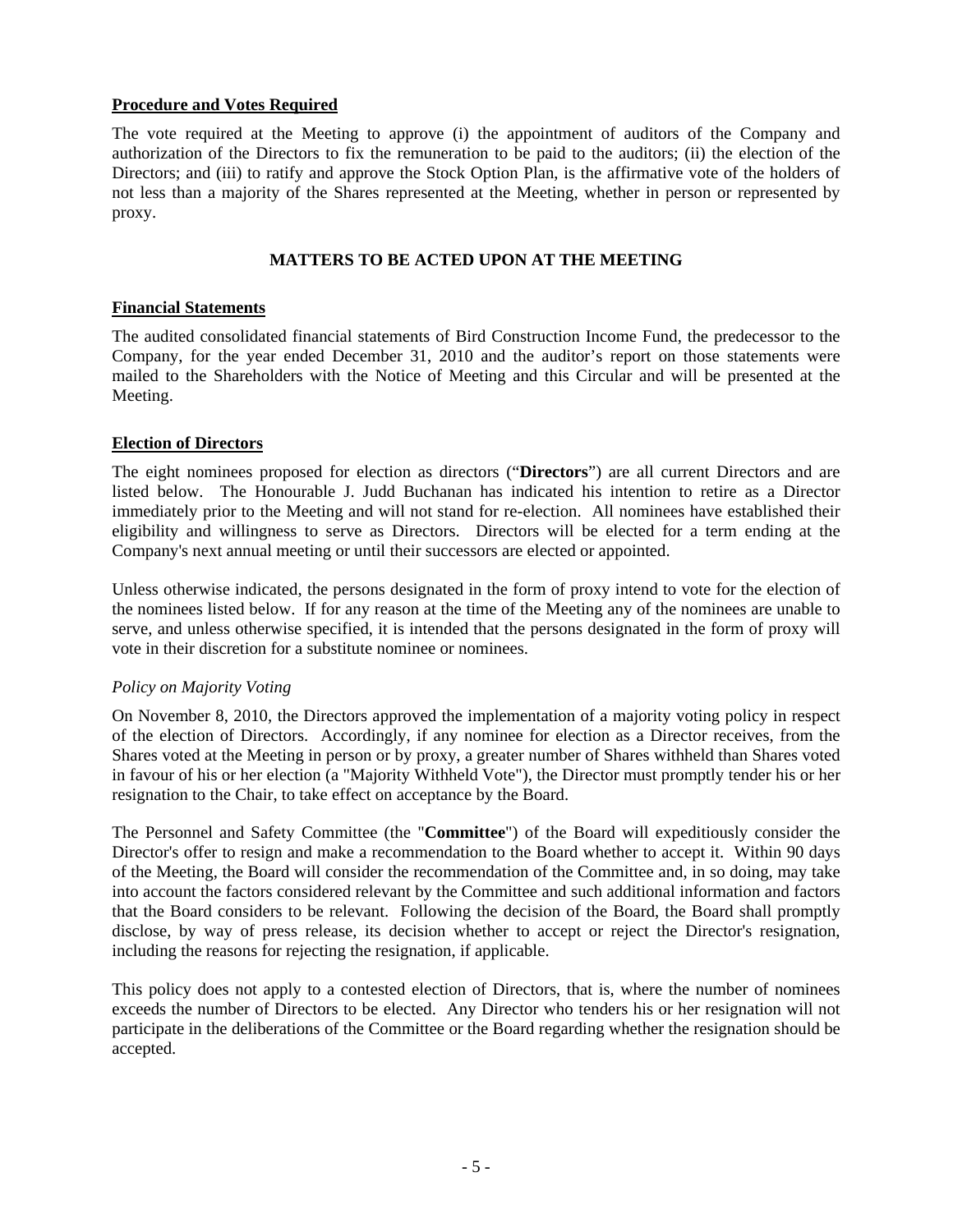## *Nominees for Election to Board of Directors*

The following individuals are proposed as nominees for election as Directors for the ensuing year. The information set out below includes the number of Shares beneficially owned, directly or indirectly, or over which control or direction is exercised, by each Director. The information concerning shareholdings has been provided by each of the nominees. For additional information regarding the experience of each Director and biographical information, see "Corporate Governance" below.

| Name and<br><b>Municipality of</b><br><b>Residence</b> | <b>Position</b>                                                                          | <b>Principal Occupation</b> <sup>(1)</sup>                                                                                                      | <b>Director</b><br>Since <sup>(4)</sup> | <b>Shares</b><br><b>Beneficially</b><br>Owned or<br><b>Controlled</b> |
|--------------------------------------------------------|------------------------------------------------------------------------------------------|-------------------------------------------------------------------------------------------------------------------------------------------------|-----------------------------------------|-----------------------------------------------------------------------|
| J. Richard Bird<br>Calgary, Alberta<br>Canada          | Director <sup>(2)(3)</sup>                                                               | <b>Executive Vice President,</b><br>Chief Financial Officer and<br>Corporate Development,<br>Enbridge Inc., an energy<br>transportation company | 1987                                    | 273,663                                                               |
| Paul A. Charette<br>Oakville, Ontario<br>Canada        | Director<br>Chair of the Board of<br><b>Directors</b>                                    | Chair of the Board                                                                                                                              | 1991                                    | 50,000                                                                |
| D. Greg Doyle<br>Winnipeg, Manitoba<br>Canada          | Director $(2)$ $(3)$<br><b>Audit Committee Chair</b>                                     | Corporate Director                                                                                                                              | 2003                                    | 18,500                                                                |
| Bonnie D. DuPont<br>Calgary, Alberta<br>Canada         | Director $(2)$ $(3)$                                                                     | Corporate Director                                                                                                                              | 2011                                    | $\Omega$                                                              |
| J. Urban Joseph, O.C.<br>Toronto, Ontario<br>Canada    | Director $(2)$ $(3)$<br>Personnel and Safety<br>Committee Chair                          | Corporate Director                                                                                                                              | 2001                                    | 22,340                                                                |
| Paul R. Raboud<br>Toronto, Ontario<br>Canada           | Director<br>Vice Chair of Bird<br>Construction Inc.                                      | Vice Chair of Bird<br>Construction Inc.                                                                                                         | 2008                                    | 70,216                                                                |
| Tim J. Talbott<br>Woodbridge, Ontario<br>Canada        | Director<br>President and Chief<br><b>Executive Officer of</b><br>Bird Construction Inc. | President and Chief Executive<br><b>Officer of Bird Construction</b><br>Inc.                                                                    | 2010                                    | 225,222                                                               |
| Arni C. Thorsteinson<br>Winnipeg, Manitoba<br>Canada   | Director $(2)$ $(3)$                                                                     | President, Shelter Canadian<br>Properties Limited, a real<br>estate development and<br>management company                                       | 1991                                    | 34,500                                                                |

Notes:

<sup>(1)</sup> Each of the above-named Directors are considered to be independent of management of the Company, except Paul A. Charette who retired as Chief Executive Officer of Bird Construction Company Limited effective September 2, 2008; Paul R. Raboud who was appointed President and Chief Executive Officer of Bird Construction Company Limited on September 2, 2008 and holds the position of Vice Chair of Bird Construction Inc. effective June 30, 2010, and Tim J. Talbott who was appointed President and Chief Executive Officer of Bird Construction Inc. effective June 30, 2010. A majority of the Directors are independent.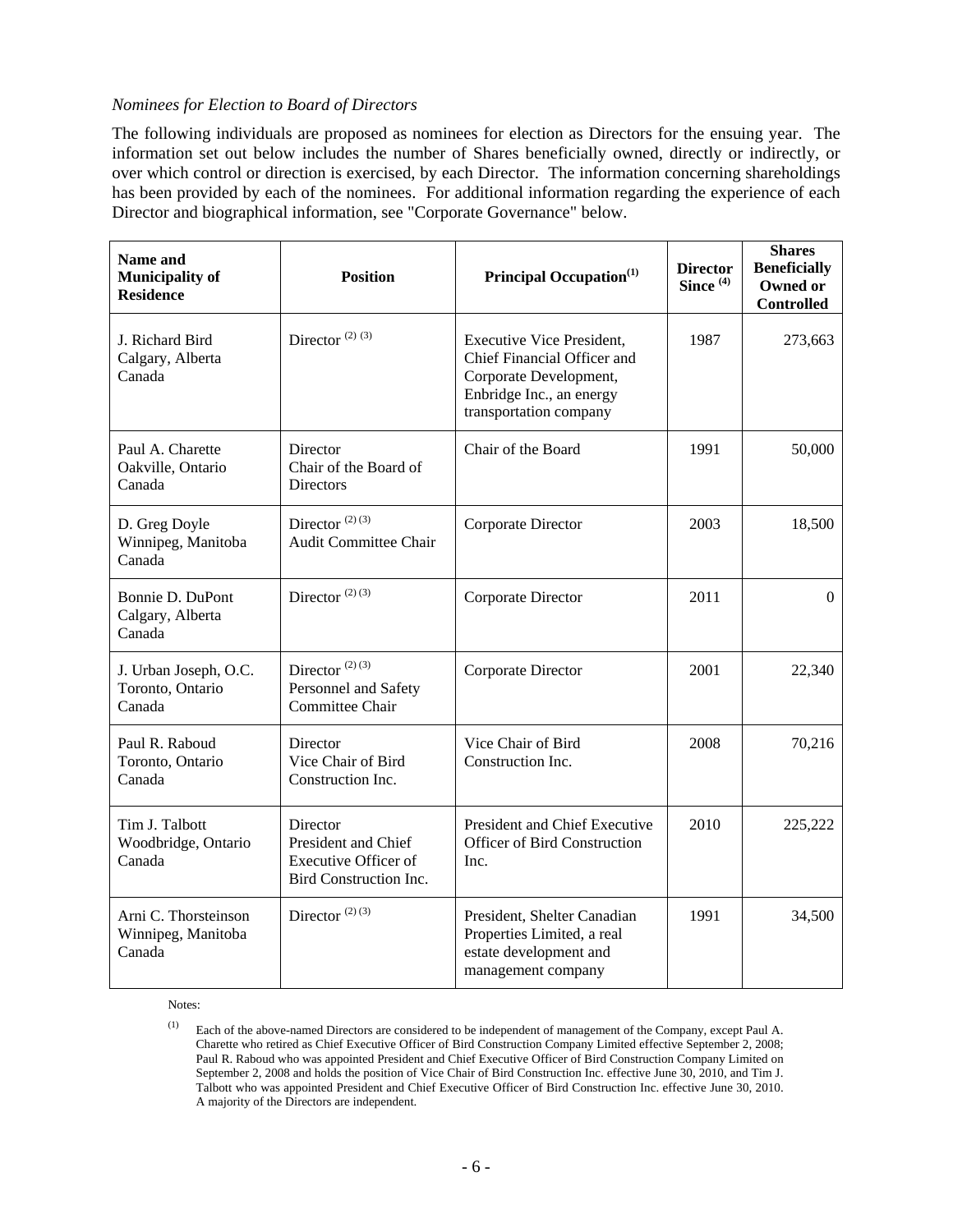- (2) Member of the Company's Audit Committee (Chair D. Greg Doyle). Arni C. Thorsteinson was appointed a member of the Audit Committee effective May 10, 2010.
- (3) Member of the Personnel and Safety Committee (Chair J. Urban Joseph).
- (4) Includes period of time served as a Director of Bird Construction Inc., as a Trustee of Bird Construction Income Fund and as a Director of Bird Construction Company Limited.

The Board of Directors has a Personnel and Safety Committee. The committee members' names are listed in the above table (see footnote 3).

The Board of Directors has an Audit Committee. The Audit Committee mandate is included in the appendices to the Company's Annual Information Form dated March 3, 2011. The committee members' names are listed in the above table (see footnote 2). The Company's Audit Committee has also established a policy on the scope of services that may be provided by the Company's external auditors and a hiring policy with respect to persons previously employed by the Company's external auditors.

#### **Appointment of Auditor**

The Board of Directors and management of the Company recommend that KPMG LLP be re-appointed as auditors of the Company for the 2011 fiscal year at remuneration to be fixed by the Directors. KPMG LLP has served as auditors of the Company or one of its predecessors for over 40 years. **In the absence of contrary instructions, the Directors and/or officers named as proxyholders in the enclosed proxy intend to vote FOR the appointment of KPMG LLP as auditors, to hold office for a one-year term at remuneration to be fixed by the Directors.**

Information regarding the Company's audit committee can be found in the section entitled "Audit Committee Information" of the Annual Information Form for the financial year ended December 31, 2010.

## **Stock Option Plan**

At the Meeting, Shareholders will be asked to vote for the ratification and approval of the Company's Stock Option Plan (the "**Plan**"), a copy of which is attached as Schedule B to this Circular. The Plan was approved by the Board of Directors on March 3, 2011 subject to approval by the Shareholders and the Toronto Stock Exchange (the "**TSX**").

The Plan was accepted for filing by the TSX on March 23, 2011, subject to confirmation and approval by the Shareholders and satisfying the requirements of the TSX, including the filing of acceptable documentation. The summary of the Plan set forth in this Circular is subject to and qualified in its entirety by the provisions of such plan. Reference should be made to the provisions of the Plan with respect to any particular provision described below and elsewhere in this Circular.

#### *General Description of the Plan*

The purpose of the Plan is to provide the Company and its subsidiaries with a share-related mechanism designed to develop and increase the interest in the growth and development of the Company and its subsidiaries of those employees, officers and consultants of the Company and its subsidiaries as may from time to time be granted options under the Plan by providing to them the opportunity to acquire a proprietary interest in the Company through the purchase of Shares. Non-employee Directors of the Company are not eligible to participate in the Plan. Pursuant to the Plan, the aggregate number of Shares which may be subject to issuance shall not exceed 4,215,385 Shares, which represents 10% of the number of Shares that will be issued and outstanding following the three-for-one stock split announced by the Company on March 3, 2011. Pursuant to the stock split, a total of 28,102,564 Shares will be distributed to Shareholders of record on April 14, 2011 and, as a result, there will be 42,153,846 Shares outstanding if the Plan is approved by Shareholders on May 6, 2011.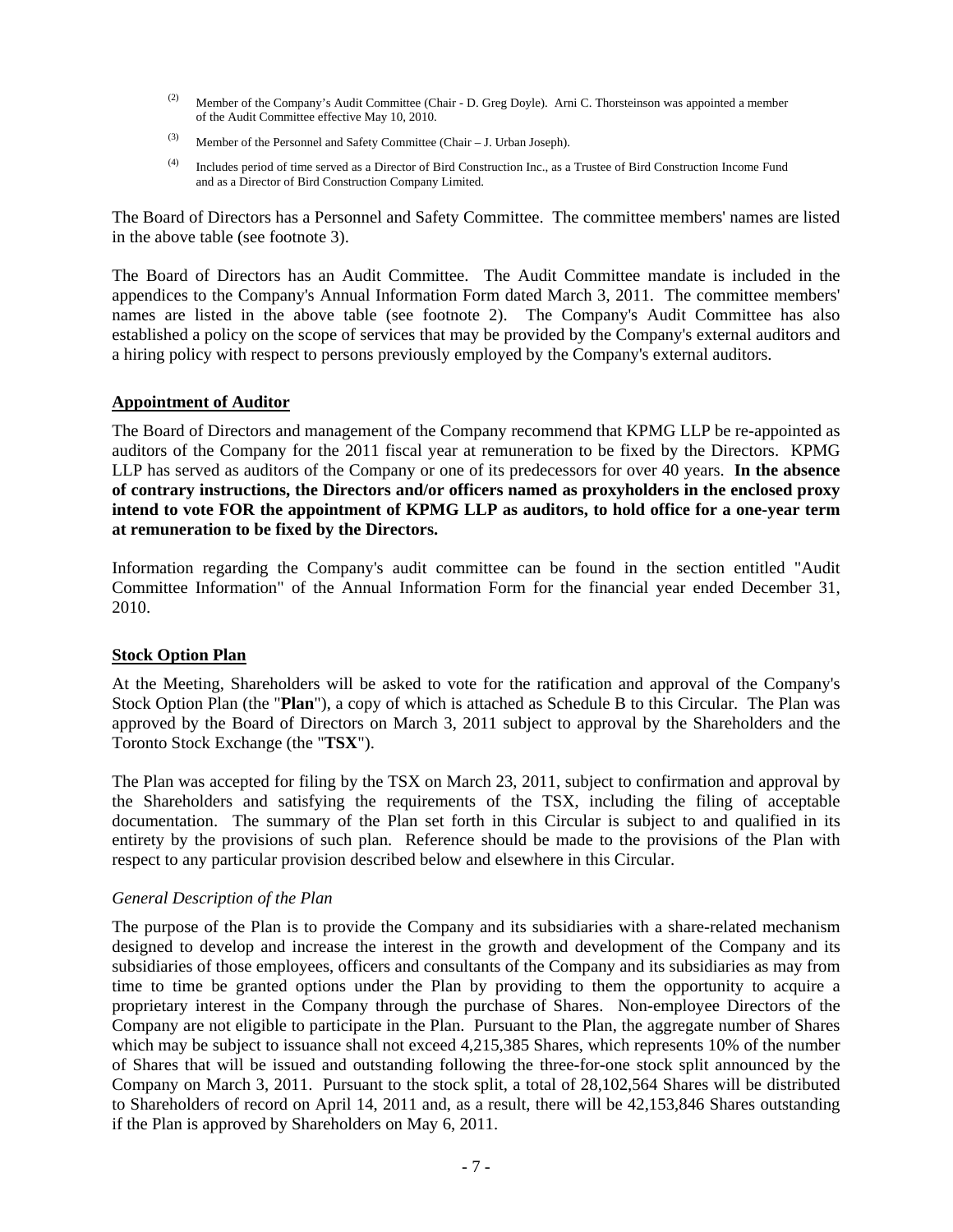The number of Shares issued to insiders pursuant to the Plan and all other security based compensation arrangements (as defined in the Company Manual of the TSX), within any one-year period, shall not exceed 10% of the number of outstanding Shares and the number of Shares issuable to insiders, at any time, pursuant to the Plan and all other security based compensation arrangements, shall not exceed 10% of the number of outstanding Shares. Furthermore, the aggregate number of Shares reserved for issuance pursuant to all options granted to any one optionee shall not exceed 5% of the number of Shares outstanding on a non-diluted basis at the time of such grant.

The exercise price of the options is fixed by the Board at the date of grant and may not be less than the "market price" on the date of grant, as determined in accordance with the Plan and applicable TSX rules. Options will vest at the discretion of the Board, which vesting schedule will generally be fixed at the time of grant by the Board. Options granted under the Plan may have a term of up to 10 years, subject to extension for an additional seven trading days in the event the option would otherwise terminate during or within seven trading days following a trading blackout.

Options granted under the Plan are personal to each optionee and are not assignable, except to "permitted assigns", as defined in National Instrument 45-106 – Prospectus and Registration Exemptions.

The Plan provides that in the event that an optionee ceases to be an employee, officer or consultant of the Company or its subsidiary (other than due to a termination for cause or voluntary resignation, other than retirement), the optionee may exercise any unexercised options which had vested and were exercisable within a period of 90 days following such cessation, subject to the earlier expiry of the options, and provided that no options may be exercised beyond the expiry of the maximum term permitted under the Plan. In the event that the optionee is terminated for cause or voluntarily resigns (other than due to retirement), the options granted to him or her will terminate immediately. In the event of the death of an optionee, the personal representatives of the optionee may exercise any unexercised options which had vested and were exercisable within a period of one year following such death, subject to the earlier expiry of the options, and provided that no options may be exercised beyond the expiry of the maximum term permitted under the Plan.

## *Amendment Procedure*

Subject to regulatory approval, the approval of the TSX or such other stock exchange(s) on which the Shares are then listed for trading and the limitations set out below, the Board may, by resolution, amend, vary or discontinue the Plan, or any agreement or entitlement subject to the Plan, at any time without notice to or approval of the Shareholders of the Company, including, without limitation:

- (a) amendments to the group of people eligible to participate in the Plan, other than to allow non-employee directors of the Company to participate in the Plan, and amendments to the authority of the Board in respect of the grant of options under the Plan;
- (b) amendments to ensure continuing compliance with applicable laws and regulations and the requirements or policies of any governmental or regulatory authority, securities commission or stock exchange having authority over the Company or the Plan;
- (c) changes of a "housekeeping", clerical, technical or stylistic nature, including, without limitation, eliminating any ambiguity, error or defect, supplying any omission or correcting or supplementing any provision contained in the Plan or in any agreement subject to the Plan which may be incorrect or incompatible with any other provision of the Plan or such agreement;
- (d) changing the method of determining the exercise price for options granted pursuant to the Plan, provided that the exercise price shall not in any case be lower than the "market price" of a Common Share;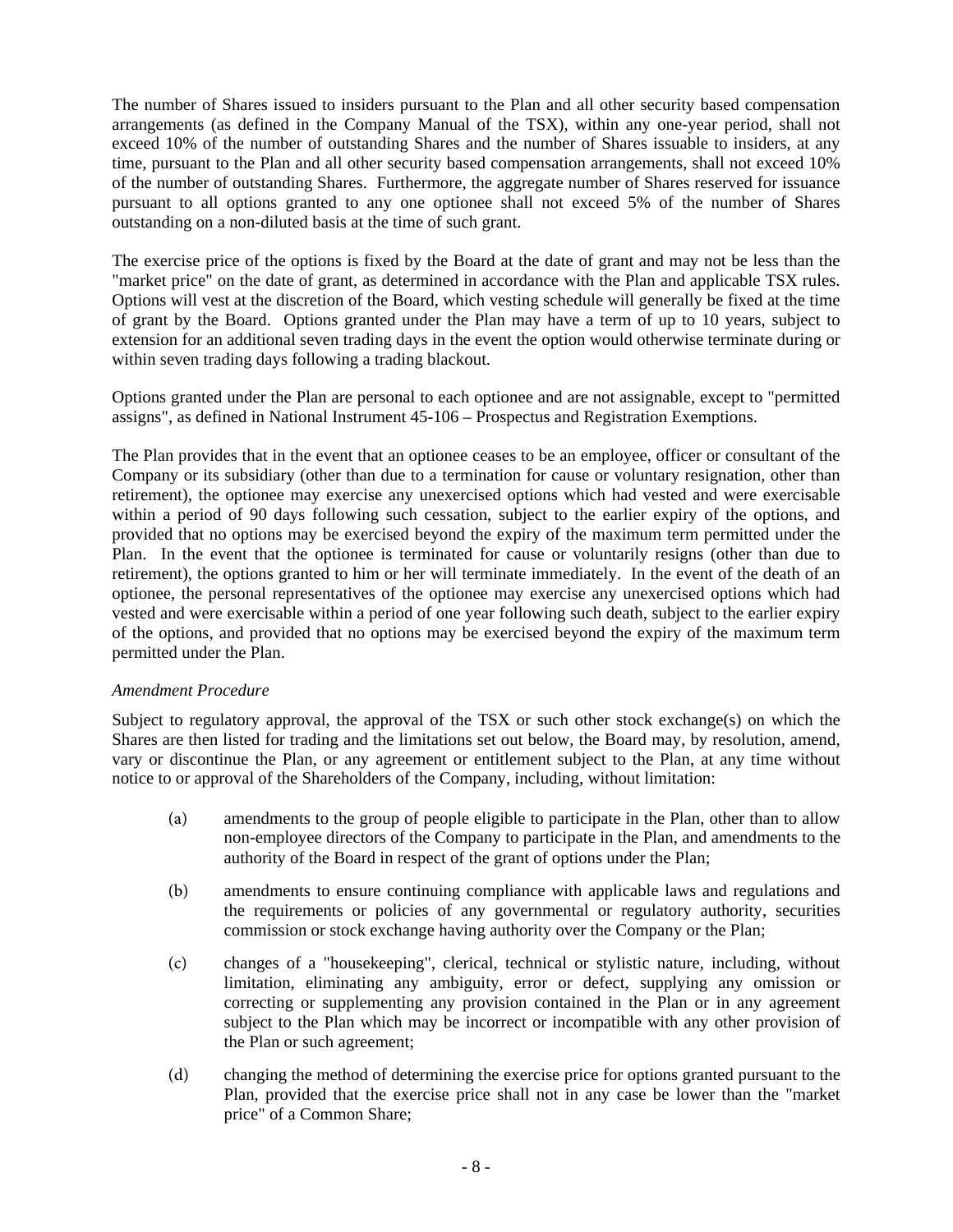- (e) changing the following terms governing options under the Plan: a. vesting terms (including the acceleration of vesting); (B) exercise and payment method and frequency; (C) anti-dilution adjustments; and (D) the effect of termination (for whatever reason) of the optionee's employment or service;
- (f) determining that any of the provisions of the Plan or any agreement subject to the Plan concerning the effect of termination (for whatever reason) of the optionee's employment, service or consulting agreement/arrangement shall not apply for any reason acceptable to the Board;
- (g) adding a cashless exercise feature, payable in cash or securities, provided same includes a full deduction of the number of underlying Shares reserved for issuance under the Plan;
- (h) adding or amending provisions necessary for options under the Plan to qualify for favourable tax treatment to optionees and/or the Company under applicable tax laws; and
- (i) any other amendment, whether fundamental or otherwise, not requiring Shareholder approval under applicable law (including, without limitation, the rules and policies of the TSX and of any other stock exchange or market having authority over the Company or the Plan).

Subject to regulatory approval, the approval of the TSX or such other stock exchange(s) on which the Shares are then listed for trading and the limitations set out below, the Board may not, by resolution, amend, vary or discontinue the Plan, or any agreement or entitlement subject to the Plan, at any time for the following purposes without the approval by a majority of the votes cast by Shareholders of the Company, in person or by proxy, at a meeting of Shareholders:

- (a) any increase in the maximum number of Shares issuable under the Plan or any change from a fixed maximum number of Shares issuable under the Plan to a fixed maximum percentage;
- (b) any reduction in the exercise price of any outstanding option except in connection with certain anti-dilution adjustments (for this purpose, the cancellation or termination of an option of an Optionee prior to expiry of the option term for the purpose of reissuing an option to the same Optionee with a lower exercise price shall be treated as an amendment to reduce the exercise price of an option);
- (c) any extension of the option term of an option held by an insider;
- (d) any increase to the limit on the number of securities issued or issuable to insiders;
- (e) any amendment to the amendment provisions of the Plan; and
- (f) any other amendment requiring Shareholder approval under applicable law (including, without limitation, under the rules and policies of the TSX and of any other stock exchange(s) or market having authority over the Company or the Plan);

provided further that, in the case of any amendment or variance referred to above, insiders who directly benefit from such amendment or variance will not have the votes attaching to the Shares or other securities of the Company held, directly or indirectly, by them counted in respect of the required approval of the Shareholders of the Company.

Notwithstanding anything in the Plan to the contrary, no amendment, variance or discontinuance of the Plan, or any agreement or entitlement subject to the Plan, may be made, without the prior written consent of the holder of the option, if the Board determines that the effect thereof is to impair, derogate from or otherwise materially and adversely affect any option previously granted to such holder under the Plan.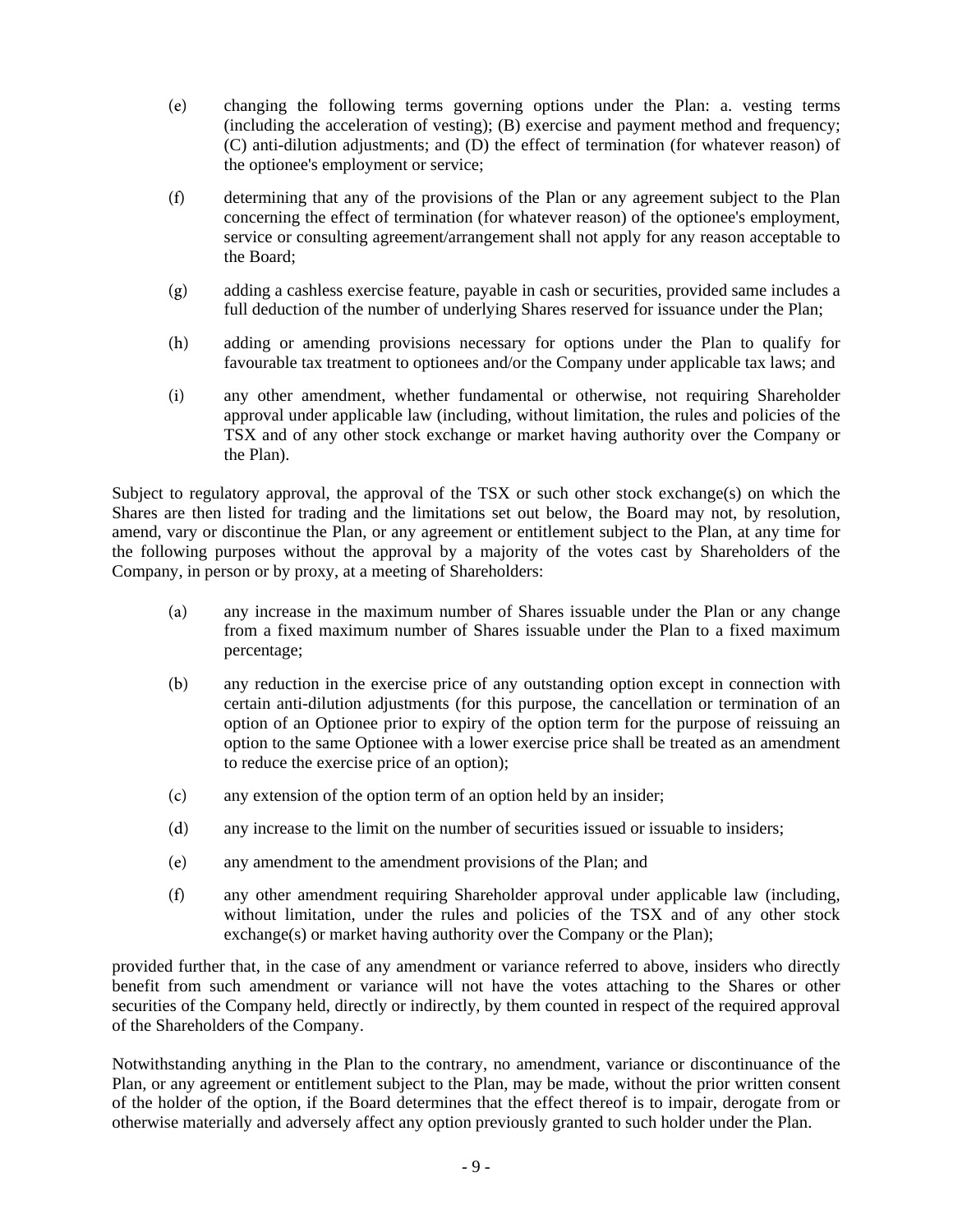## *Shareholder Approval*

At the Meeting, Shareholders will be asked to consider and, if deemed advisable, to approve, with or without variation, the resolution substantially in the form set out in Schedule A attached hereto (the "Option Plan Resolution"), approving and confirming the Plan. To be effective, the Option Plan Resolution must be approved by a simple majority of the votes cast by holders of Shares present in person or represented by proxy and entitled to vote at the Meeting. **Unless otherwise directed, the management proxy nominees named in the accompanying form of proxy intend to vote the Shares represented thereby in respect of the Meeting FOR the approval of the Option Plan Resolution.**

#### **CORPORATE GOVERNANCE**

The Board of Directors of the Company is elected by the Shareholders and is responsible for the stewardship of the investments and affairs of the Company in accordance with obligations under the Company's articles of incorporation, by-laws and applicable law.

Within its stewardship responsibility, the Board of Directors' role is to preserve and enhance the viability of the Company and to ensure that it is managed with a view to the best interests of the Company. The Board of Directors delegates the responsibility for the day-to-day conduct of business to the management of the Company, through its Chief Executive Officer, within a policy and budget framework established by the Board of Directors. In executing their responsibilities, each of the members of the Board of Directors is entitled to rely in good faith on the advice, reports and opinions of management of the Company.

The Board of Directors has adopted, as their approach to corporate governance, the guidelines set out in National Policy 58-201 "Corporate Governance Guidelines". Also see Schedule C — *Corporate Governance Guidelines and Board of Directors Mandate*.

Prior to January 1, 2011, Bird Construction Income Fund (the "Fund") was the publicly-listed parent entity of the Bird group of companies. Pursuant to a plan of arrangement completed on January 1, 2011, the Fund converted to a corporate structure under the Company. For ease of reference, the terms Board of Directors and Directors are used throughout this Circular, however in relation to periods prior to January 1, 2011 these references should be construed to mean the Board of Trustees and Trustees of the Fund.

## **Directors Biographies**

Brief biographies of the Directors follow:

*J. Richard Bird* is Executive Vice President, Chief Financial Officer and Corporate Development of Enbridge Inc. where he is responsible for all financial affairs of the company and corporate planning, mergers and acquisitions, and corporate development. Prior to his current appointment at Enbridge, Mr. Bird served as Vice President and Treasurer, followed by Senior Vice President, Corporate Planning and Development, followed by Group Vice President, Transportation, followed by Group Vice President, Transportation North, followed by Executive Vice President, Liquids Pipelines. Mr. Bird joined Enbridge in 1995 after holding senior financial and corporate development executive positions at a number of other public companies. Mr. Bird is also on the Board of Directors or Trustees of the following public companies: Enbridge Pipelines Inc., Enbridge Gas Distribution Inc., Enbridge Income Fund, Enbridge Income Fund Holdings Ltd. and Gaz Metropolitan Inc. Mr. Bird was named Canada's CFO of the Year for 2010. Mr. Bird holds a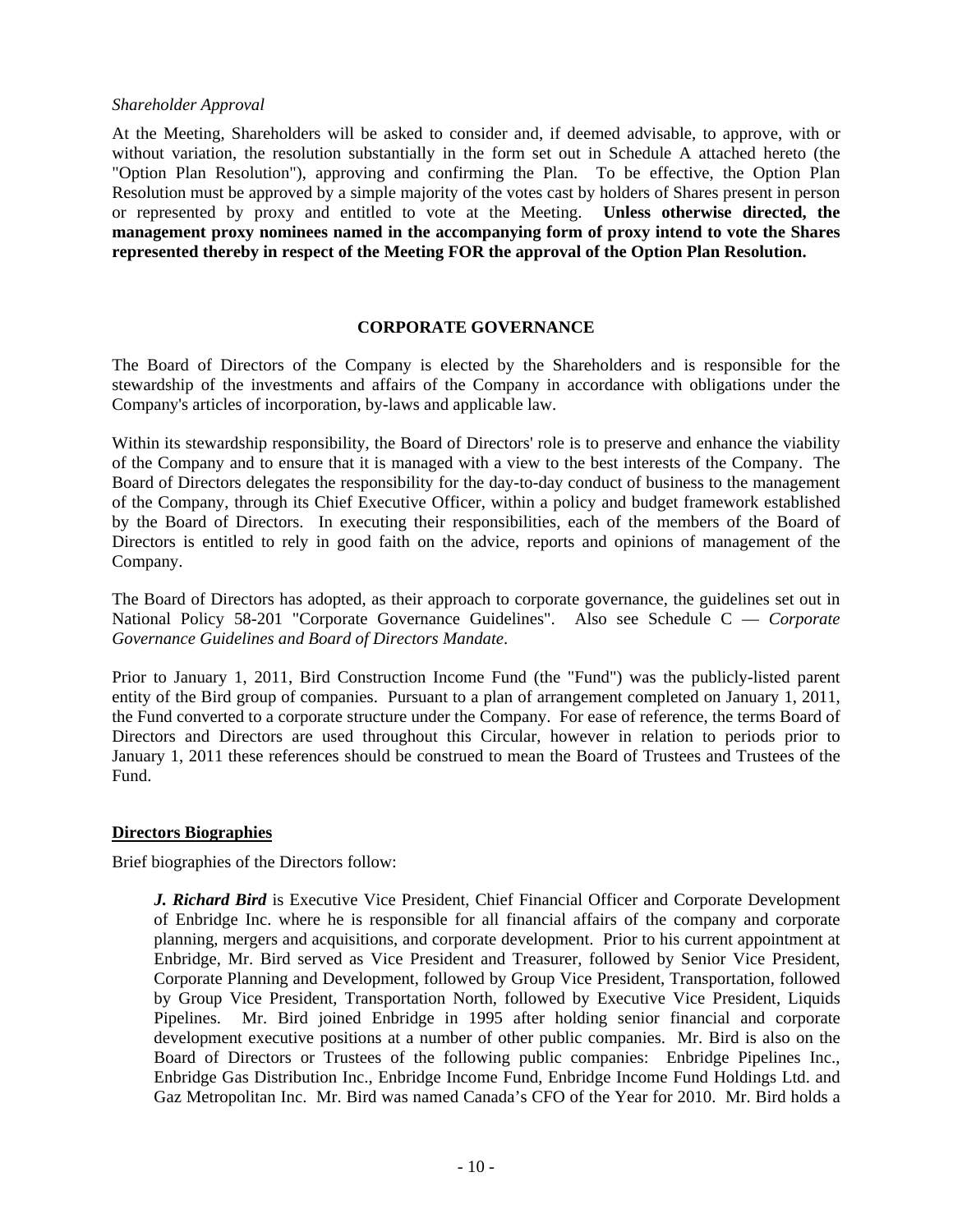Bachelor of Arts degree from the University of Manitoba, and a Masters of Business Administration and Ph.D. from the University of Toronto.

*Paul A. Charette* is the Chair of the Board of Directors. He joined Bird in 1976 as a Project Coordinator and progressed to President and Chief Operating Officer in 1988 and to President and Chief Executive Officer in 1991. Mr. Charette was also appointed as Chair of the Board in 2001. In September 2008, Mr. Charette retired from his position as Chief Executive Officer of Bird. He is a director of the Association of Canadian Community Colleges and he is the past chair of the Canadian Construction Association ("CCA") and is a past director of Junior Achievement of Canada Foundation and a past director of Bridgepoint Health. In 2004, Mr. Charette was named the Ontario Entrepreneur of the year in Real Estate/Construction by Ernst & Young LLP. In 2010, Mr. Charette was chosen as CCA's Person of the Year. Mr. Charette has a diploma in Civil Technology from Red River College in Winnipeg, Manitoba.

*D. Greg Doyle* is a former partner of KPMG LLP. He joined KPMG LLP (formerly Peat Marwick) in 1974, was elected as a Partner in 1982 and Managing Partner of the Winnipeg office in 1985. In 1997, Mr. Doyle transferred to Warsaw, Poland and served as Senior Partner at KPMG Polska until he retired in 2003. During his time in Poland, Mr. Doyle also served as the member of the Board of KPMG Europe and the management committee of KPMG Central and Eastern Europe. He is also a trustee of Huntingdon Real Estate Investment Trust and Chair of their audit committee. Mr. Doyle holds a Bachelor of Science and Bachelor of Commerce from the University of Manitoba and is a Chartered Accountant (Manitoba Institute).

*Bonnie D. DuPont* was appointed as a Director effective January 1, 2011. Ms. DuPont retired recently from Enbridge Inc. where she served for 12 years as the senior executive responsible for information technology, human resources, public and government affairs, corporate governance matters, and corporate social responsibility (CSR). She holds a Bachelor's degree (Great Distinction) from the University of Regina and earned her Master's degree at the University of Calgary. She is a member of the Institute of Corporate Directors, and a 2006 graduate of the ICD Corporate Directors' Education Program. She is also a Certified Human Resources Professional (CHRP) and is a member of the International Women's Forum (IWF). Ms. DuPont was named to the Top 100 Most Powerful Women in Canada list each year from 2001 to 2006 and in 2007 was inducted into the Top 100 Hall of Fame. In 2008, she was presented with an Honorary Doctor of Laws from the University of Regina. Ms. DuPont also serves on the boards of Viterra Inc., SilverBirch Energy, the Bank of Canada and the University of Calgary. In addition, she provides executive coaching services to several organizations.

*J. Urban Joseph, O.C.* is a former Vice Chair of the Toronto-Dominion Bank. He is also a director of First Nations Bank of Canada, as well as a number of privately-held companies. Mr. Joseph is an Officer of the Order of Canada. He holds an Honours Business Administration and Masters of Business Administration from the University of Western Ontario, an Associates in Arts degree from the University of Saskatchewan, a Doctor of Humanities, *honoris causa,* Wolfe's, the University of King's College, and is a Fellow of the Institute of Canadian Bankers.

**Paul R. Raboud** is the Vice Chair of Bird Construction Inc. Mr. Raboud was appointed as a Director in September 2008. He obtained a Bachelor of Science in Civil Engineering from the University of Alberta where he was awarded the gold medal in civil engineering. He earned a Masters of Science in Civil Engineering from the University of Washington and an MBA from the University of Alberta. He is a registered Professional Engineer with the Association of Professional Engineers of Ontario. Mr. Raboud joined Bird in 1984 in the Toronto office. He progressed through Bird as a field engineer, estimator, project manager and assistant branch manager. In 1990, he was appointed manager of the Vancouver Branch, and in 2000, returned to the corporate office in Toronto as Executive Vice President. He was appointed President and Chief Operating Officer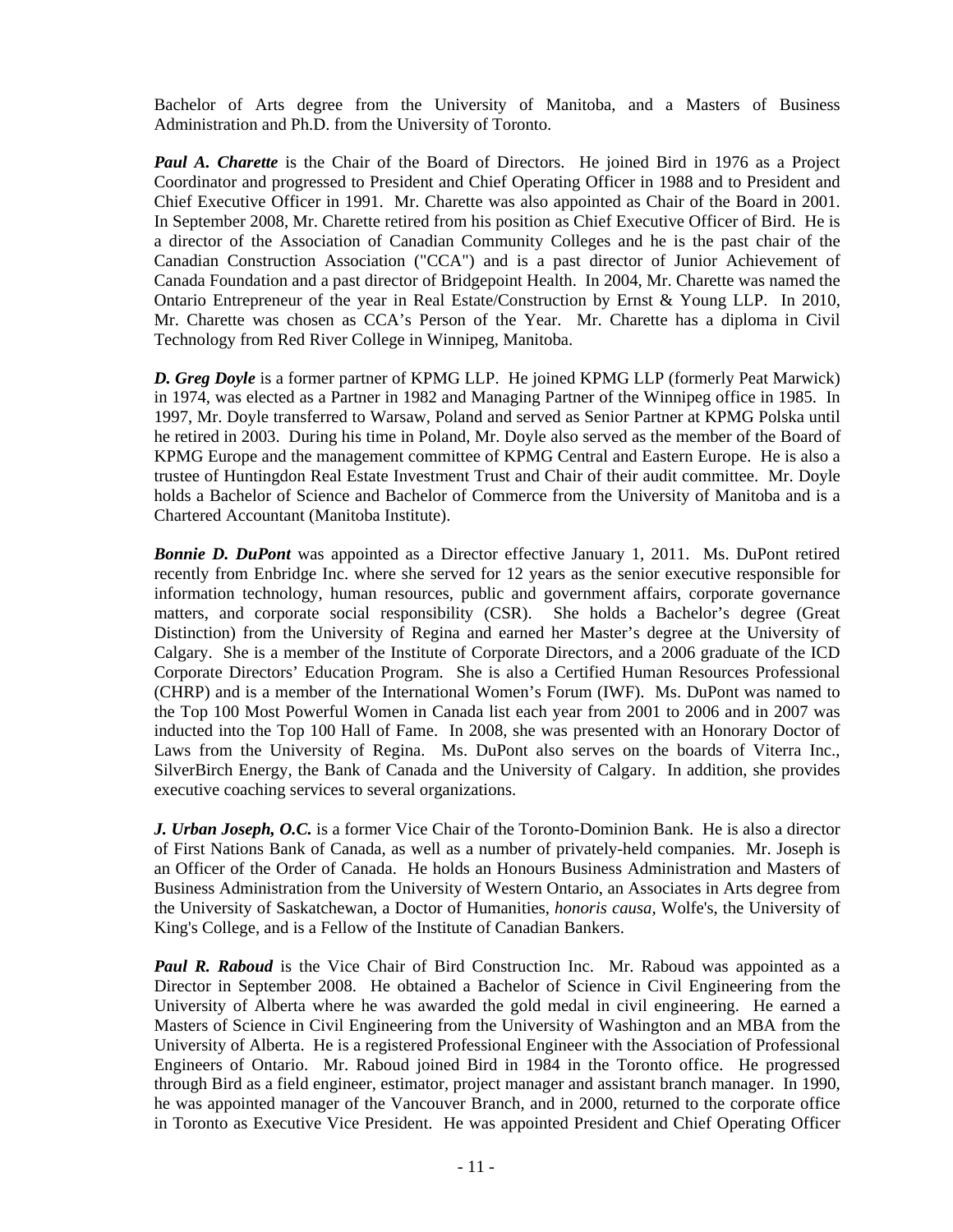in March 2006 and appointed Chief Executive Officer in September 2008. In June 2010, Mr. Raboud stepped down from his position as Chief Executive Officer into the role of Vice Chair of the Company. Mr. Raboud is a director of the Ontario General Contractor's Association.

*Tim J. Talbott* is the President and Chief Executive Officer of Bird Construction Inc. Mr. Talbott was appointed as a Director in May 2010. He obtained a Bachelor of Science in Civil Engineering at the University of Alberta in 1981. He joined Bird in 1982 and has progressed through the positions of project coordinator, project manager, production manager, assistant branch manager, branch manager and vice president to the position he currently holds. He is a registered Professional Engineer with the Association of Professional Engineers of Manitoba. Mr. Talbott is past Vice Chair of the Construction Labour Relations Association of Manitoba and a past director of the Winnipeg Construction Association. He is also a member of the Canadian Society of Civil Engineers.

*Arni C. Thorsteinson* has been the President of Shelter Canadian Properties Limited, a diversified real estate development and management company, since 1990. He joined a predecessor company in 1976. He is also a director or trustee of Lanesborough Real Estate Investment Trust, Temple Real Estate Investment Trust and Onex Corporation. Mr. Thorsteinson holds a Bachelor of Commerce (Honours) and a Doctor of Laws, *honoris causa*, from the University of Manitoba and a Chartered Financial Analyst designation.

## **Corporate Cease Trade Orders or Bankruptcies**

Except as outlined below, to the knowledge of the Company, within the past 10 years, no proposed Directors or executive officers of Bird Construction Inc. have (a) served as a director, chief executive officer or chief financial officer of any company that was subject to a "cease trade" or similar order, or an order denying the relevant company access to any exemption under securities legislation, which remained in effect for more than 30 consecutive days (an "**Order**"), and that was issued (i) while the proposed nominee was acting as director, chief executive officer or chief financial officer, or (ii) after the proposed nominee ceased to be a director, chief executive officer or chief financial officer and which resulted from an event that occurred while the proposed nominee was a director, chief executive officer or chief financial officer, (b) served as a director or executive officer of any company that, while the proposed nominee was acting in that capacity, or within a year after the proposed nominee ceased to act in that capacity, became bankrupt, made a proposal under any legislation relating to bankruptcy or insolvency or was subject to or instituted any proceedings, arrangement or compromise with creditors or had a receiver, receiver manager or trustee appointed to hold the company's assets, or (c) become bankrupt, made a proposal under any legislation relating to bankruptcy or insolvency, or become subject to or instituted any proceedings, arrangement or compromise with creditors, or had a receiver, receiver manager or trustee appointed to hold his or her assets.

Mr. Thorsteinson is now and has in the past ten years been an officer of certain non-publicly-traded limited partnerships and other entities that were the subject of cease trade orders issued by securities regulatory authorities in certain provinces of Canada, including Alberta, British Columbia, Ontario and Quebec, resulting generally from a failure to file financial statements or a failure to comply with disclosure obligations. Certain entities against which these orders were issued are now no longer active or, in other cases, Mr. Thorsteinson's involvement with such entities has ceased. In other cases, certain of these entities have now been able to obtain discretionary relief from filing requirements; however, this relief does not apply to prior transgressions, and therefore, in some cases, these orders remain in force. To obtain information regarding cease trade orders issued by a particular securities regulatory authority, investors should contact the securities regulatory authorities that issued the orders.

The foregoing information, not being within the knowledge of Bird Construction Inc., has been furnished by the respective proposed and current Directors and executive officers of Bird Construction Inc.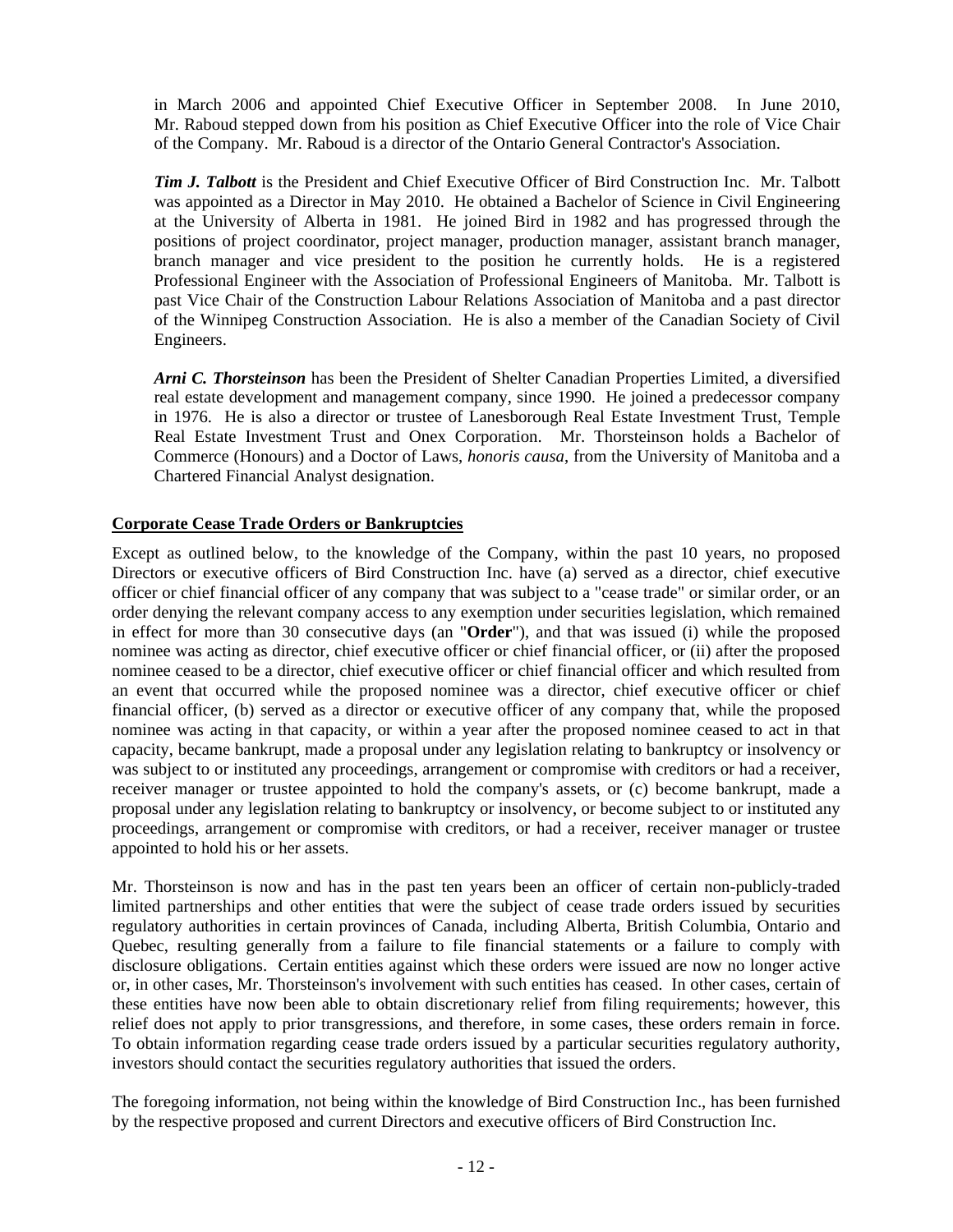# **Penalties or Sanctions**

Except as outlined above under "— Corporate Cease Trade Orders or Bankruptcies", to the knowledge of the Company, no proposed director or executive officer of Bird Construction Inc., nor any personal holding company thereof owned or controlled by them; (i) has been subject to any penalties or sanctions imposed by a court relating to securities legislation or by a securities regulatory authority or has entered into a settlement agreement with a securities regulatory authority, or (ii) has been subject to any other penalties or sanctions imposed by a court or regulatory body that would likely be considered important to a reasonable investor in making an investment decision.

# **Personal Bankruptcies**

To the knowledge of the Company, in the last ten years, no proposed Director or executive officer of Bird Construction Inc., nor any personal holding company thereof owned or controlled by them, has become bankrupt, made a proposal under any legislation relating to bankruptcy or insolvency, has become subject to or instituted any proceedings, arrangement or compromise with creditors, or had a receiver, receiver manager or trustee appointed to hold his or her assets or the assets of his or her holding company.

## **Meetings of the Board of Directors**

The Board of Directors meets at least once in each quarter, with additional meetings held when appropriate. Meetings of the Board may be held by teleconference or other electronic means, as needed to discharge their responsibilities, but in most instances these meetings are in person. The Board of Directors also meets annually to review and approve the business plan of the Company.

Time is allocated at each Board of Directors meeting for the independent Directors to meet without management of Bird present. The Audit Committee and the Personnel and Safety Committee follow a similar practice at each of their meetings. During 2010, twelve (12) Board of Directors meetings were held, four (4) Audit Committee meetings were held and four (4) Personnel and Safety Committee meetings were held and at each such meeting, time was allocated for the independent Directors to meet without management present.

# **Chair and Lead Director**

The Chair of the Board of Directors, Paul A. Charette, is not an independent Director, as he retired as Chief Executive Officer of the Company on September 2, 2008. The Honourable J.Judd Buchanan serves as Lead Director of the Board of Directors and assumes the Chair's role in Mr. Charette's absence or when Mr. Charette has a conflict of interest. Mr. Buchanan will retire from the Board effective May 6, 2011.

## **Meeting Attendance**

During the year ended December 31, 2010, the Directors had the following attendance record at Board and Committee meetings: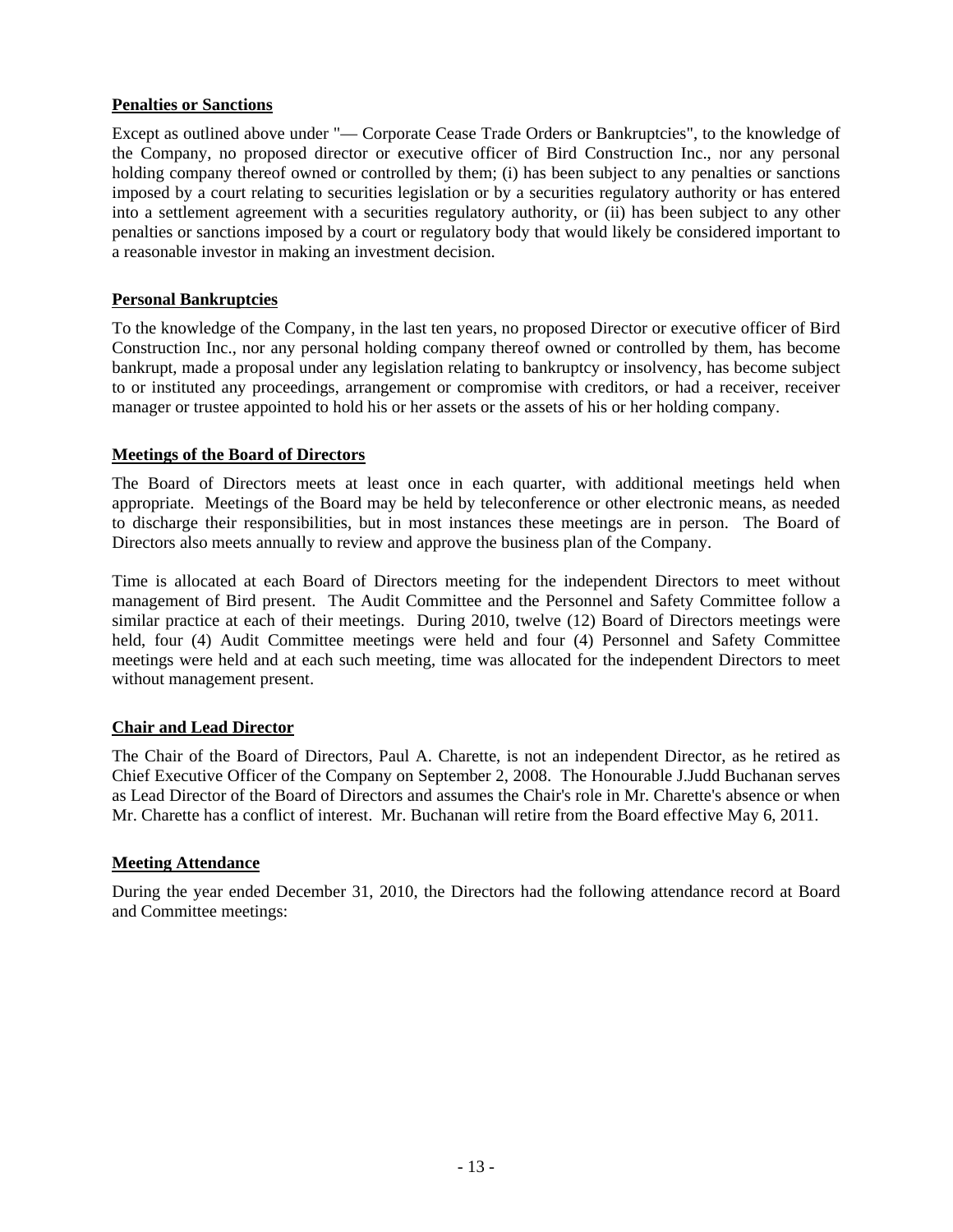| <b>Trustee</b>                       | <b>Board of Directors</b><br><b>Meetings Attended</b> | <b>Audit Committee</b><br><b>Meetings Attended</b> | <b>Personnel and Safety</b><br><b>Committee Meetings</b><br><b>Attended</b> |  |
|--------------------------------------|-------------------------------------------------------|----------------------------------------------------|-----------------------------------------------------------------------------|--|
| Total meetings in 2010               | 12                                                    | $\overline{4}$                                     | $\overline{4}$                                                              |  |
| J. Richard Bird                      | 12                                                    | $\overline{4}$                                     | $\overline{4}$                                                              |  |
| Hon. J. Judd Buchanan <sup>(1)</sup> | 12 (Lead Director)                                    | $\overline{4}$                                     | $\overline{4}$                                                              |  |
| Paul A. Charette                     | 12 (Chair)                                            | not applicable                                     | not applicable                                                              |  |
| D. Greg Doyle                        | 12                                                    | 4 (Chair)                                          | $\overline{4}$                                                              |  |
| Bonnie D. DuPont <sup>(2)</sup>      | not applicable                                        | not applicable                                     | not applicable                                                              |  |
| J. Urban Joseph                      | 12                                                    | $\overline{\mathcal{A}}$                           | 4 (Chair)                                                                   |  |
| Paul R. Raboud                       | 12                                                    | not applicable                                     | not applicable                                                              |  |
| Tim J. Talbott <sup>(3)</sup>        | 8                                                     | not applicable                                     | not applicable                                                              |  |
| Arni C. Thorsteinson                 | 12                                                    | $2^{(4)}$                                          | 4                                                                           |  |

(1) Hon. J. Judd Buchanan, a Director, a member of the Personnel and Safety Committee and a member of the Audit Committee, will retire effective immediately prior to the Meeting and will not stand for re-election at the Meeting.

(2) Bonnie D. DuPont was appointed as a Director, as a member of the Personnel and Safety Committee and as a member of the Audit Committee effective January 1, 2011.

- <sup>(3)</sup> Tim J. Talbott was appointed as a Director on May 10, 2010 and attended all the Board Meetings from the date of his appointment.
- (4) Arni C. Thorsteinson was appointed as a member of the Audit Committee effective May 10, 2010 and attended all Audit Committee meetings as a member from that date.

At each of the above Board of Directors' meetings, time was set aside to permit members who are considered independent of management of the business to meet without the presence of management.

## **Position Description**

The Board of Directors has developed written position descriptions for the Chair, the Lead Director, the Chair of each Board Committee and the Chief Executive Officer.

#### **Board of Directors Mandate**

For details regarding the Board of Directors mandate see Schedule C — *Corporate Governance Guidelines and Board of Directors Mandate*.

## **Orientation and Continuing Education**

The responsibility for the orientation and continuing education of the Directors is delegated to the Personnel and Safety Committee. New Directors are provided with full orientation on the Company's organizational structure, the structure and role of the Board and its committees including duties and responsibilities, the Company's corporate policies and by-laws, the Code of Ethics, and the Company's current business plan. On an ongoing basis, presentations are made and reports are provided to each Board on various aspects of the Company's operations. The objective is to ensure that new Directors fully understand the role of the Board and its committees, as well as the contribution individual Directors are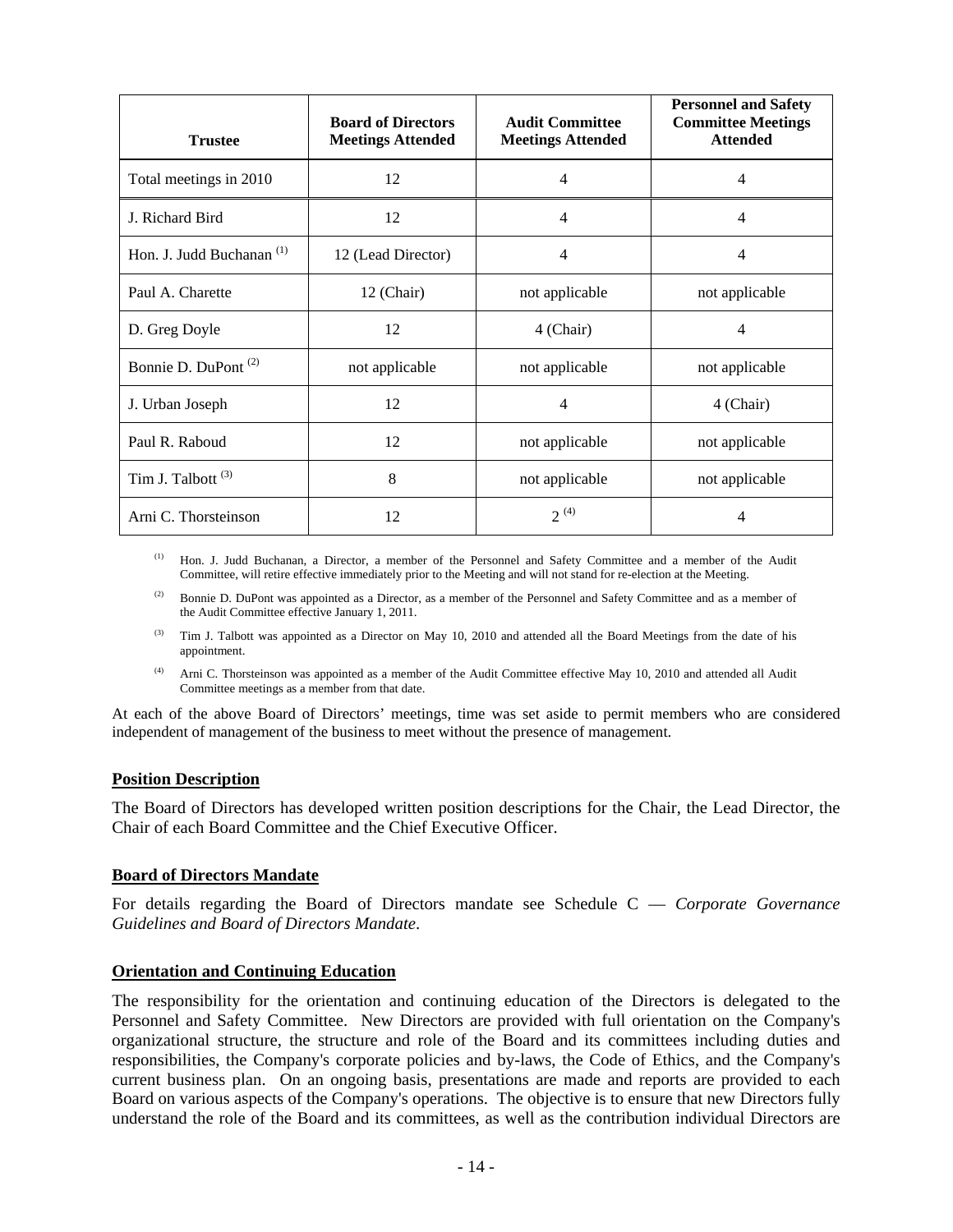expected to make (including, in particular, the commitment of time and resources that the Company expects from its Directors) and understand the nature and operation of the Company's affairs and business.

All Directors are encouraged to attend educational programs to enhance their Board membership, as they feel appropriate, and the costs of each program will be paid by the Company.

## **Ethical Business Conduct**

The Company and its Board are committed to conducting their activities in accordance with the highest standards of business ethics. These standards are intended to provide guidance and help in recognizing and dealing with ethical issues, provide mechanisms to report unethical conduct, and to help foster a culture of honesty and accountability. The Board of Directors has developed a written Director Code of Ethics. A copy of this code may be obtained by making a request in writing to the Company. The Board of Directors has developed a written Employee Code of Ethics applicable to employees of the Company. Compliance with the codes is monitored by the Personnel and Safety Committee of the Company. Management reports violations of the code at each Board meeting and immediately reports any significant violations to the Chair of the Personnel and Safety Committee. The codes address conflicts of interest, use of corporate assets, confidentiality and compliance with laws and regulations. The codes also describe a process to disclose any potential conflict of interest and to ensure independent judgment regarding Board discussions and decision making. In situations of conflict of interest, the Director will be excused from that portion of the meeting where the matter involving the conflict is being discussed, and the Director will not be in attendance and will not cast a vote when the matter is voted on. In camera sessions are held during each regularly scheduled Board meeting and as required at special Board meetings, where only independent Directors meet, with and without the Chief Executive Officer ("**CEO**") of the Company in attendance, to discuss issues of concern.

The Board of Directors has a Whistle Blower Policy which gives employees the opportunity to report complaints about accounting, internal controls and auditing matters, including any perceived unethical business conduct, directly to the Company's Audit Committee Chair, on a confidential basis.

## **Nomination of Directors**

The Personnel and Safety Committee of the Company is responsible for the identification of new candidates for Board nomination. The Committee has written terms of reference which describe its duties and responsibilities with respect to Board nomination and Board effectiveness. It outlines a process to consider what competencies and skills the Board as a whole should possess; to evaluate the characteristics of the existing Board with a view to determining areas that could be strengthened through new Board members; and to approach potential candidates.

## **Other Board Committees**

The Board of Directors has no standing committees other than its Audit Committee and Personnel and Safety Committee. A copy of the Company's Audit Committee Charter can be found in the appendices to the Company's Annual Information Form ("**AIF**").

## **Assessments**

The Board of Directors and their committees have not been subject to any formal evaluation aimed at measuring their effectiveness. The implementation of an evaluation method is being considered and the Board expects to implement a more formal assessment process in 2011.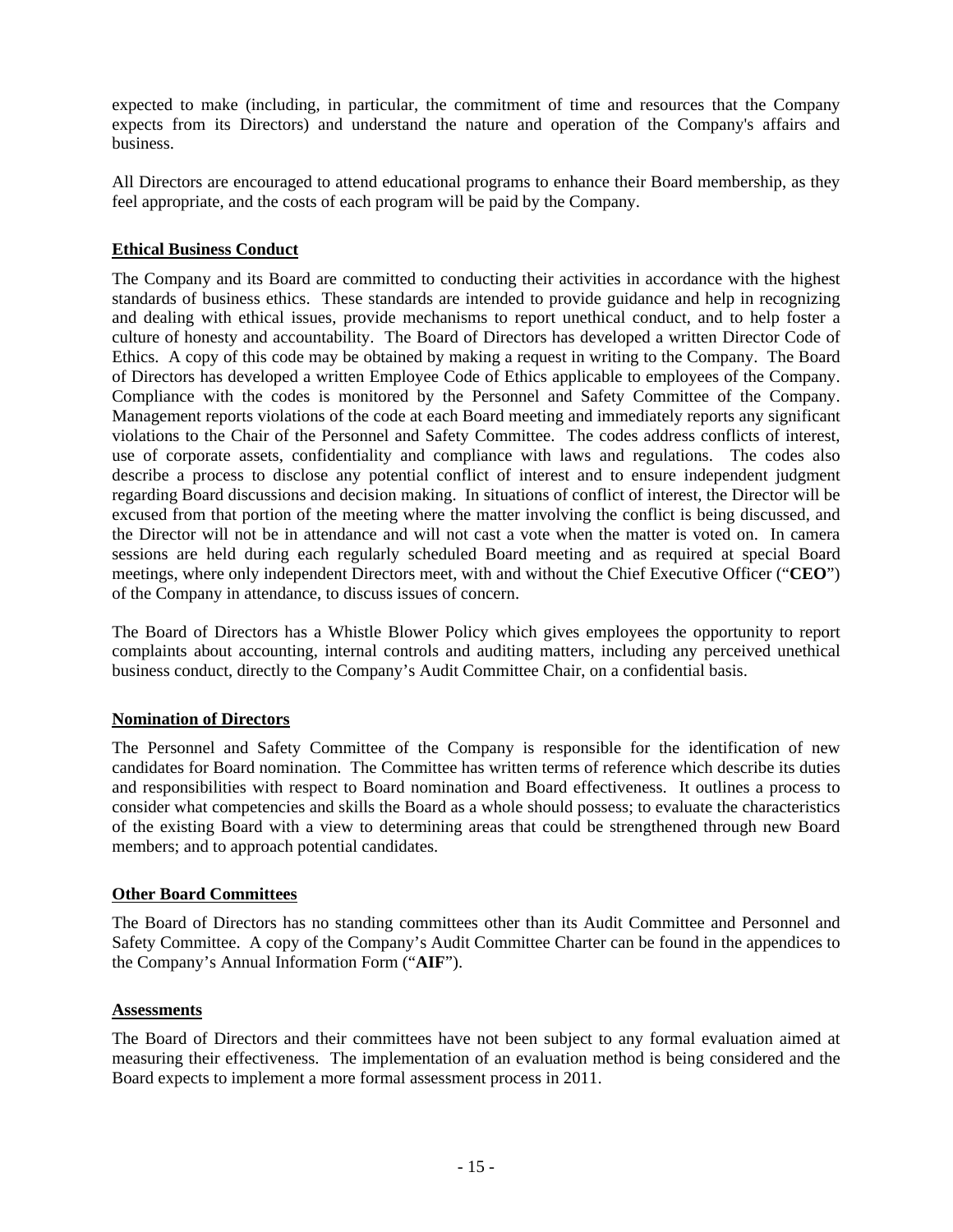# **COMPENSATION OF EXECUTIVE OFFICERS**

#### **Compensation Discussion and Analysis**

#### *Objectives of the Executive Compensation Program*

The goal of Bird's Executive Compensation Program ("**Executive Compensation Program**") is to attract and retain highly performing executives and provide incentives for them to earn profits for the Shareholders of the Company similar to the incentive resulting from holding an ownership interest in the Company. The Executive Compensation Program was designed under the direction of the Personnel and Safety Committee. This committee's responsibilities pertaining to executive compensation include:

- Recommending the CEO's salary and profit sharing distribution to the Board of Directors.
- Reviewing and approving salaries and profit sharing distributions recommended by the CEO for other Executive Officers.
- Conducting a review of the design and the competitiveness of the Executive Compensation Program at a minimum of once per year.

## *Design of the Executive Compensation Program*

The Executive Compensation Program emphasizes pay-for-performance and is designed to provide incentives to management to increase the amount of income and cash available to Shareholders of the Company. This pay-for-performance mandate results in a compensation program that:

- Aligns the interest of Bird's executive officers (the "**Executive Officers**") with both the short and long-term interests of the Shareholders;
- Provides pay that varies depending on financial performance; and
- Can be easily understood by the Executive Officers and the Company's Shareholders.

## *Elements of the Executive Compensation Program*

Compensation for the Executive Officers currently consists of four elements:

- 1. Base salaries;
- 2. Annual cash profit sharing pursuant to the profit sharing plan ("**Profit Sharing Plan**");
- 3. Amounts payable under the medium-term incentive plan ("**MTIP**"); and
- 4. Benefits.

If approved at the Meeting of Shareholders, the Plan (as described above and attached as Schedule B to this Circular) will be added as a component of the Executive Compensation Program. The Plan will further supplement the Executive Compensation Program by providing Executive Officers with additional incentive to increase the value of the Company's Shares over the longer-term. Currently, only the MTIP provides a longer-term incentive to increase the value of the Company's Shares. After consulting with the Hay Group, (the "**Consultant**") an independent industry leading compensation consultant to evaluate the current Executive Compensation Program, the Board accepted the Consultant's recommendation that a component of compensation be added to the Executive Compensation Program to deal with longer-term compensation incenting executives to build long-term value for the Company. The Consultant also found that all of the Company's comparator group had similar plans with which to compensate their executive officers. With the addition of the Plan, the Consultant found that the Company's total compensation for Executive Officers remained within the range of the comparator group as established by the Board.

During 2010, in conjunction with the evaluation of the Executive Compensation Program as outlined above, the Consultant evaluated the Company's compensation range for executive officers against a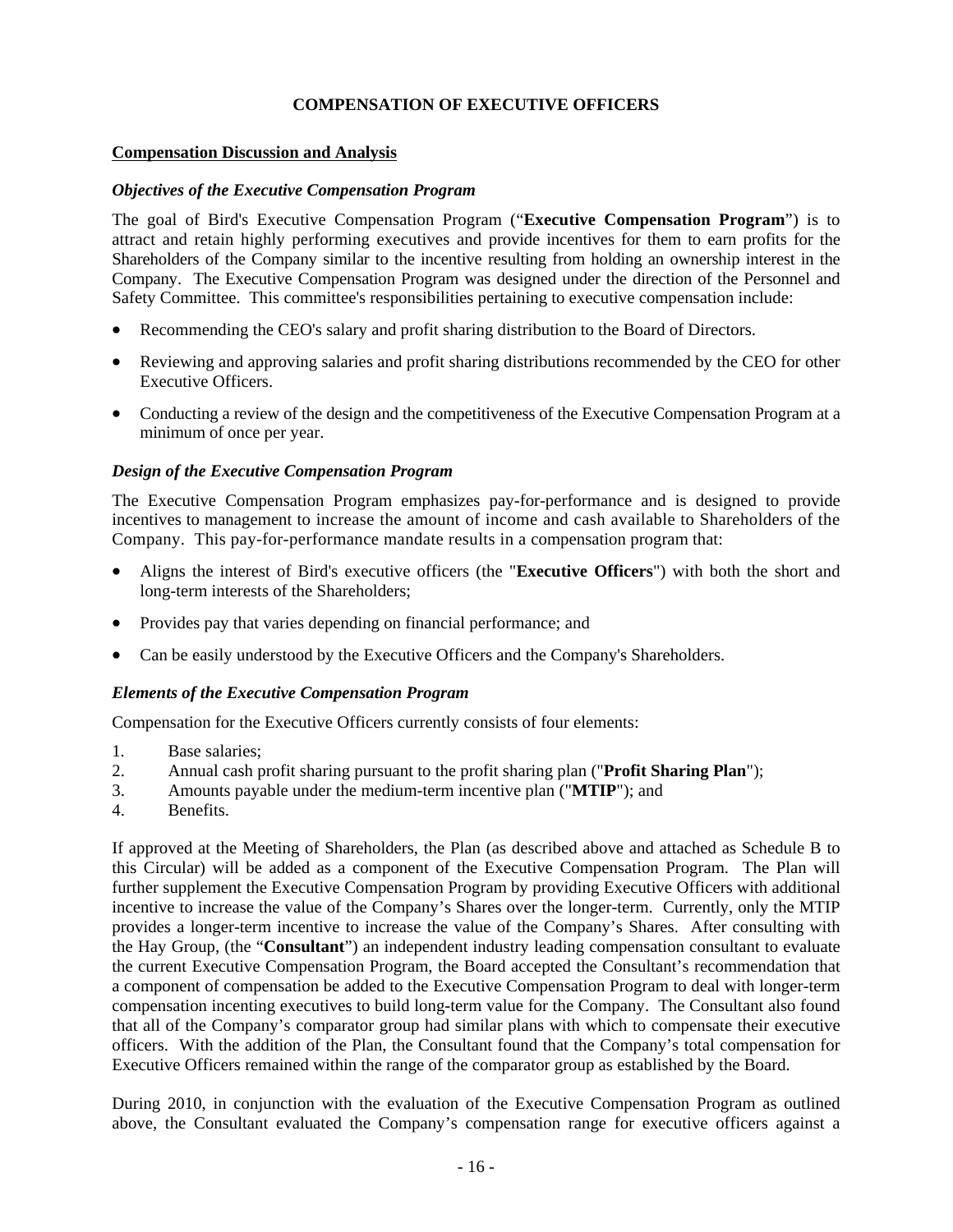benchmark of related industry comparator companies. The related industry comparator group was comprised of the following companies:

#### Related Industry Comparator Group

Aecon Group Inc. The Churchill Corporation Flint Energy Services Ltd. Genivar Income Fund Newalta Inc. North American Energy Partners Inc. PCL Construction Seacliff Construction Corporation SNC-Lavalin Group Inc. Stantec Inc. Trican Well Services Ltd. Vicwest Income Fund

The compensation programs of the comparator group were used during 2010 to evaluate all elements of Bird's compensation program, including base salary and short and long-term incentive programs. Base salaries were found to be below market median based on the comparator group. Total compensation, including the current elements of the Executive Compensation Program and the proposed Plan were determined to be below the 75<sup>th</sup> percentile range of the comparator group, which was determined by the Board to be the benchmark total compensation for each Executive Officer based on the financial performance achieved by the Company. Total compensation is currently determined based on the achievement of financial and non-financial performance objectives which determine payouts under Bird's Profit Sharing Plan and MTIP. The potential addition of the Plan will add a long-term incentive component to the total compensation of the Executive Officers.

A profit sharing pool for executives of Bird, including the Named Executive Officers ("**NEO**"), is established for each fiscal year provided that Corporate Shareable Profit (as defined in the Profit Sharing Plan text and as described below) exceeds a minimum threshold. The minimum threshold is determined by the Board of Directors at the commencement of each fiscal year. If Corporate Shareable Profit falls below the minimum threshold, the amount of the Corporate Shareable Profit Pool is nil. The Corporate Shareable Profit Pool is calculated by applying a pre-determined percentage to the amount by which actual Corporate Shareable Profit exceeds target thresholds. The percentages applied at each threshold decrease as Corporate Shareable Profit increases. The percentages range from 30% at the lower end, after the minimum threshold is attained, to 5% at the higher end. This structure provides for a sharing of profit between the Company's Shareholders and Bird's executives, including the NEOs. Should the Corporate Shareable Profit Pool be nil in a fiscal year, Executive Officers may still be eligible for profit sharing from the Total Discretionary Fund at the discretion of the Board of Directors.

Corporate Shareable Profit means the sum of the profits produced by each profit centre, both positive and negative, and then subtracting the calculated profit sharing amount to be allocated to the respective profit centres and the Discretionary Fund, as defined in the Profit Sharing Plan text. Each NEO's profit sharing amount represents a percentage of the Corporate Shareable Profit amount.

The amount of profit sharing that each Executive Officer is eligible to earn from the Corporate Shareable Profit Pool is based on the relative contribution of each position within the Executive Officer group as approved by the Board of Directors. The eligible amount of profit sharing calculated for each Executive Officer is split into two amounts with 75% (80% for the Chief Executive Officer) of the award being earned based on financial performance of the executive group as outlined above and 25% (20% for the Chief Executive Officer) being established as the target award for each Executive Officer based on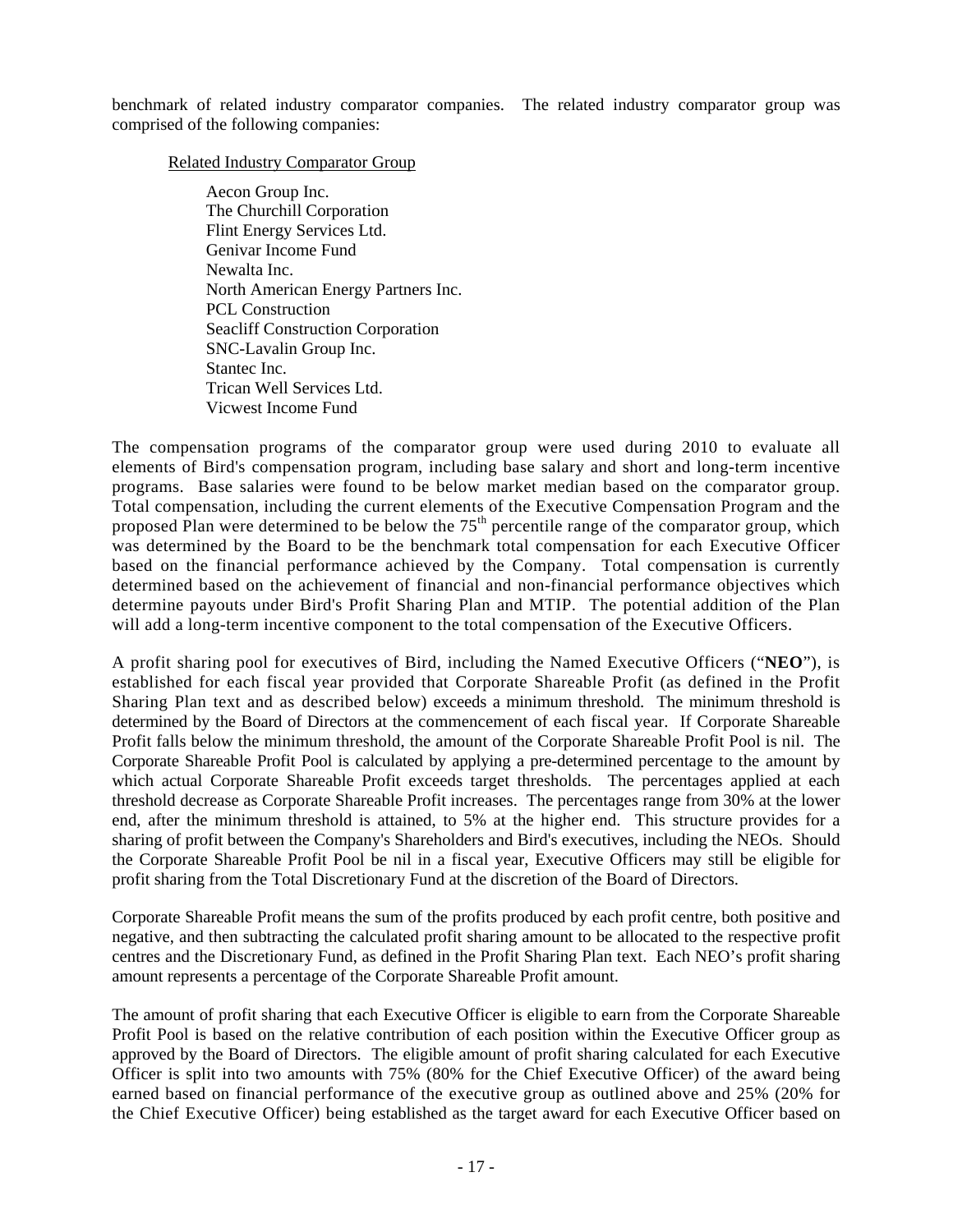evaluation of their performance related to other non-financial objectives established each year. Nonfinancial performance objectives for the Executive Officers with operational responsibilities may include, without limitation, conditions relating to work-site safety, employee turnover, succession planning, strategic planning, and staff training.

In 2010, the non-financial performance objectives for the CEO related to formulation and execution of the strategic plan, the establishment of and update to Bird's succession plan, the achievement of targeted safety objectives, staff development and training, development and compliance with risk management programs and timely and accurate financial and operational reporting. The non-financial performance objectives of the Chief Financial Officer ("**CFO**") in 2010 included the preparation of timely and accurate financial reporting, the maintenance of internal controls over financial reporting and disclosure controls, the direction and management of Bird's risk management policies and procedures, the preparedness of the Company for conversion to International Financial Reporting Standards ("**IFRS**"), the implementation of a new accounting system and the oversight of the conversion of the Fund to a corporate structure.

In 2010, all of the non-financial performance objectives were achieved by Executive Officers, entitling them to full payment under the Profit Sharing Plan for this component of profit sharing.

Upon the determination of each Executive Officer's annual profit sharing amount from the Corporate Shareable Profit Pool as calculated above, two-thirds of the amount is paid to the Executive Officer in cash. The remaining one-third of the profit sharing amount is withheld and notionally invested in phantom shares of the Company under the MTIP.

The MTIP is intended to reward Executive Officers for performance of the business over the mediumterm. The price of each phantom share and the number of phantom shares awarded is based on the weighted average closing price of Shares of the Company during the 10-day trading period immediately preceding the award date. Payouts do not vest with the Executive Officer until November 30 of the third calendar year following the year to which the profit sharing award relates. During the unvested period, phantom shares will be deemed to earn dividends ("**Dividends**") equivalent to those that would have been earned had they been Shares of the Company. These Dividends will be notionally reinvested in phantom shares of the Company based on the 10-day weighted average trading price immediately prior to the Dividend payout date.

Upon vesting, the Executive Officer will receive a cash payment equal to the number of phantom shares times the weighted average closing price of the Shares during the 10-day trading period immediately preceding the vesting date. During the unvested period, the interests of the Executive Officers are aligned with those of the Shareholders, as their compensation related to the MTIP is tied to the performance of the Shares.

In the event of an Executive Officer's involuntary termination resulting from disability, death, termination without cause, retirement or a resignation within 180 days of a direct or indirect change of control of the Company, any phantom shares held on behalf of the Executive Officer will immediately vest. If an Executive Officer voluntarily resigns, or is terminated for cause, their entitlements under the MTIP are forfeited.

The benefits program offered to Executive Officers are substantially the same as those offered to all employees of the Company. The benefit program provides for health and dental coverage, life insurance, accidental death and disability programs and long-term income disability protection. The cost of the accidental death and disability and income protection programs are paid entirely by the respective Executive Officer.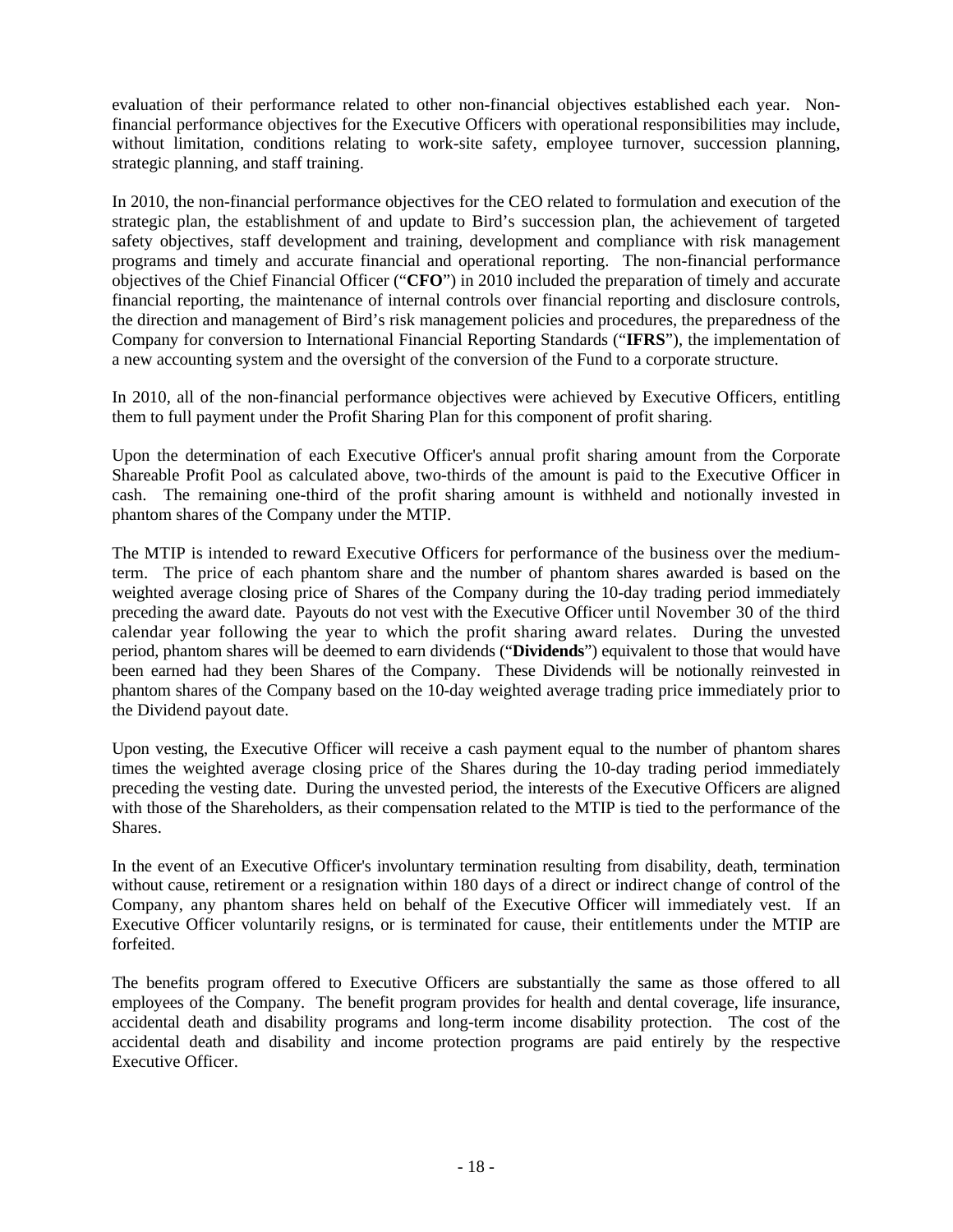## **Summary Compensation Table**

The following table sets forth compensation information for 2010, 2009 and 2008 fiscal years for the CEO, the Vice Chair, the CFO, the Senior Vice President, the Vice President Atlantic and the Vice President Pacific, being the NEOs of Bird who served as Executive Officers of Bird during the fiscal year ended December 31, 2010:

|                                                                |      | Annual Compensation |                                          |                                         |                                               |                       |
|----------------------------------------------------------------|------|---------------------|------------------------------------------|-----------------------------------------|-----------------------------------------------|-----------------------|
| Name and Principal Position                                    | Year | Salary<br>(3)       | Unit-based<br>awards<br>$($ \$) $^{(5)}$ | Annual Profit<br>Sharing<br>$(5)^{(1)}$ | All Other<br>Compensation<br>$($ \$) $^{(2)}$ | Total<br>Compensation |
| Timothy J. Talbott                                             |      |                     |                                          |                                         |                                               |                       |
| President & Chief Executive Officer <sup>(3)</sup>             | 2010 | 240,000             | 491,678                                  | 983,357                                 | 0                                             | 1,715,035             |
|                                                                | 2009 | 205,000             | 481,371                                  | 962,755                                 | $\Omega$                                      | 1,649,126             |
|                                                                | 2008 | 186,000             | 443,946                                  | 887,904                                 | $\mathbf 0$                                   | 1,517,850             |
| Paul R. Raboud                                                 |      |                     |                                          |                                         |                                               |                       |
| Vice Chair of Company <sup>(4)</sup>                           | 2010 | 234,713             | 82,048                                   | 984,580                                 | 0                                             | 1,301,341             |
|                                                                | 2009 | 312,925             | 594,285                                  | 1,188,587                               | $\mathbf 0$                                   | 2,095,797             |
|                                                                | 2008 | 257,308             | 591,927                                  | 1,183,873                               | $\mathbf 0$                                   | 2,033,108             |
| Stephen R. Entwistle                                           |      |                     |                                          |                                         |                                               |                       |
| Chief Financial Officer and Assistant Secretary <sup>(6)</sup> | 2010 | 234,000             | 108,718                                  | 217,437                                 | 0                                             | 560,155               |
|                                                                | 2009 | 234,000             | 118,857                                  | 237,717                                 | $\mathbf 0$                                   | 590,574               |
|                                                                | 2008 | 173,943             | 74,999                                   | 150,001                                 | $\mathbf 0$                                   | 398,943               |
| lan F. Boyd                                                    |      |                     |                                          |                                         |                                               |                       |
| Vice President Atlantic <sup>(7)</sup>                         | 2010 | 197,591             | 170,281                                  | 465,562                                 | 0                                             | 833,434               |
|                                                                | 2009 | 205,800             | 205,000                                  | 615,000                                 | 0                                             | 1,025,800             |
|                                                                | 2008 | 139,792             | 51,000                                   | 153,750                                 | 0                                             | 344,542               |
| James J. Brennan                                               |      |                     |                                          |                                         |                                               |                       |
| Senior Vice President <sup>(8)</sup>                           | 2010 | 190,000             | 258,206                                  | 516,411                                 | 0                                             | 964,617               |
|                                                                | 2009 | 190,000             | 270,771                                  | 541,550                                 | $\overline{0}$                                | 1,002,321             |
|                                                                | 2008 | 155,832             | 248,129                                  | 496,265                                 | $\Omega$                                      | 900,226               |
| Kenneth J. Nakagawa                                            |      |                     |                                          |                                         |                                               |                       |
| Vice President Pacific & Vancouver Branch Manager              | 2010 | 177,219             | 262,833                                  | 788,498                                 | 0                                             | 1,228,550             |
|                                                                | 2009 | 174,600             | 303,677                                  | 911,029                                 | 0                                             | 1,389,306             |
|                                                                | 2008 | 159,600             | 311,351                                  | 934,053                                 | $\mathbf 0$                                   | 1,405,004             |
|                                                                |      |                     |                                          |                                         |                                               |                       |

- $<sup>(1)</sup>$  The figures disclosed hereunder represent the annual amounts allocated to the individuals pursuant to Bird's Profit</sup> Sharing Plan for the fiscal year indicated. Payment of the allocated amounts occurs after the close of the fiscal year. For MTIP awards that have not yet vested, see table below under Medium Term Incentive Program.
- (2) Other compensation, including perquisites and other personal benefits, for each NEO does not exceed \$50,000 or 10% of total salary and profit sharing.
- <sup>(3)</sup> Tim J. Talbott was appointed President and Chief Executive Officer effective June 30, 2010 and previously held the position of President and Chief Operating Officer.
- $(4)$  Paul R. Raboud was appointed Vice Chair of the Company effective June 30, 2010 and previously held the position of Chief Executive Officer.
- $<sup>(5)</sup>$  This amount represents the portion of the total profit sharing award with respect to each fiscal year that was allocated</sup> to MTIP that will vest three years after the date of grant. The amount of MTIP cash settled in the fiscal year for each of the NEOs is reported in the table below; Incentive Plan Awards - Value vested and earned in 2010.
- (6) Stephen R. Entwistle commenced employment with the Company on March 24, 2008.
- (7) Ian J. Boyd commenced employment with the Company on February 2, 2008. He was appointed Vice President Atlantic effective August 1, 2010 and previously held the position of Project Director ASAP I Schools Project.
- (8) Jim J. Brennan commenced employment with the Company on February 2, 2008.

#### **Outstanding Share-based Awards**

During fiscal 2006, the Board of Trustees of the Fund approved a recommendation made by the Personnel and Safety Committee that the MTIP be established. The MTIP is intended to reward management for successful performance of the business over the medium term. Upon completion of the conversion of the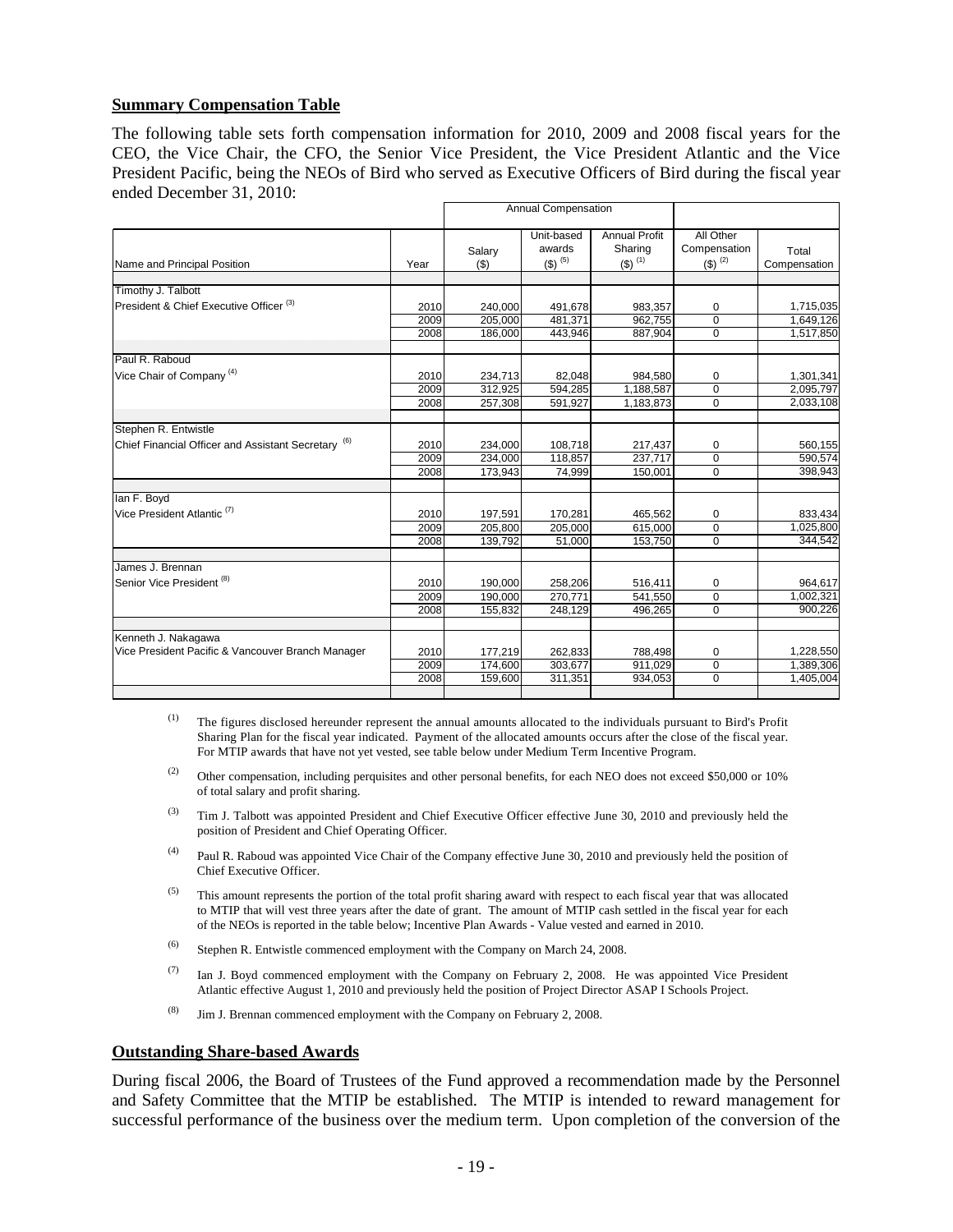Fund to a corporate structure, the Company adopted an MTIP on substantially the same terms as the Fund's MTIP and phantom units under the Fund's MTIP were effectively converted into phantom shares under the Company's MTIP and the terms of outstanding awards otherwise remained unchanged. See below for additional information regarding this change.

The MTIP applies to certain members of the management team of the Company, including Executive Officers, commencing in the 2007 fiscal year.

Upon determination of the profit sharing award amount from the Corporate Shareable Profit Pool for each Executive Officer (to be awarded after audited financial results are available early in the following year), one-third of the profit sharing amount will be withheld and notionally invested in phantom shares of the Company. The price of each phantom share and the number of phantom shares awarded will be based on the weighted average closing price of Shares of the Company during the 10-day trading period immediately preceding the award. Payouts will not vest with the Executive Officer until November 30 of the third calendar year following the year in which the services to which the profit sharing award relates. During the unvested period, phantom shares will be deemed to earn Dividends equivalent to those that would have been earned had they been Shares of the Company. These Dividends will be notionally invested in phantom shares of the Company based on the 10-day weighted average trading price immediately prior to the Dividend payout date.

Upon vesting, the Executive Officer will receive a payment equal to the number of phantom shares times the weighted average closing price awarded during the prior 10-day trading period immediately preceding the vesting date. No actual Shares will be issued under the MTIP.

In the event of a participant's involuntary termination, termination without cause, retirement, or a participant's resignation within 180 days of a direct or indirect change of control of the Company, any phantom shares held on behalf of the participant will immediately vest. If a participant voluntarily resigns, or is terminated for cause, the participant's entitlements under the MTIP are forfeited.

On March 3, 2011, the Directors approved an award of \$1,373,764 to NEOs under the MTIP. The amounts shown in the table below include the 2010 award plus the unvested awards relating to Bird's 2008 and 2009 fiscal years. The value of the outstanding and unvested awards at March 3, 2011 was determined using the weighted average trading price of Bird Common Shares on the TSX for the 10 trading days prior to March 3, 2011 (\$37.642).

|                                                                         | <b>Share-based Awards</b>                                                     |                                                                                        |  |
|-------------------------------------------------------------------------|-------------------------------------------------------------------------------|----------------------------------------------------------------------------------------|--|
| <b>Name</b>                                                             | Number of shares or<br>fraction of shares<br>that have not vested<br>$^{(#)}$ | Market or payout value<br>of share-based awards<br>that have not vested<br><b>(\$)</b> |  |
| Tim J. Talbott<br>President and Chief Executive Officer                 | 57,152.218                                                                    | 2,151,330                                                                              |  |
| Paul R. Raboud<br>Vice Chair of the Company                             | 2,179.687                                                                     | 82,048                                                                                 |  |
| Stephen R. Entwistle<br>Chief Financial Officer and Assistant Secretary | 11,517.749                                                                    | 433,552                                                                                |  |
| Ian F. Boyd<br>Vice President Atlantic                                  | 14,315.288                                                                    | 538,858                                                                                |  |
| Jim J. Brennan<br><b>Senior Vice President</b>                          | 31,556.597                                                                    | 1,187,857                                                                              |  |
| Ken J. Nakagawa<br>Vice President Pacific and Vancouver Branch Manager  | 36,833.956                                                                    | 1,386,508                                                                              |  |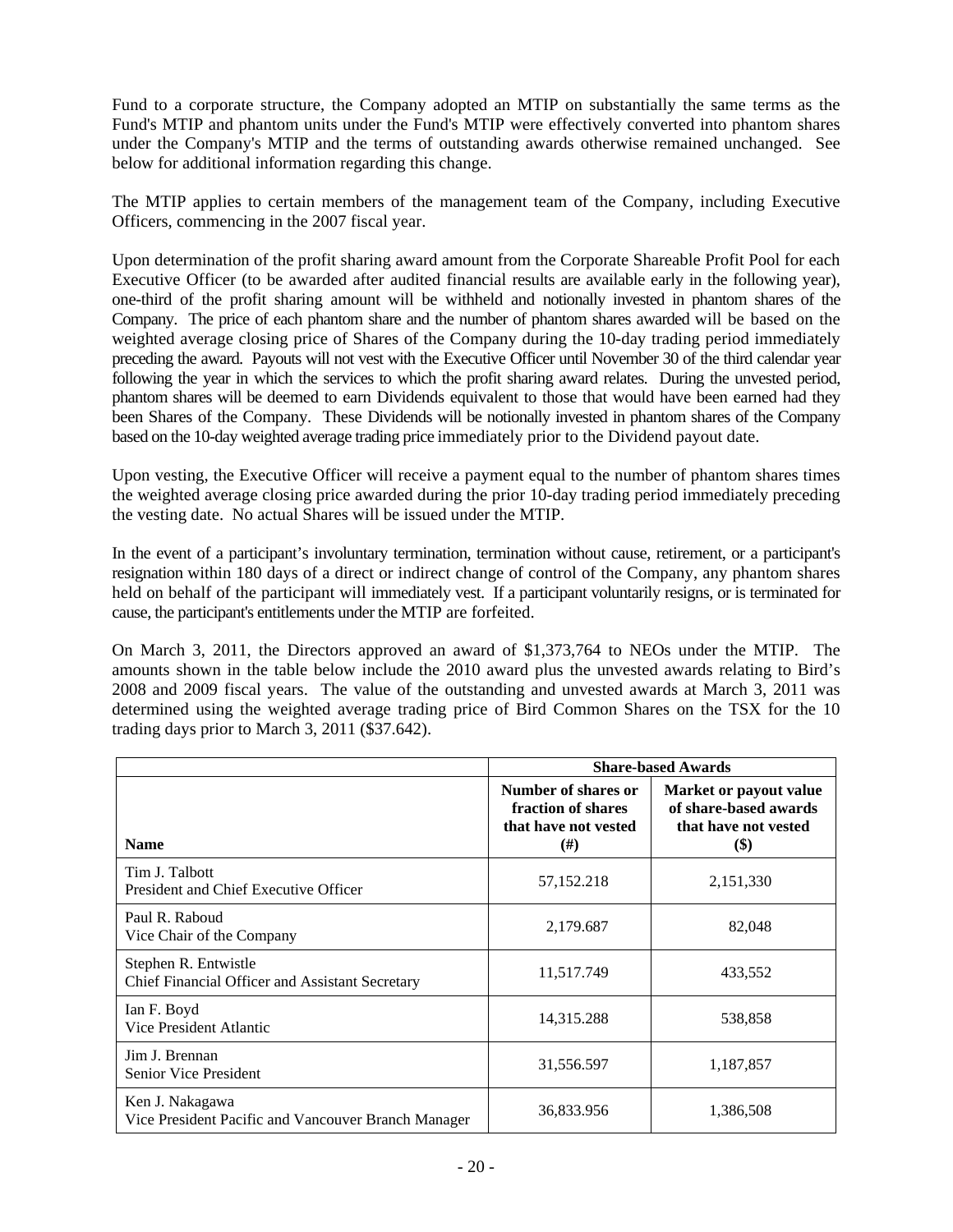Pursuant to section 12.1 of the MTIP, the Board of Trustees of the Fund was permitted to amend the MTIP provided that any approvals required under applicable law are obtained and such amendments do not adversely affect the existing rights of participants under the MTIP. In connection with the conversion to a corporate structure, the Board of Directors has approved amendments to the MTIP in order to provide that, following the Effective Date, each phantom unit or fraction thereof held by participants under the MTIP will represent a phantom Bird Construction Inc. share or fraction thereof. Payments under the MTIP will be calculated based on the market price of the Shares on vesting as opposed to the market price of Units. Except for minor changes to the MTIP that (i) convert phantom units into phantom shares and (ii) use shares and any dividends on shares to calculate payments under the MTIP, all of the provisions of the MTIP remain identical. The Company does not believe that participants in the MTIP were adversely affected by these changes, nor does the Company believe that participants will receive any additional benefits as a result of these changes, since participants were effectively treated the same as all Unitholders of the Fund.

# **Incentive Plan Awards – value vested or earned during 2010**

The following table shows the amounts of share-based awards that vested during 2010 under the MTIP and the amounts earned by each of the NEOs in 2010 under non-equity incentive plans, which includes only the Profit Sharing Plan.

| <b>Name</b>                                                             | Share-based awards -<br><b>Value vested During</b><br>the Year $(\$)$ | Non-equity incentive plan<br>compensation - Value<br>earned during the year |
|-------------------------------------------------------------------------|-----------------------------------------------------------------------|-----------------------------------------------------------------------------|
| Tim J. Talbott<br>President and Chief Executive Officer                 | 361,670                                                               | 983,357                                                                     |
| Paul R. Raboud<br>Vice Chair of the Company                             | 2,254,929                                                             | 984,580                                                                     |
| Stephen R. Entwistle<br>Chief Financial Officer and Assistant Secretary | $\theta$                                                              | 217,437                                                                     |
| Ian F. Boyd<br>Vice President Atlantic                                  | $\theta$                                                              | 465,562                                                                     |
| Jim J. Brennan<br>Senior Vice President                                 | 0                                                                     | 516,411                                                                     |
| Ken J. Nakagawa<br>Vice President Pacific and Vancouver Branch Manager  | 252,416                                                               | 788,498                                                                     |

## **Employment Contracts**

Mr. Brennan's and Mr. Entwistle's employment contracts contain provisions for the payment of one year and six months salary, respectively, in the event of termination without cause. None of the other Executive Officers have employment contracts. Mr. Brennan's employment contract was negotiated at the time of the acquisition of Rideau Construction and Mr. Entwistle's contract was executed upon his hiring in March of 2008.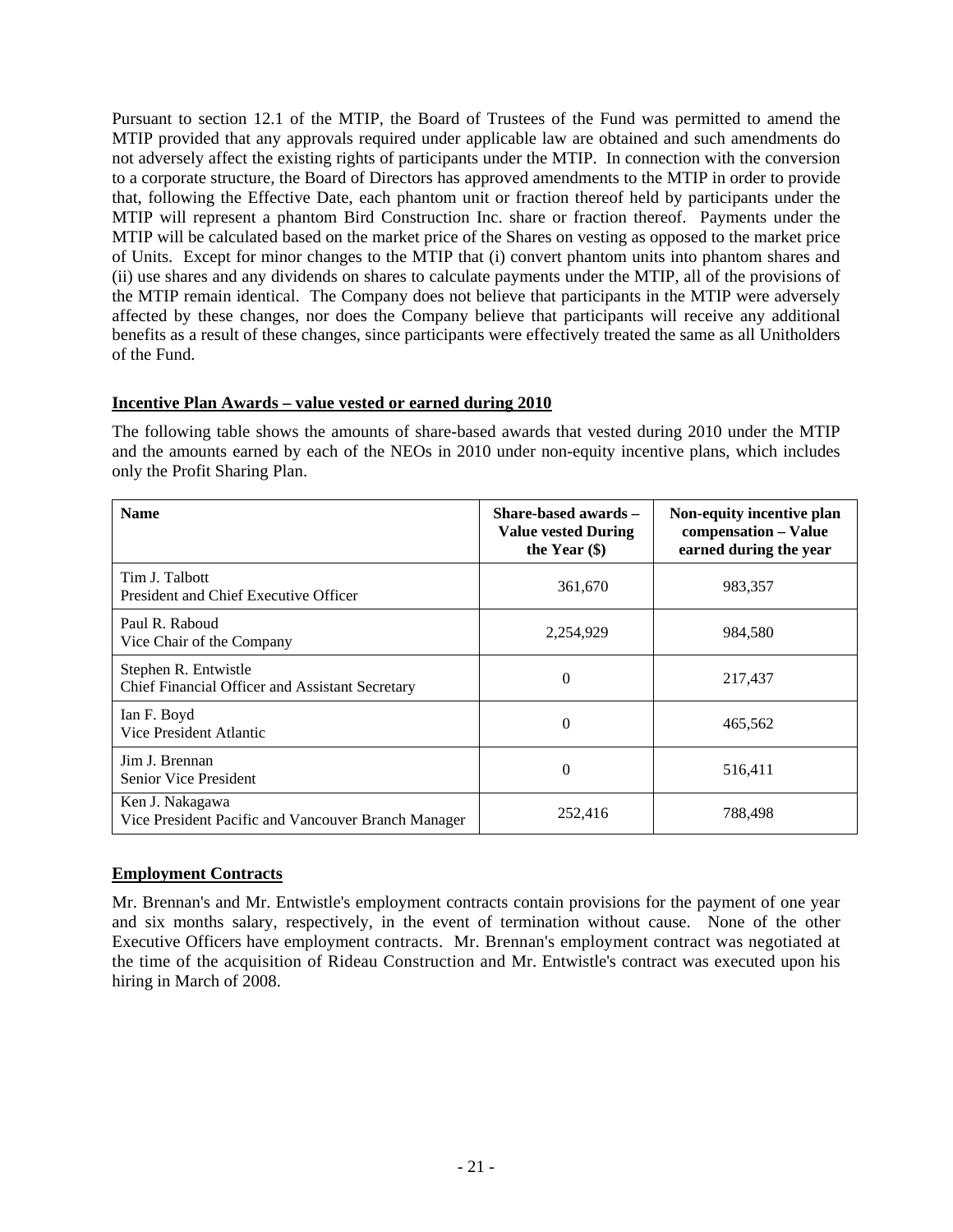#### **PERFORMANCE GRAPH**

The following graph compares the Company's total Shareholder return (assuming an investment of \$100 purchased on December 31, 2005 and adjusted for the 3 for 1 exchange of Bird Shares for Fund Units) on the Shares/Units of the Company during the period December 31, 2005 to December 31, 2010 with the cumulative total return of the S&P/TSX Composite Total Return Index, assuming reinvestment of all distributions and dividends.





(1) The amount of total compensation paid to NEOs for the 2005 fiscal year has been attributed \$100 and the value disclosed in the performance graph for each of the following fiscal years has been calculated by multiplying the total compensation paid to the NEOs in each fiscal year by \$100 and dividing by the total compensation paid to the NEOs in 2005.

The trend shown in the above performance graph illustrates an increase in the cumulative total return on an investment in the Common Shares of the Company from 2005 through 2010, with a decline in 2008. The Company believes that the decline in 2008 is attributable to the general decline in the stock market in 2008 resulting from the onset of the economic recession. Since that time, the market has recovered and the price of the Company's Shares has increased. The trend in the total compensation paid to the NEOs is well below the upward trend in the cumulative total return on investment in the Common Shares. The compensation trend line tracks the net income reported by the Company in the previous years reflecting the alignment of the profit sharing plan with the earnings reported by the Company.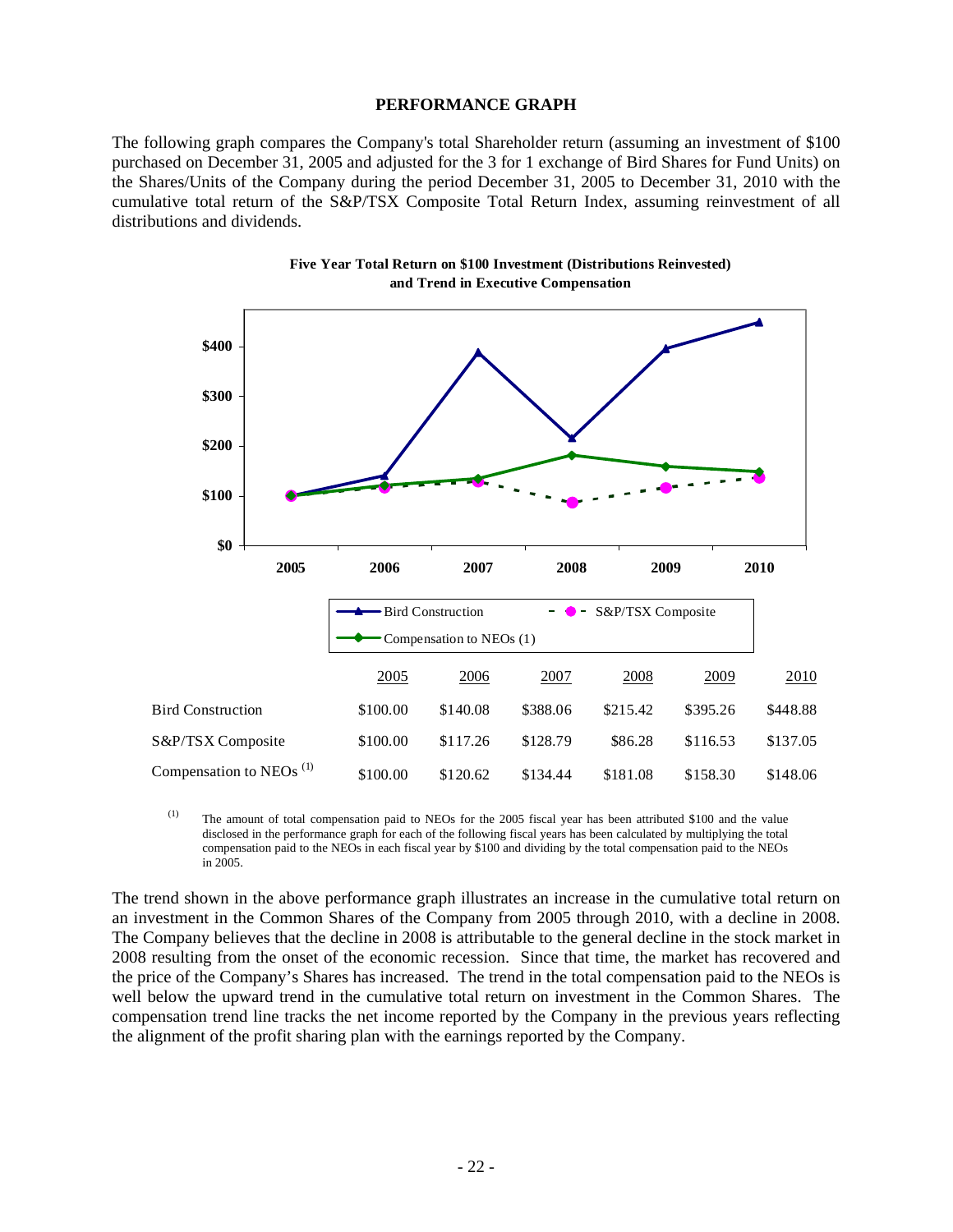#### **COMPENSATION OF DIRECTORS**

On an annual basis, the Personnel and Safety Committee of Bird reviews compensation practices for Directors and directors of other public issuers and from time-to-time makes recommendations to the Board of Directors. The Personnel and Safety Committee is composed of independent Directors. Each Director, who is not an officer of the Company or any of its affiliates, or an employee of Bird, is entitled to receive the following fees:

| <b>Annual</b><br><b>Retainer</b> | <b>Meeting Fees</b> <sup>(1) (2)</sup> |  |  |
|----------------------------------|----------------------------------------|--|--|
| 28,000                           | 1.500                                  |  |  |
| \$<br>5,000                      |                                        |  |  |
| \$<br>5,000                      |                                        |  |  |
| \$<br>7,800                      |                                        |  |  |
| \$<br>11,000                     |                                        |  |  |
| \$<br>6,500                      |                                        |  |  |
| 105,000                          |                                        |  |  |

(1) Plus applicable meeting expenses.<br>(2) Directors travelling from out of province to a meeting receive an additional meeting fee of \$1,000.

In respect of the year ended December 31, 2010, non-management Directors received total fees of \$437,800. The non-management Directors were also reimbursed \$42,190 for travel and accommodation expenses incurred in order to attend Board meetings.

| <b>Name</b> | <b>Fees earned</b> |     | Total   |
|-------------|--------------------|-----|---------|
|             | 60.000             |     | 60,000  |
|             | 68,800             | \$. | 68,800  |
|             | \$125,000          |     | 125,000 |
|             | 71.000             |     | 71,000  |
|             | 64,500             | S   | 64,500  |
|             | 57.500             |     | 57,500  |

#### **INDEBTEDNESS OF DIRECTORS, OFFICERS AND EMPLOYEES**

The Company, including its subsidiaries, does not provide financial assistance to Directors, officers or employees for the purchase of Shares or for any other purpose. As of March 3, 2011, there was no indebtedness owing to the Company or its subsidiaries by any Director, Executive Officer or senior officer of the Company or its subsidiaries.

#### **INTERESTS OF INFORMED PERSONS IN MATERIAL TRANSACTIONS**

During 2010, Bird was involved in several construction contracts with Shelter Canadian Properties Limited and Huntingdon Real Estate Investment Trust or companies affiliated with them. Shelter Canadian Properties Limited is controlled by the family of Mr. Thorsteinson, a Director of the Company. Mr. Doyle, a Director of the Company is a trustee of Huntingdon Real Estate Investment Trust. All contracts with Shelter Canadian Properties Limited, Huntingdon Real Estate Investment Trust or companies affiliated with them were completed on construction terms typical in the industry.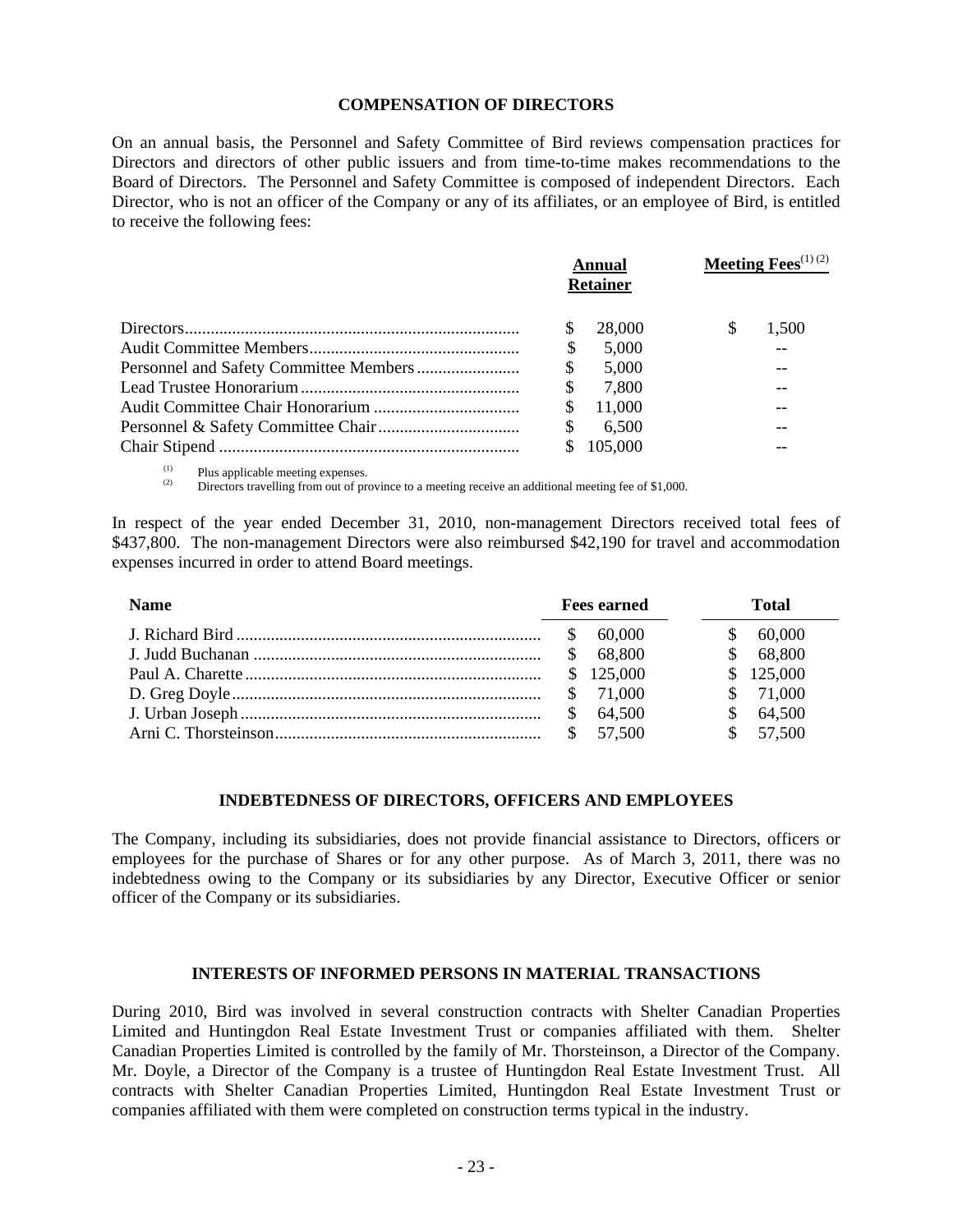#### **ADDITIONAL INFORMATION**

Additional information relating to the Company is available on SEDAR at www.sedar.com. A comprehensive description of the Company as well as a summary of risk factors applicable to the Company are set out in the Company's latest available Annual Information Form ("AIF") and latest available MD&A. Copies of the AIF, together with one copy of any document, or the pertinent pages of any document, incorporated by reference in the current AIF, the Company's most recently filed annual consolidated financial statements, together with the accompanying report of the auditor, and any interim consolidated financial statements of the issuer that have been filed for any period after the end of the Company's most recently completed financial year, annual and interim MD&A and this circular are available to anyone, upon request, from the Corporate Secretary of the Company at 5403 Eglinton Avenue West, Toronto, Ontario M9C 5K6 and without charge to Shareholders, and are also available on SEDAR.

## **APPROVAL BY THE BOARD OF DIRECTORS**

The contents of this Circular and its sending to the Shareholders have been unanimously approved by the Board of Directors. A copy of this Circular has been sent to each Director of the Company, each Shareholder entitled to notice of the Meeting and the Company's auditors.

March 3, 2011

By order of the Board of Directors

(Signed) Paul A. Charette

Paul A. Charette Chair of the Board of Directors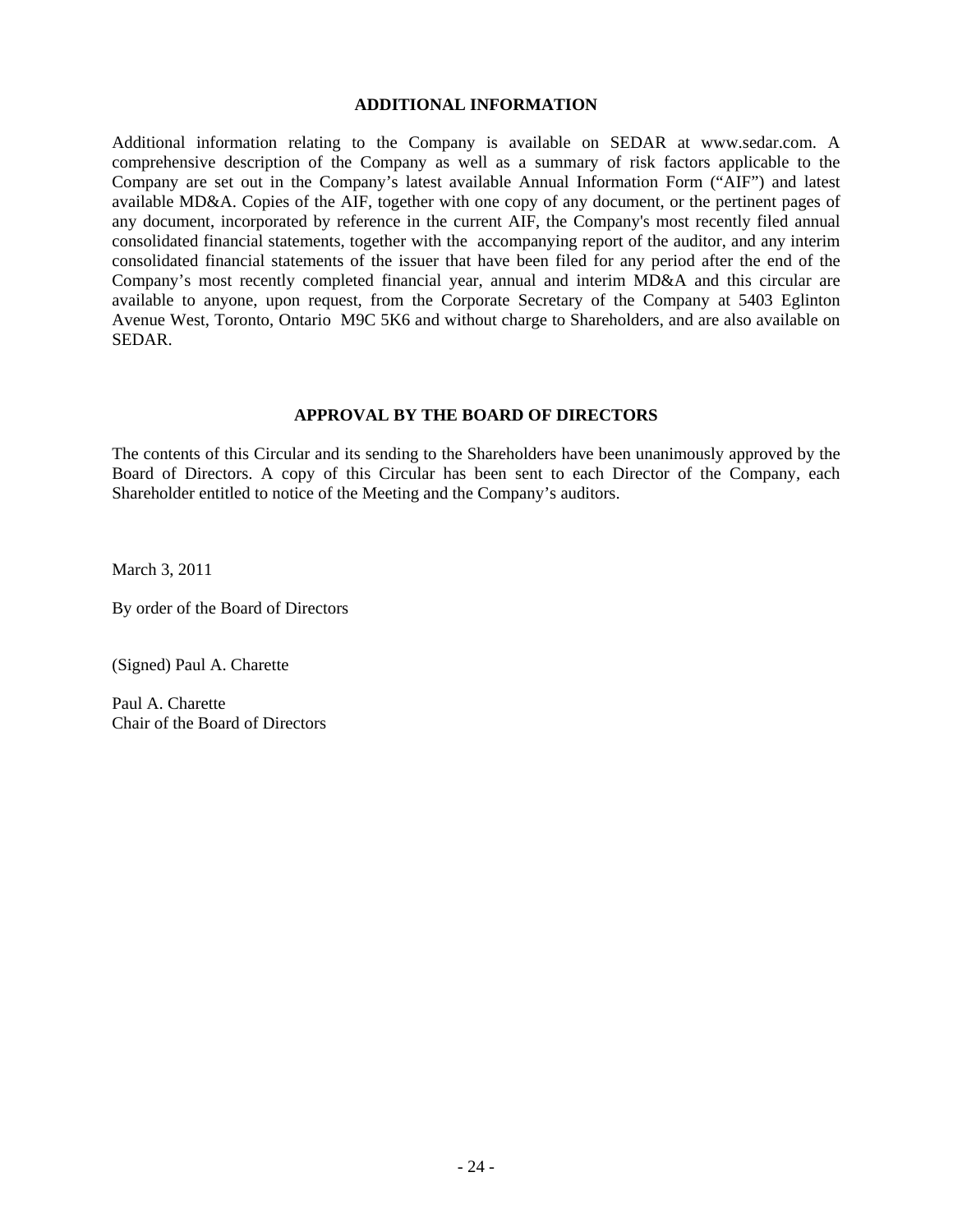# **SCHEDULE A**

# **STOCK OPTION PLAN RESOLUTION**

**WHEREAS** Bird Construction Inc. (the "Company") has established a stock option plan (the "Option Plan"), subject to regulatory and shareholder approval, pursuant to which options (the "Options") to purchase common shares ("Common Shares") of the Company may be granted to participants ("Optionees") under the Option Plan;

## **NOW THEREFORE BE IT RESOLVED THAT:**

- 1. the adoption of the Option Plan by the Company is hereby authorized, approved, ratified and confirmed.
- 2. subject to receipt of all applicable regulatory approvals, including approval of the TSX, upon the due exercise of Options granted under and governed by the Option Plan from time to time in accordance with the terms thereof, the number of Common Shares issuable as a result of such exercise shall be issued as fully paid and non-assessable Common Shares of the Company; and
- 3. any officer of the Company be and is hereby authorized, for and in the name of and on behalf of the Company, to execute and to deliver all such further agreements, instruments, amendments, certificates and other documents and to do all such other acts or things as such officer may determine to be necessary or advisable for the purpose of giving full force and effect to the provisions of this resolution, the execution by such officer and delivery of any such agreement, instrument, amendment, certificate or other document or the doing of any such other act or thing being conclusive evidence of such determination.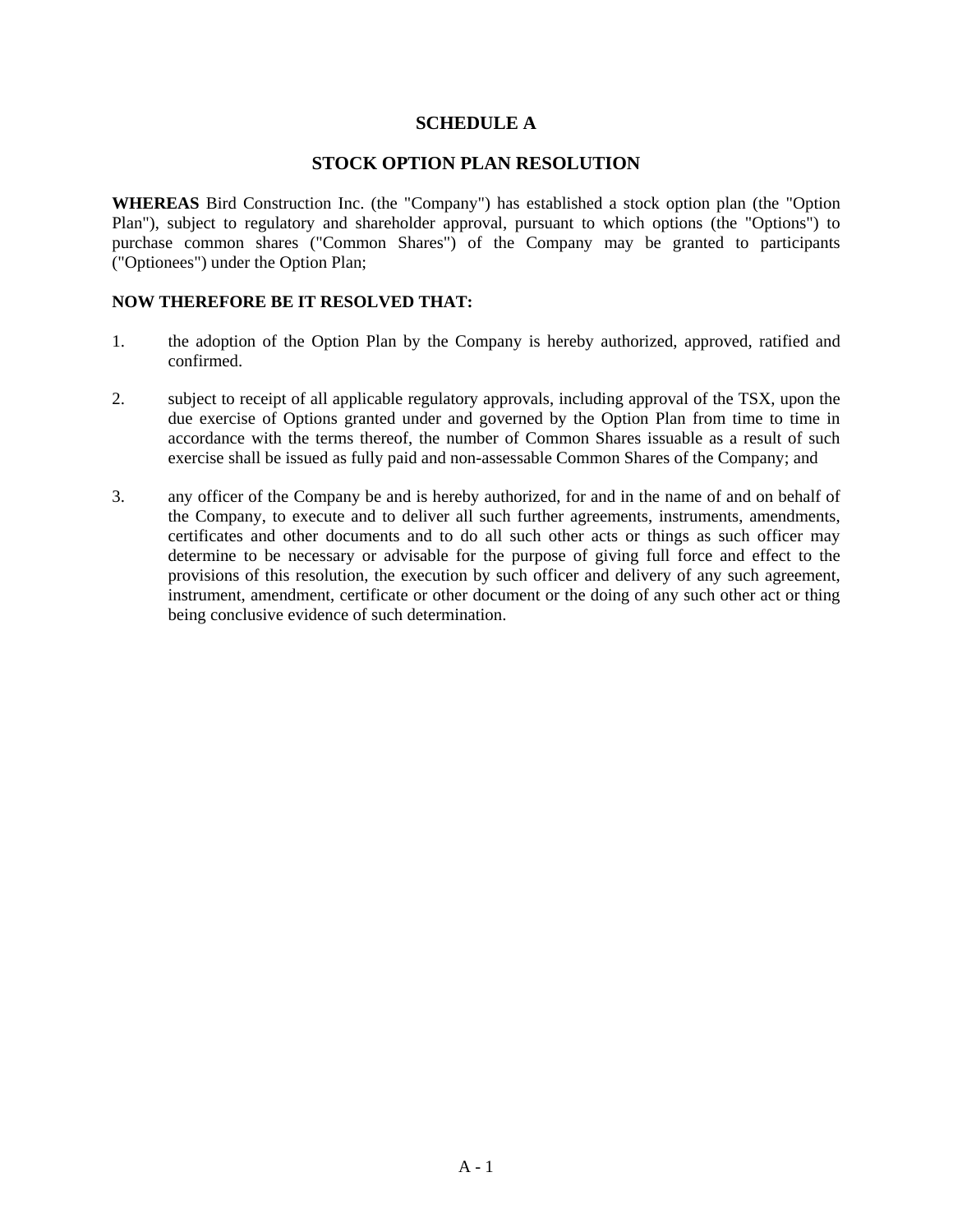# **SCHEDULE B**

# **Bird Construction Inc.**

# **STOCK OPTION PLAN**

(Effective Date)

**Bird Construction Inc.** (the "**Company**") hereby introduces the Company's Stock Option Plan (the "**Plan**"), effective as and from May 6, 2011, for the benefit of the respective officers, employees and consultants of the Company and its subsidiaries.

#### **1. DEFINITIONS**

As used herein, the following terms shall have the following meanings:

- (a) "**Associate**" shall have the meaning ascribed to that term in NI 45-106;
- (b) "**Blackout Period**" means a period when the Holder is prohibited from trading in the Company's securities pursuant to regulatory requirements or the Company's written policies then applicable;
- (c) "**Board**" means the board of directors of the Company;
- (d) "**business day**" means a day other than a Saturday, Sunday or any other day which is a statutory or civic holiday in the Province of Ontario;
- (e) **"CEO"** means the Chief Executive Officer of the Company;
- (f) "**Change of Control**" means the occurrence of any one or more of the following events:
	- (i) the acquisition of ownership, directly or indirectly, beneficially or of record, by any person or combination of persons acting jointly or in concert with each other, of securities representing more than 50% of the aggregate ordinary voting power represented by the issued and outstanding securities of the Company;
	- (ii) the sale, lease, exchange or other disposition, in a single transaction or a series of related transactions, of assets, rights or properties of the Company and/or any of its subsidiaries which have an aggregate book value greater than 50% of the book value of the assets, rights and properties of the Company and its subsidiaries on a consolidated basis to any other person or entity, other than a disposition to a wholly owned subsidiary of the Company in the course of a reorganization of the assets of the Company and its subsidiaries;
	- (iii) a resolution is adopted to wind-up, dissolve or liquidate the Company;
	- (iv) as a result of or in connection with: (A) a contested election of directors of the Company; or (B) a consolidation, merger, amalgamation, arrangement or other reorganization or acquisition involving the Company or any of its affiliates and another Company or other entity, the nominees named in the most recent management information circular of the Company for election to the Board shall not constitute a majority of the Board; or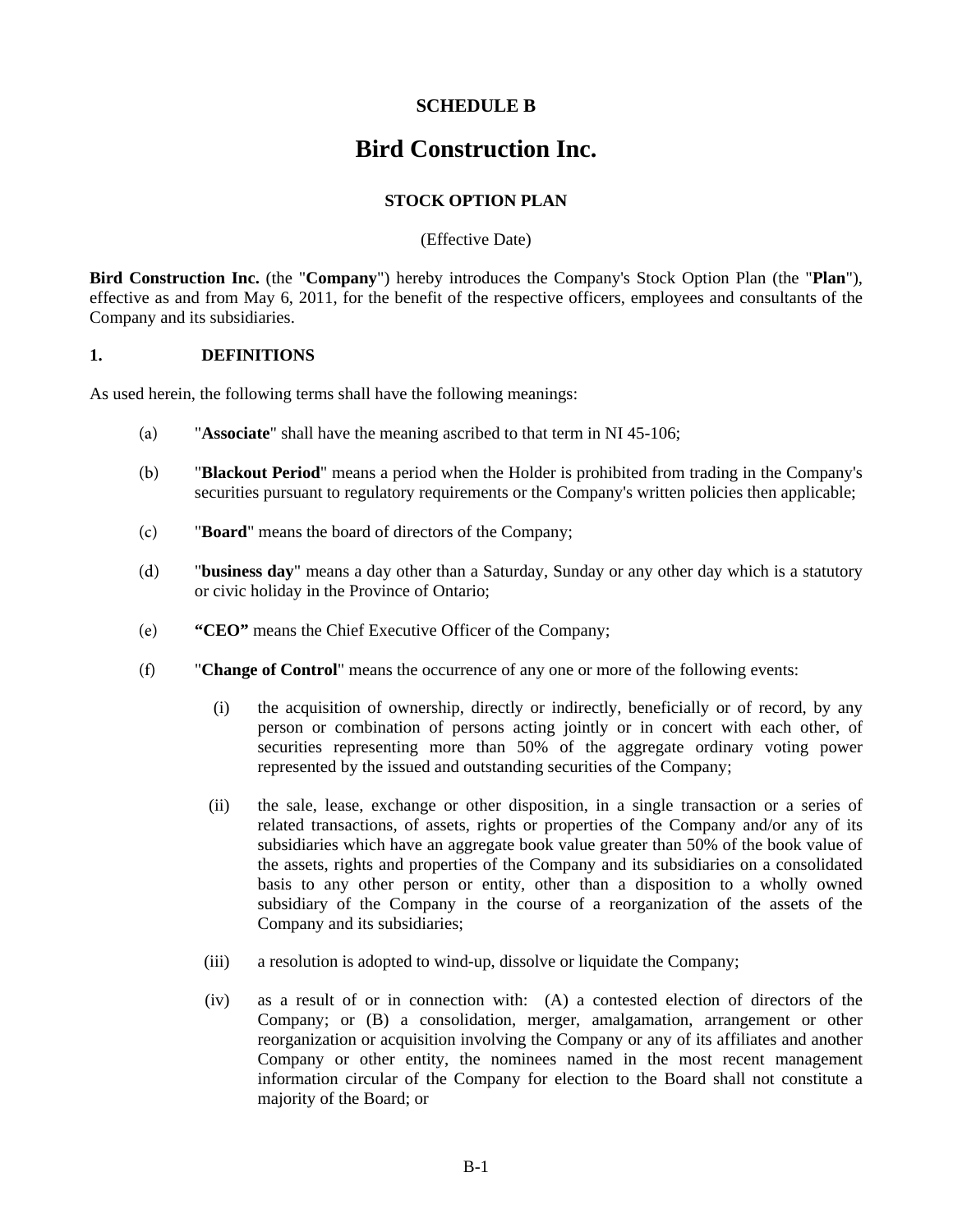- (v) the Board adopts a resolution to the effect that a Change of Control as defined herein has occurred or is imminent.
- (g) "**Committee**" has the meaning ascribed to that term in Section 3;
- (h) "**Common Shares**" means the common shares in the capital of the Company;
- (i) "**Consultant**" shall mean a "consultant" (as defined in NI 45-106) of the Company or any of its subsidiaries;
- (j) "**Eligible Person**" means any Employee or Consultant;
- (k) "**Employee**" means an employee of the Company or of any of its subsidiaries and includes officers of the Company or of any of its subsidiaries;
- (l) "**Expiry Date**" means the date determined by the Board at the time of grant on which an option will expire and no longer be exercisable;
- (m) "**Holder**" means the holder of an option, whether the original Optionee or a Permitted Assign of that Optionee;
- (n) "**Insider**" shall have the meaning ascribed to that term in the Company Manual of the TSX, as same is amended from time to time or interpreted or modified in any TSX Staff Notice or other published policy document of the TSX, provided that, if at any time the Common Shares are not then listed on the TSX, "**Insider**" will mean:
	- (i) an insider as defined in the *Securities Act* (Ontario); and
	- (ii) an Associate of any person who is an insider by virtue of (i);
- (o) "**Market Price**" at any date in respect of the Common Shares means the volume weighted average trading price of the Common Shares determined by dividing the total value of the Common Shares traded on the TSX during the last five trading days immediately preceding such date by the total volume of the Common Shares traded on the TSX during such five trading days (or, if such Common Shares are not then listed and posted for trading on the TSX, on such stock exchange on which such Common Shares are listed and posted for trading as may be selected for such purpose by the Board). In the event that such Common Shares are not listed and posted for trading on any stock exchange, the Market Price shall be the fair market value of such Common Shares as determined by the Board in its sole discretion;
- (p) "**NI 45-106**" means National Instrument 45-106 *Prospectus and Registration Exemptions* of the Canadian Securities Administrators, as amended from time to time, or such other successor and/or additional regulatory rules, instruments or policies from time to time of Canadian provincial securities regulatory authorities which may govern the trades of securities pursuant to this Plan;
- (q) "**Option Agreement**" has the meaning ascribed to that term in Section 7;
- (r) "**Optionee**" means an Eligible Person to whom an Option has been granted;
- (s) "**Outstanding Issue**" means the aggregate number of Common Shares that are outstanding immediately prior to the share issuance in question, excluding Common Shares issued pursuant to Security Based Compensation Arrangements over the preceding one-year period;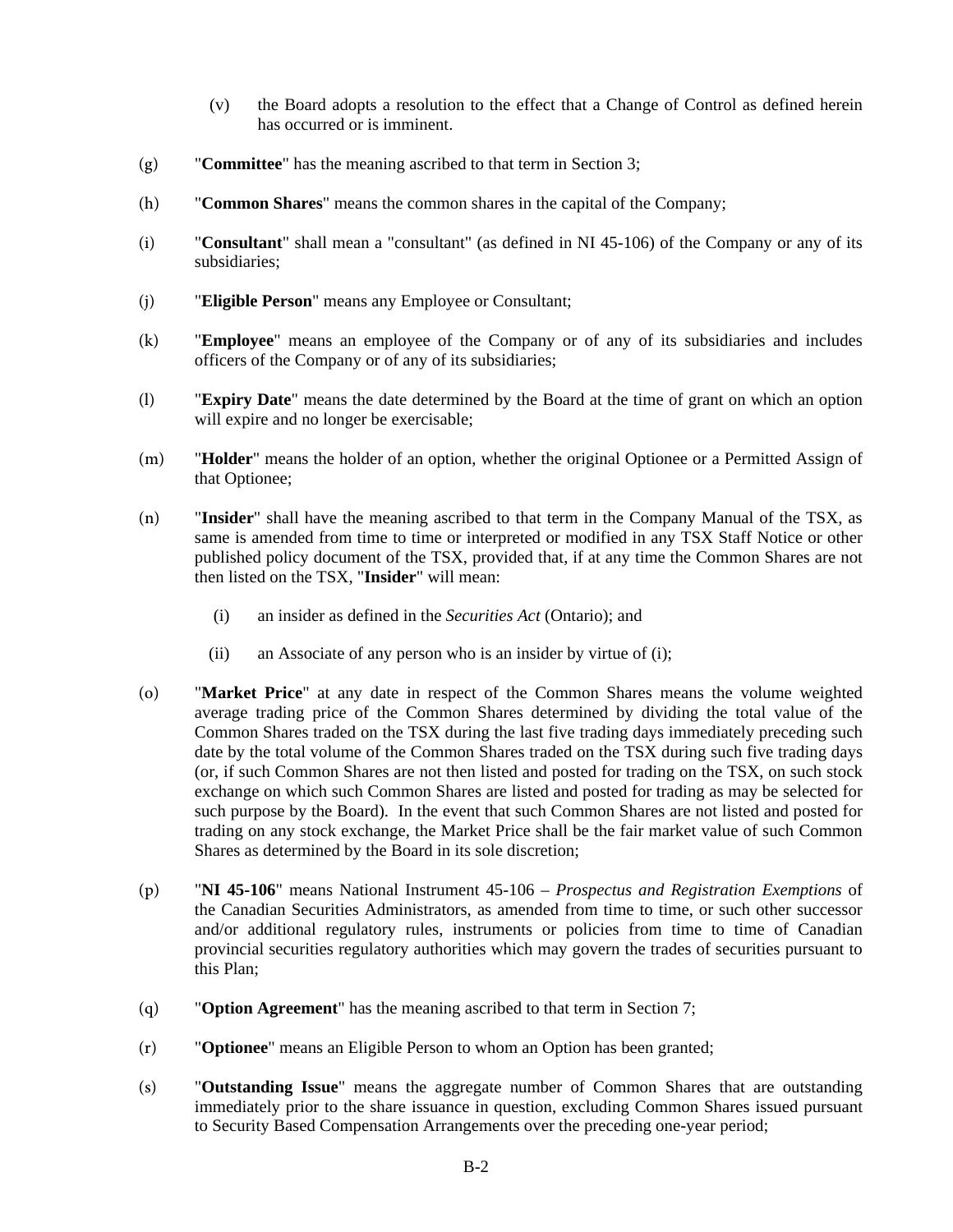- (t) "**Permitted Assign**" shall have the meaning ascribed to that term in NI 45-106;
- (u) "*Securities Act* **(Ontario)**" means the Securities Act, R.S.O. 1990, c. S.5, as amended;
- (v) "**Security Based Compensation Arrangements**" has the meaning set out in the Company Manual of the TSX;
- (w) "**senior officer**" shall have meaning the ascribed to that term in the *Securities Act* (Ontario);
- (x) "**subsidiary**" shall have the meaning ascribed to that term in NI 45-106;
- (y) "**Termination Date**" means:
	- (i) in the case of any Employee Optionee whose employment or term of office with the Company or any of its subsidiaries terminates in the circumstances set out in Section  $7(g)$  or  $7(h)$ , the date on which the Employee Optionee actually ceases to perform services for the Company or such subsidiary, as the case may be, without regard to b. whether such Employee Optionee continues thereafter to receive any payment from the Company or such subsidiary, as the case may be, in respect of the termination of such Employee Optionee's employment, including without limitation any continuation of salary or other compensation in lieu of notice of such termination, or c. whether such Employee Optionee is entitled or claims to be entitled at law to greater notice of such termination or greater compensation in lieu thereof than has been received by such Employee Optionee; and
	- (ii) in the case of a Consultant Optionee whose consulting agreement or arrangement with the Company or any of its subsidiaries, as the case may be, terminates in the circumstances set out in Section 7(g) or 7(h), the date that is designated by the Company or such subsidiary, as the case may be, as the date on which the Optionee's consulting agreement or arrangement is terminated, or, if no such date is so designated, the date on which the Consultant Optionee actually ceases to perform consulting services for the Company or such subsidiary, as the case may be; provided that "Termination Date" specifically does not mean the date of expiry of any period of notice of termination that the Company or such subsidiary, as the case may be, may be required to provide to the Optionee under the terms of the consulting agreement or at law, or for which the Company or such subsidiary, as the case may be, has elected to provide compensation in lieu of such notice; and
- (z) "**TSX**" means the Toronto Stock Exchange.

#### **2. PURPOSE OF THE PLAN**

The purpose of the Plan is to provide the Company and its subsidiaries with a share-related mechanism designed to develop and increase the interest in the growth and development of the Company and its subsidiaries of those Eligible Persons as may from time to time be granted options under the Plan by providing to them the opportunity to acquire a proprietary interest in the Company through the purchase of Common Shares.

#### **3. ADMINISTRATION**

The Plan will be administered by the Board or the Personnel and Safety Committee or other committee or persons appointed by the Board (the "**Committee**"). References herein to the "*Board*" are deemed to be references to the "*Board*" or the "*Committee*", as the case may be. Subject to the provisions of the Plan, the Board is authorized in its sole discretion to make such determinations under, and such interpretations of, and to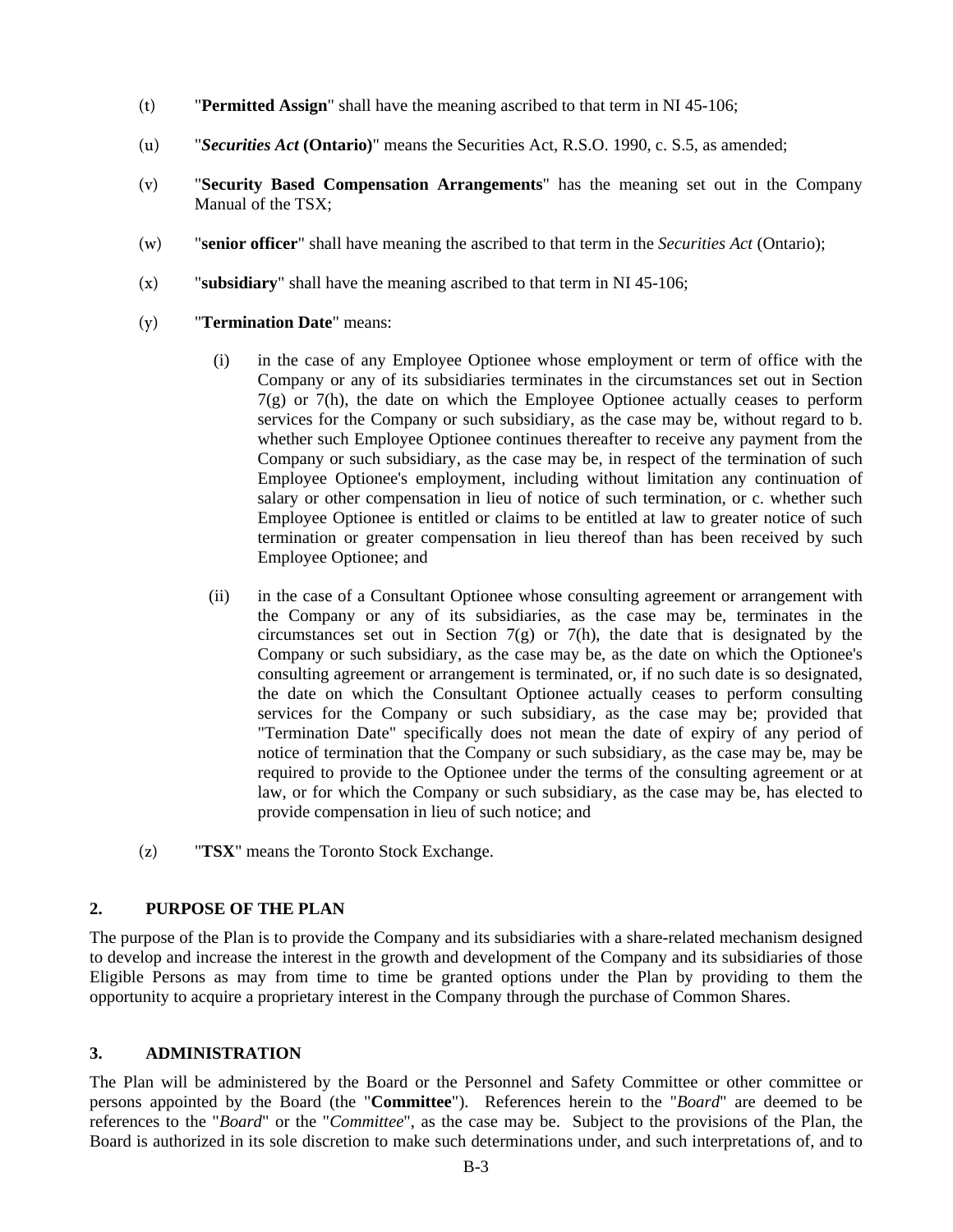take such steps and actions in connection with the proper administration of the Plan and to impose, amend or revoke such rules and regulations concerning the granting of options pursuant to the Plan as it, in its sole discretion, may deem necessary or advisable. No member of the Board will be liable for any action or determination taken or made in good faith with respect to the Plan or any options granted thereunder and each such member shall be entitled to indemnification by the Company with respect to any such action or determination in the manner provided for by the Board. Any determination approved by a majority of the members of the Board will be deemed to be a determination of that matter by the Board and shall be conclusive and binding on the Company and all other persons. The day-to-day administration of the Plan may be delegated to such officers and employees of the Company or its subsidiaries as the Board determines. The Board may also appoint or engage a trustee, custodian or administrator to administer or implement the Plan.

# **4. NUMBER OF SHARES DEDICATED TO THE PLAN**

Options shall not be granted under the Plan with respect to any class of shares in the capital of the Company other than Common Shares. Subject to adjustment in accordance with Section 8, the aggregate number of Common Shares subject to options under the Plan shall not exceed 4,215,385 Common Shares or such greater number as may be approved from time to time in accordance with Section 10 hereof. All options granted under the Plan will conform to all applicable provisions prescribed by the Plan and to such specific terms and conditions as may be determined by the Board at the time of making each such grant. The granting of any option must, in order to become effective and binding on the Company, be authorized or approved by the Board. For greater certainty, any Common Shares that are subject to an option that expires, is forfeited, is cancelled or is terminated will again become available for grant under this Plan. All Common Shares issued pursuant to the due exercise of options granted under the Plan will be so issued as fully paid and non-assessable shares.

# **5. ELIGIBILITY FOR OPTIONS**

The Board shall from time to time determine, in its sole discretion upon considering the recommendation of the CEO, the Eligible Persons who will be granted options. In determining the options to be granted to Eligible Persons under the Plan, the Board, upon considering the recommendation of the CEO, will give due consideration to the value of each such person's present potential contribution to the Company's (or any subsidiary of the Company's) success and to the recommendation, if any, in that regard of the compensation committee, if any, of the Board. For greater certainty, the CEO shall not make any recommendations regarding his or her own option grants.

## **6. GRANTING OF OPTIONS**

Subject to the provisions herein set forth and after reviewing any recommendations from time to time made by the CEO and the Committee, if any, designated by the Board for such purpose, the Board shall, in its sole discretion, select a) the Eligible Persons to whom options under the Plan will be granted, b) the number of Common Shares to be optioned to each of them, c) the date or dates on which such options should be granted, and d) the terms and conditions within the limits prescribed in Section 7 hereof attaching to each such option, including the exercise price thereof. The aggregate number of Common Shares reserved for issuance pursuant to all options granted to any one Optionee shall not exceed 5% of the number of Common Shares outstanding on a non-diluted basis at the time of such grant. In addition: 2. the number of securities issued to Insiders pursuant to the Plan and all other Security Based Compensation Arrangements, within any one-year period, shall not exceed 10% of the Outstanding Issue; and 3. the number of securities issuable to Insiders, at any time, pursuant to the Plan and all other Security Based Compensation Arrangements, shall not exceed 10% of the Outstanding Issue.

The granting of an option under the Plan to an Eligible Person shall neither entitle nor preclude such Eligible Person from being subsequently granted one or more additional options to purchase Common Shares under the Plan.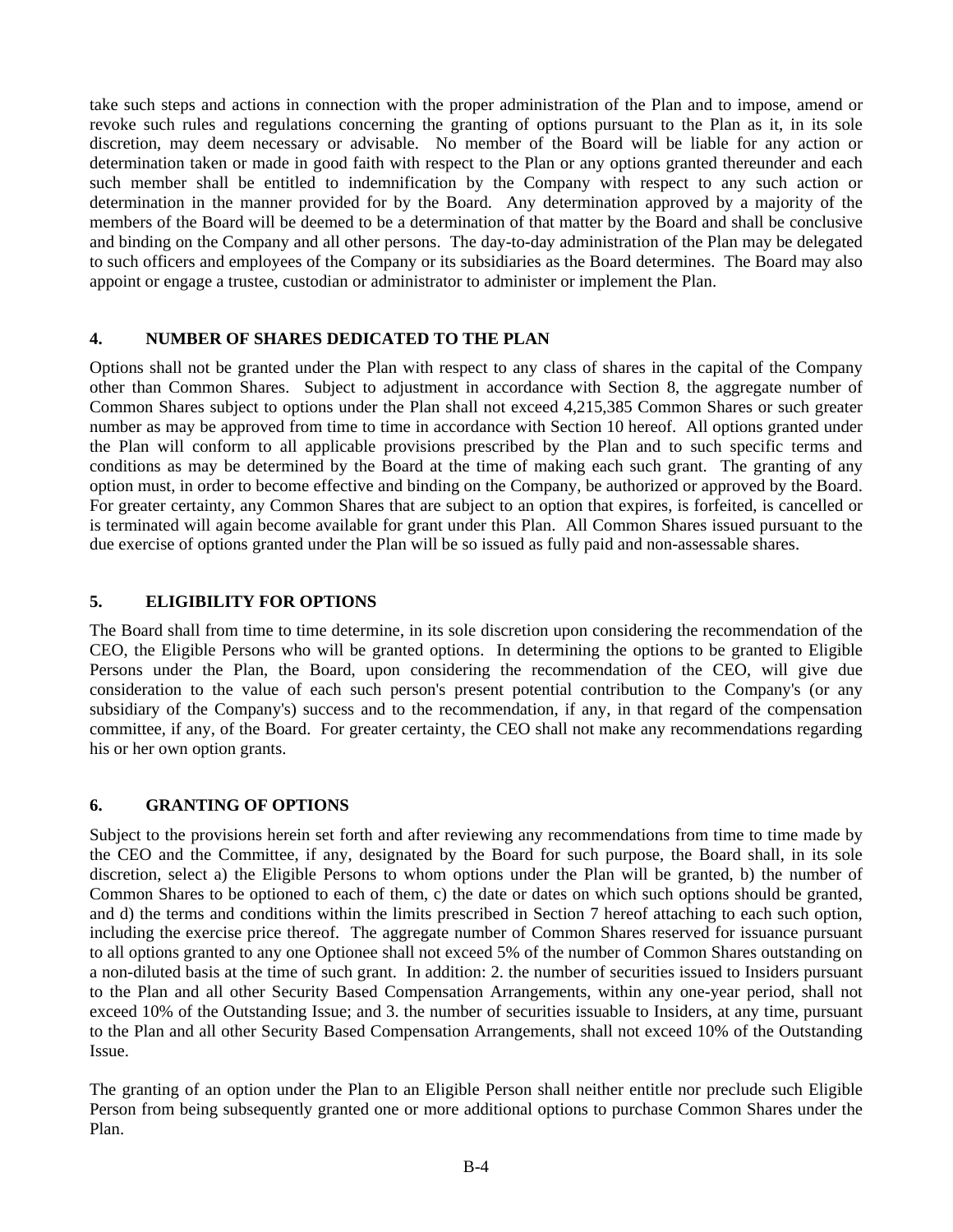# **7. TERMS AND CONDITIONS OF THE OPTIONS**

The terms and conditions of each option granted under the Plan shall be set forth in an option agreement (an "**Option Agreement**") to be entered into between the Company and each Optionee, such agreement to be in such form as may from time to time be approved by the Board. To the extent that the terms of the Plan and any Option Agreement are inconsistent, the terms of the Plan shall govern. The Option Agreement shall include the following terms and conditions as well as such other terms and conditions not inconsistent with the Plan as may be deemed advisable by the Board:

- (a) **Number of Shares** The Board shall, in its sole discretion, fix the aggregate number of Common Shares which are the subject of the option so granted.
- (b) **Exercise Price** The Board shall fix the exercise price per Common Share which shall not be less than the Market Price of the Common Shares at the time of the granting of such option.
- (c) **Payment** The full exercise price of the Common Shares purchased upon the exercise of the option shall be paid for in cash or by certified cheque or bank draft upon the exercise thereof.
- (d) **Vesting** The Board shall determine, at the time of granting an option to an Eligible Person pursuant to the Plan, the maximum number of Common Shares that may be exercised by such Optionee from time to time during the term of the option. Once an option becomes exercisable, it remains exercisable until termination or expiration of the option, unless otherwise specified by the Board at the time of grant. The Board has the right, in its sole discretion, to accelerate the date upon which any option or any instalment of any option becomes exercisable.
- (e) **Term of Option** The term of the option shall not be for less than one year and not more than 10 years from the date the option is granted, subject always to subsections (f), (g), (h) and (i) of Section 7; provided that, notwithstanding the foregoing or anything else to the contrary in the Plan, if the term of any option granted under the Plan ends on a day occurring within a Blackout Period or within seven business days thereafter, such option shall continue to be exercisable under the terms of the Plan up to 5:00 p.m. (Toronto time) on the seventh business day following the end of such Blackout Period.
- (f) **Death of Optionee** In the event of the death of an Optionee while an Eligible Person prior to 5:00 p.m. (Toronto time) on the Expiry Date of the option, the option may be exercised, as to all or any of the Common Shares forming the subject matter of such option which had vested and were exercisable at the time of the death of such Optionee, by the legal representatives of such Optionee at any time up to and including, but not after, 5:00 p.m. (Toronto time) on the earlier to occur of (A) the date which is the first anniversary of the date of death of such Optionee, or (B) the Expiry Date, after which the option shall in all respects cease and terminate and be of no further force or effect whatsoever. The provisions of this subsection 7(f) shall apply, *mutatis mutandis*, in the case of a Holder of an option that is the Permitted Assign of the original Optionee, in the event of the death of such original Optionee.
- (g) **Discharge of Optionee** In the event of (i) the discharge of an Optionee as an Employee or Consultant by reason of a wilful and substantial breach of such Optionee's employment, service duties or obligations, as the case may be (as determined by the Board in its sole discretion), or (ii) the voluntary resignation of the Optionee as an Employee or Consultant other than in the case of retirement, in either case prior to 5:00 p.m. (Toronto time) on the Expiry Date of the option, all options granted to such Optionee under the Plan, whether or not exercisable on such date, shall in all respects forthwith cease and terminate and be of no further force or effect whatsoever as of the Termination Date. The provisions of this subsection 7(g) shall apply, *mutatis mutandis*, in the case of a Holder of an option that is the Permitted Assign of the original Optionee, in the event of the discharge or voluntary resignation of such original Optionee.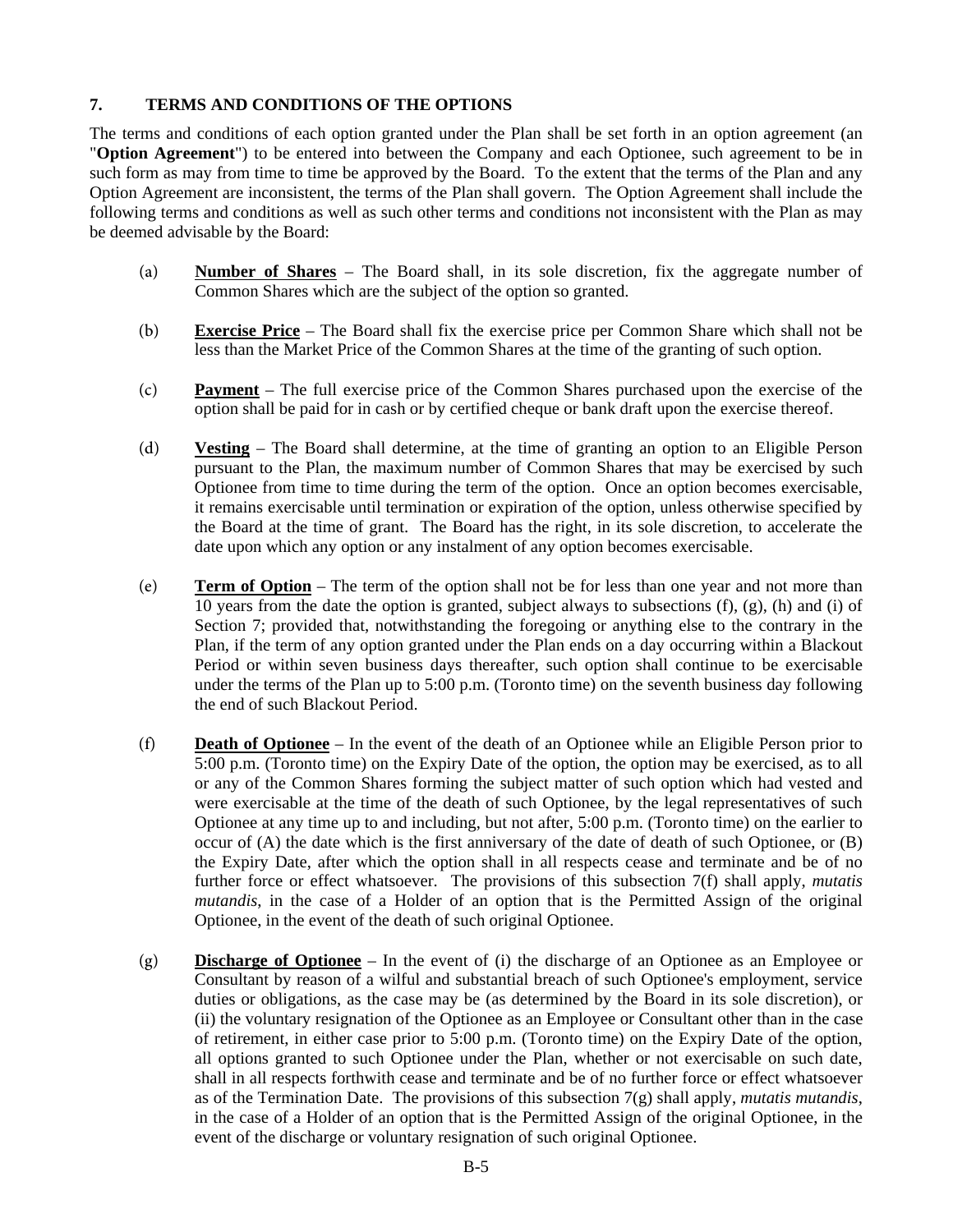- (h) **Removal or Termination of Optionee** In the event of the removal or termination of employment or service of an Employee Optionee or the termination of the consulting agreement or other arrangement with a Consultant Optionee, other than in the circumstances referred to in subsections (f) and  $(g)$  above, or in the event of the retirement of an Optionee, such that the Optionee is no longer an Eligible Person, such Optionee may exercise each option then held by such Optionee under the Plan which had vested and was exercisable on the Termination Date, at any time up to and including, but not after 5:00 p.m. (Toronto time) on the earlier of (A) the 90th day (or such later day as the Board in its sole discretion may determine) following the Termination Date, or (B) the Expiry Date, after which the option shall in all respects cease and terminate and be of no further force or effect whatsoever. The provisions of this subsection 7(h) shall apply, *mutatis mutandis*, in the case of a Holder of an option that is a Permitted Assign of the original Optionee, in the event of the removal or termination of employment or service of, or termination of the consulting agreement or other arrangement with, or retirement of, such original Optionee, as the case may be, other than in circumstances referred to in subsections (f) and (g) above.
- (i) **Change of Control** In the event of a Change of Control, the Board may, in its discretion, permit and authorize the accelerated vesting and early exercise of all or any portion of the then outstanding options in connection with the completion of such Change in Control. Whether or not the Board determines to accelerate the vesting of any options, the Company shall give written notice of any proposed Change of Control to each Holder. Upon the giving of any such notice, the Holders shall be entitled to exercise, at any time within the 30-day period following the giving of such notice, all or a portion of those options held by such Holders which are then vested and exercisable in accordance with their terms, as well as any unvested Options which the Board has determined shall be immediately vested and exercisable in connection with the completion of such Change of Control. The Board may also establish procedures, in connection with a Change of Control, for the conditional exercise of options, conditional on the completion of the Change of Control. Unless the Board determines otherwise, in its discretion, upon the expiration of the 30-day period described above, all rights of the Holders to exercise any outstanding Options, whether vested or unvested, shall terminate and all such options shall immediately expire and cease to have any further force or effect, subject to the completion of the relevant Change of Control.
- (j) **Non-Assignability of Option** Each option granted under the Plan shall be non-assignable and non-transferable by the Optionee. During the lifetime of the Optionee, an option shall be exercisable only by the Optionee and, upon the death of an Optionee, by the person to whom the rights shall have passed by estate succession or by the laws of dissent and distribution in accordance with subsection (f) above. Notwithstanding the foregoing an option may be transferred (a) by an Optionee to a Permitted Assign of such Optionee, or (b) among Permitted Assigns of an Optionee; provided that the Board may attach such terms and conditions to such transfers as the Board may consider necessary or advisable, including with respect to the termination of the Optionee.
- (k) **Exercise of Option** Subject to the provisions of the Plan, an option granted under the Plan shall be exercised from time to time by the Holder, or in the event of death by his legal representatives, by giving notice in writing addressed to the Company at its registered and principal office in the City of Toronto, to the attention of the Secretary of the Company, specifying the number of Common Shares forming the subject matter of such option in respect of which such notice is being given, together with payment (by cash, certified cheque or bank draft) in full of the exercise price of the Common Shares being purchased. Upon actual receipt by the Company of such notice and payment, the number of Common Shares in respect of which the option is exercised will, within a reasonable period of time, be duly issued as fully paid and nonassessable and the Holder exercising the options, or such nominee as the Holder shall direct,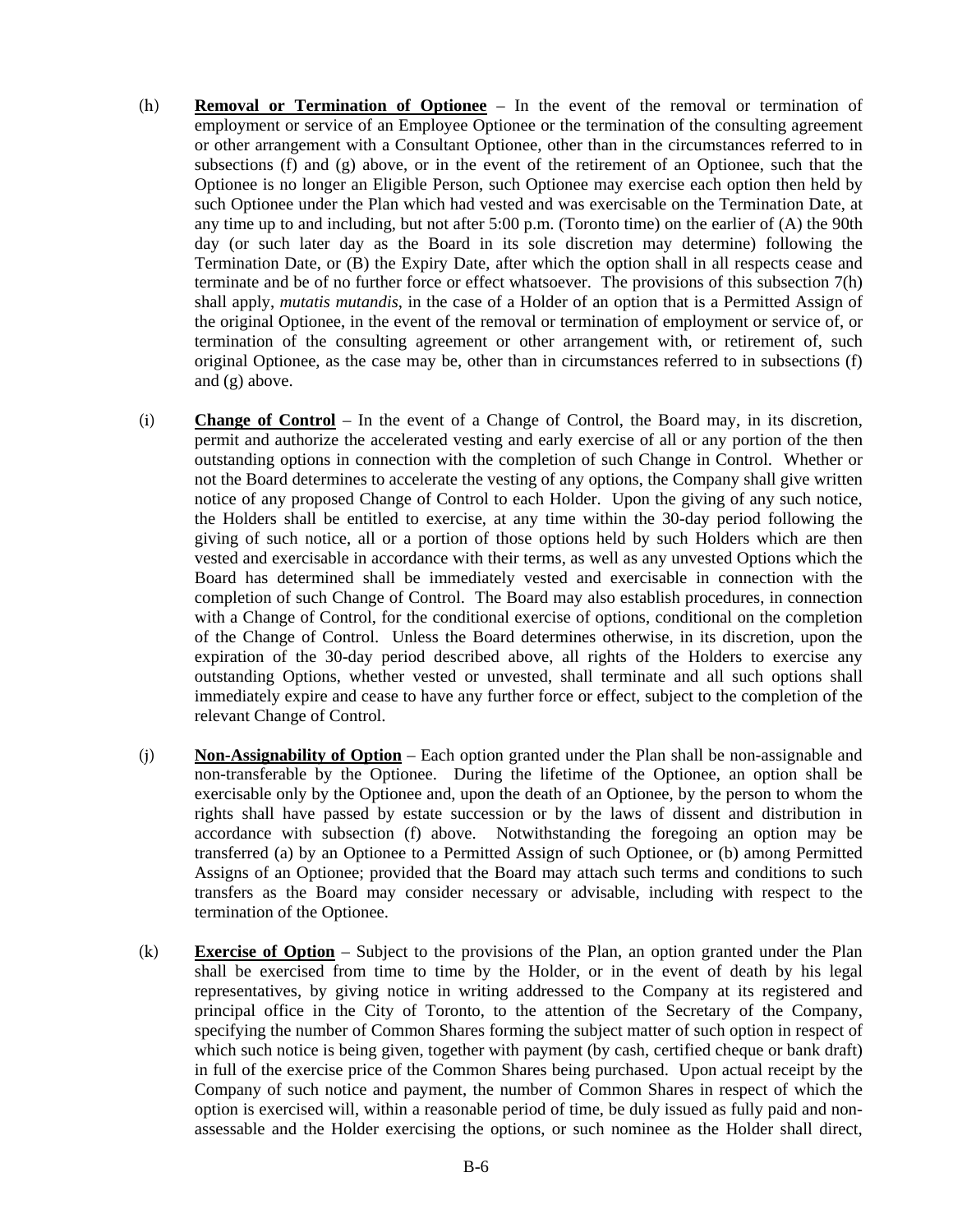shall be registered on the books of the Company as the holder of such number of Common Shares so issued.

- (l) **Unvested Options** Except as expressly provided herein, no unvested option may be exercised.
- (m) **Additional Terms and Conditions** Notwithstanding anything contained in this Plan or in any Option Agreement to the contrary, the Company's obligation to issue Common Shares to a Holder upon the exercise of an option shall be subject to the following:
	- (A) completion of such registration or qualification or other qualification of such Common Shares and the receipt of any approvals of governmental authorities or stock exchanges as the Company shall determine to be necessary or advisable in connection with the authorization, issuance or sale thereof;
	- (B) the admission of such Common Shares to listing on the TSX or such other stock exchange(s) on which the Common Shares may then be listed; and
	- (C) the receipt from the Holder of such representations, agreements and undertakings, including as to future dealings in such Common Shares, as the Company or its counsel determines to be necessary or advisable in order to safeguard against the violation of the securities laws of any jurisdiction.

In connection with the foregoing, the Company shall, to the extent necessary, take all steps determined by the Board, in its discretion, to be reasonable to obtain such approvals, registrations and qualifications as may be necessary for the issuance of such Common Shares in compliance with applicable securities laws and for the listing of such Common Shares on the TSX or such other stock exchange(s) on which the Common Shares are then listed.

# **8. GRANTING OF OPTIONS**

Appropriate adjustments in the number of Common Shares and in the exercise price per Common Share, relating to options granted or to be granted, shall be made by the Board in its sole discretion to give effect to adjustments in the number of Common Shares resulting, subsequent to the approval of the Plan, from any subdivisions, consolidation or reclassifications of the Common Shares, the payment of stock dividends by the Company (other than dividends in the ordinary cause) or other relevant changes in the capital structure of the Company. The Board's determination of such adjustments shall be final, binding and conclusive for all purposes.

#### **9. TAXES**

Upon the exercise of an option, the Holder shall make arrangements satisfactory to the Company regarding payment of any federal, state, provincial, local or other taxes of any kind required by law to be paid in connection with the exercise of the option. In order to satisfy the withholding tax liability, if any, of the Company in respect of the exercise of an option by a Holder, the Company shall have the right, at its sole discretion, to (a) withhold from any amount or amounts due to the Holder an amount equal to such withholding tax, (b) require the Holder to pay to the Company an amount equal to such withholding tax, or (c) retain and withhold Common Shares that would otherwise have been issued or delivered to the Holder hereunder having a market value not less than the amount of such withholding tax and arrange for the sale of such Common Shares on behalf of the Holder with the proceeds used to fund such tax.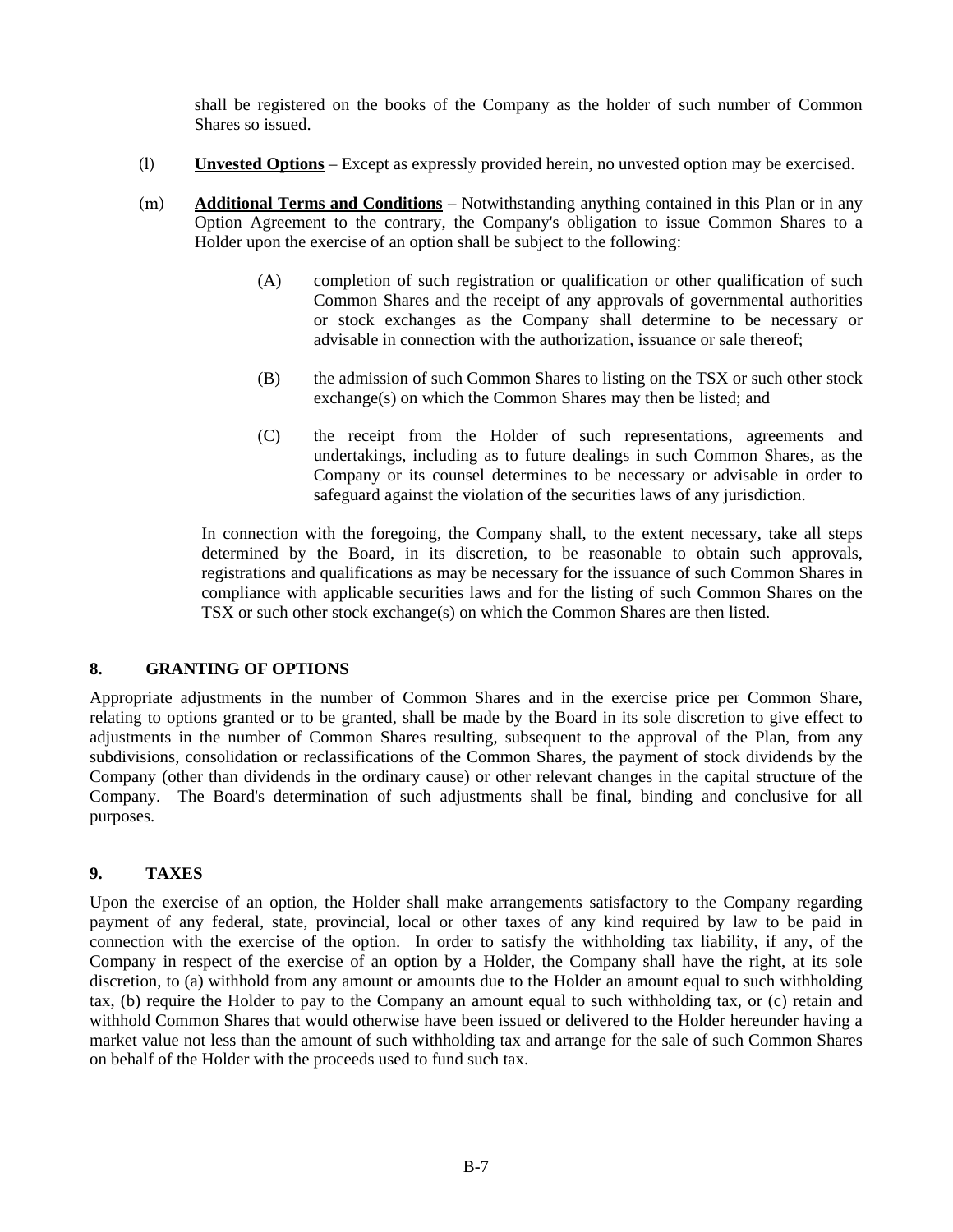## **10. AMENDMENT OR DISCONTINUATION OF PLAN**

- (a) Subject to regulatory approval, the approval of the TSX or such other stock exchange(s) on which the Common Shares are then listed for trading and the limitations set out in subsections 0 and 0 hereof, the Board may, by resolution, amend, vary or discontinue the Plan, or any agreement or entitlement subject to the Plan, at any time without notice to or approval of the shareholders of the Company, including, without limitation:
	- (i) amendments to the definition of Eligible Person, other than to allow non-Employee directors of the Company to participate in the Plan and amendments to the authority of the Board in respect of the grant of options under the Plan;
	- (ii) amendments to ensure continuing compliance with applicable laws and regulations and the requirements or policies of any governmental or regulatory authority, securities commission or stock exchange having authority over the Company or the Plan;
	- (iii) changes of a "housekeeping", clerical, technical or stylistic nature, including, without limitation, eliminating any ambiguity, error or defect, supplying any omission or correcting or supplementing any provision contained in the Plan or in any agreement subject to the Plan which may be incorrect or incompatible with any other provision of the Plan or such agreement;
	- (iv) changing the method of determining the exercise price for options granted pursuant to the Plan, provided that the exercise price shall not in any case be lower than the Market Price of a Common Share;
	- (v) changing the following terms governing options under the Plan: a. vesting terms (including the acceleration of vesting); (B) exercise and payment method and frequency; (C) adjustments required in the circumstances of one of the events referred to in Section 8 hereof; and (D) the effect of termination (for whatever reason) of the Optionee's employment or service;
	- (vi) determining that any of the provisions of the Plan or any agreement subject to the Plan concerning the effect of termination (for whatever reason) of the Optionee's employment, service or consulting agreement/ arrangement shall not apply for any reason acceptable to the Board;
	- (vii) adding a cashless exercise feature, payable in cash or securities, provided same includes a full deduction of the number of underlying Common Shares from the Plan reserved under Section 4 hereof;
	- (viii) adding or amending provisions necessary for options under the Plan to qualify for favourable tax treatment to Optionees and/or the Company under applicable tax laws or otherwise address changes in applicable tax laws;
	- (ix) changing any terms relating to the administration of the Plan; and
	- (x) any other amendment, whether fundamental or otherwise, not requiring shareholder approval under applicable law (including, without limitation, the rules and policies of the TSX and of any other stock exchange or market having authority over the Company or the Plan).
- (b) Subject to regulatory approval, the approval of the TSX or such other stock exchange(s) on which the Common Shares are then listed for trading and the limitations set out in subsection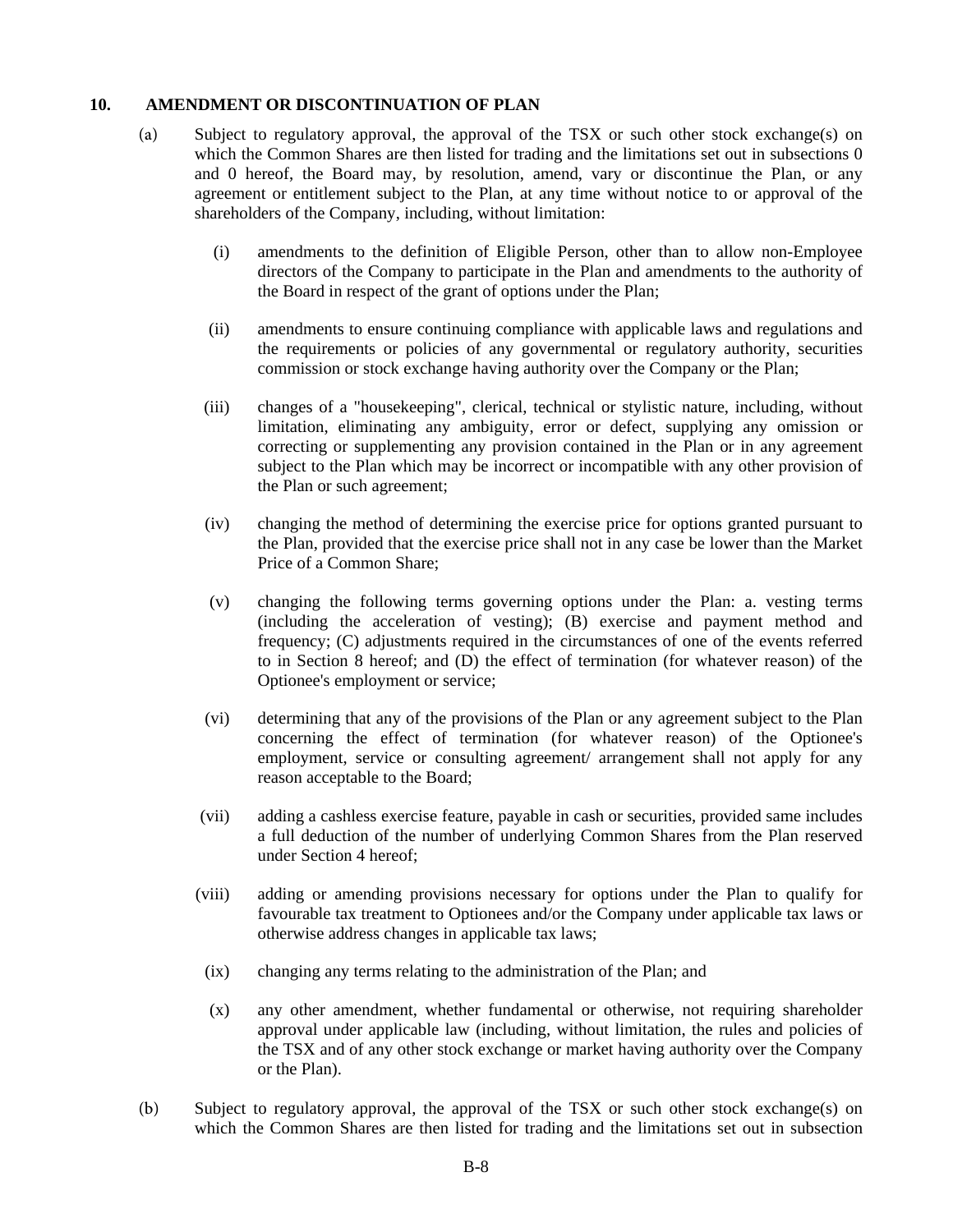10(c) hereof, the Board may not, by resolution, amend, vary or discontinue the Plan, or any agreement or entitlement subject to the Plan, at any time for the following purposes without the approval by a majority of the votes cast by shareholders of the Company, in person or by proxy, at a meeting of shareholders:

- (i) any increase in the maximum number of Common Shares issuable under the Plan as provided for in Section 4 hereof or any change from a fixed maximum number of Common Shares issuable under the Plan to a fixed maximum percentage;
- (ii) any reduction in the exercise price of any outstanding option except in connection with an adjustment provided for under Section 8 hereof (for this purpose, the cancellation or termination of an option of an Optionee prior to expiry of the option term for the purpose of reissuing an option to the same Optionee with a lower exercise price shall be treated as an amendment to reduce the exercise price of an option);
- (iii) any extension of the option term of an option held by an Insider;
- (iv) any increase to the limit on the numbers of securities issued or issuable to Insiders set out in Section 6 hereof;
- (v) any amendment to this Section 10; and
- (vi) any other amendment requiring shareholder approval under applicable law (including, without limitation, under the rules and policies of the TSX and of any other stock exchange(s) or market having authority over the Company or the Plan);

provided further that, in the case of any amendment or variance referred to above, Insiders who directly benefit from such amendment or variance will not have the votes attaching to the Common Shares or other securities of the Company held, directly or indirectly, by them counted in respect of the required approval of the shareholders of the Company.

(c) Notwithstanding anything herein to the contrary, no amendment, variance or discontinuance of the Plan, or any agreement or entitlement subject to the Plan, may be made, without the prior written consent of the Holder, if the Board determines that the effect thereof is to impair, derogate from or otherwise materially and adversely affect any option previously granted to such Holder under the Plan.

## **11. MISCELLANEOUS**

Nothing contained in the Plan or in any option granted thereunder shall be deemed to give any Holder any interest or title in or to any shares of the Company or any other legal or equitable right against the Company whatsoever other than as set forth in the Plan and pursuant to the exercise of any option.

The holder of an option shall not have any of the rights and privileges of a shareholder of the Company in respect of any of the Common Shares purchasable upon the exercise of any option, unless and until such option has been exercised in accordance with the terms of this Plan (including tendering payment in full of the aggregate exercise price for the Common Shares in respect of which the option is being exercised along with any amounts required by the Company to be paid under Section 9 hereof) and the Company has issued such Common Shares to the Holder.

Participation in this Plan is entirely voluntary and not obligatory and shall not, nor shall any Option Agreement, be interpreted as conferring upon any Employee Optionee any right to continue in the employ of the Company or any of its subsidiaries or affect in any way the right of the Company or any such subsidiary to terminate his or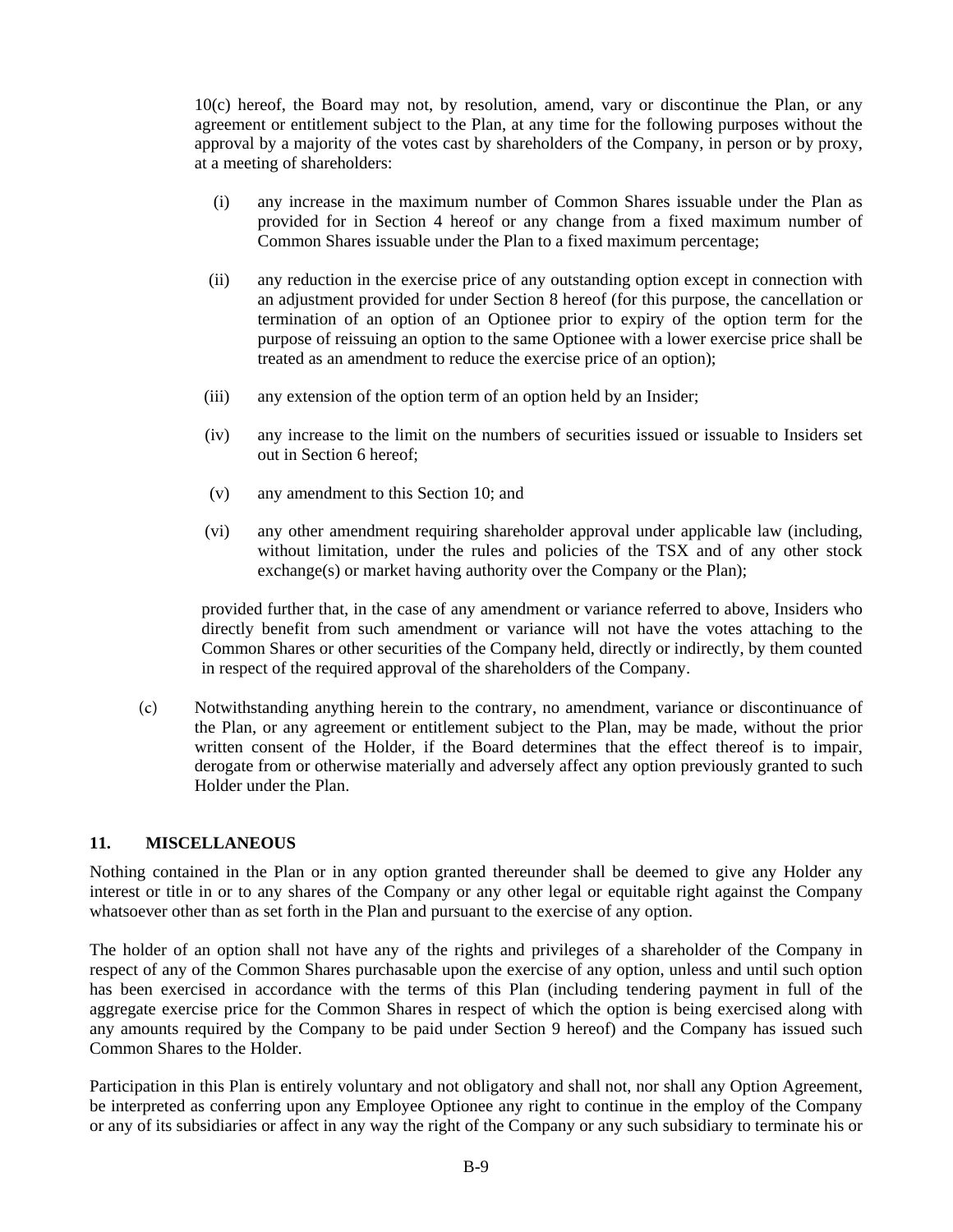her employment at any time; nor shall anything in this Plan or any Option Agreement be deemed or construed to constitute an agreement, or an expression of intent, on the part of the Company or any of its subsidiaries to extend the employment of any Optionee beyond the time which he or she would normally be retired pursuant to the provisions of any present or future retirement plan of the Company or any of its subsidiaries or any present or future retirement policy of the Company or any of its subsidiaries, or beyond the time at which he or she would otherwise be retired pursuant to the provisions of any contract of employment with the Company or any of its subsidiaries.

Nothing in this Plan or any option shall confer on any Consultant any right to continue to provide services to the Company or any of its subsidiaries or affect in any way the right of the Company or any of its subsidiaries to terminate at any time any agreement or contract with such Consultant; nor shall anything in this Plan or any option be deemed to be or construed as an agreement, or an expression of intent, on the part of the Company or the subsidiary to extend the time for the provision of services beyond the time specified in the contract with the Company or such subsidiary.

No fractional Common Shares shall be issued upon the exercise of options granted under the Plan and, accordingly, if a Holder would otherwise become entitled to a fractional Common Share upon the exercise of an option, such Holder shall only have the right to purchase the next lowest whole number of Common Shares and no payment or other adjustment shall be made with respect to the fractional interest so disregarded.

# **12. BINDING EFFECT**

The Company and every Holder shall be bound by the terms and conditions of the Plan.

# **13. COMPLIANCE WITH APPLICABLE LAW**

If any provision of the Plan or any agreement entered into pursuant to the Plan contravenes any law or any order, policy, by-law or regulation of any regulatory body or stock exchange having authority over the Company or the Plan, then such provision shall be deemed to be amended to the extent required to bring such provision into compliance therewith.

This Plan and all Option Agreements shall be governed by the laws of the Province of Ontario and the federal laws of Canada applicable in that province.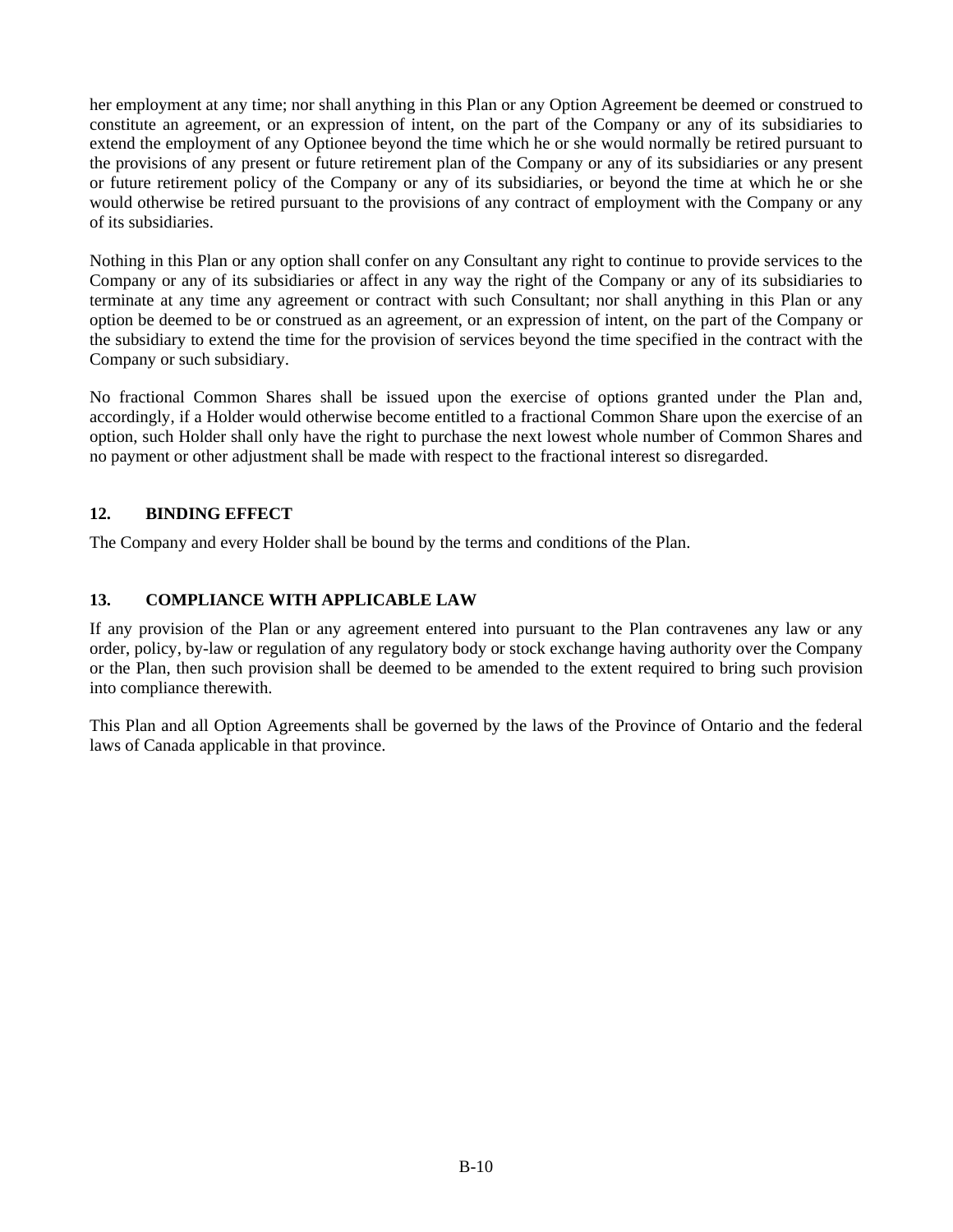# **SCHEDULE C**

# **CORPORATE GOVERNANCE GUIDELINES AND BOARD OF DIRECTORS MANDATE**

The Board of Directors (the "**Board of Directors**") of Bird Construction Inc. (the "**Company**" or "**Bird**") is elected by the Company's Shareholders (the "**Shareholders**") and is responsible for the stewardship of the investments, affairs and business of the Company in accordance with obligations under the articles of incorporation, by-laws and applicable law.

Within its stewardship responsibility, the Board of Directors' role is to preserve and enhance the viability of the Company and to ensure that it is managed with a view to the best interests of the Company. The Board of Directors delegates the responsibility for the day-to-day conduct of business to management of the Company, through its Chief Executive Officer ("**CEO**"), within a policy and budget framework established by the Board of Directors. In executing their responsibilities, each of the members of the Board of Directors is entitled to rely in good faith on the advice, reports and opinions of management of the Company.

## **1. CORE RESPONSIBILITIES**

- (a) **Board of Directors** –The core responsibilities of the Board of Directors include stewardship and oversight in the following areas:
	- (i) Strategic Planning and Annual Business Plan The Board of Directors ensures that the Company adopts a strategic and annual planning process to guide its activities. The Board of Directors meets periodically to review the plans. In addition, at each regular meeting, the Board of Directors reviews the Company's overall business strategies, its business plan, as well as major strategic initiatives to evaluate whether the Company's proposed actions are generally in accordance with its objectives.
	- (ii) Identification of Principal Risks The Board of Directors, directly and through the Audit and the Personnel and Safety Committees, reviews the principal risks of the Company's business and the appropriateness of the systems put in place to manage these risks.
	- (iii) Selection and Remuneration of the CEO and the Senior Management Team The Board of Directors is responsible for selecting the CEO and for approving the selection of the members of the senior management team. Communication with the management team is through the CEO and the Board of Directors is responsible for judging the effectiveness of the CEO. The Board of Directors is also responsible for providing an effective system of remuneration. These functions are performed with the benefit of advice from the Personnel and Safety Committee.

## (iv) Succession Planning

On a regular basis, the Board of Directors reviews a succession plan, developed by management, addressing the policies and principles for selecting a successor to the CEO and other key senior management positions, both in an emergency situation and in the ordinary course of business. The succession plan should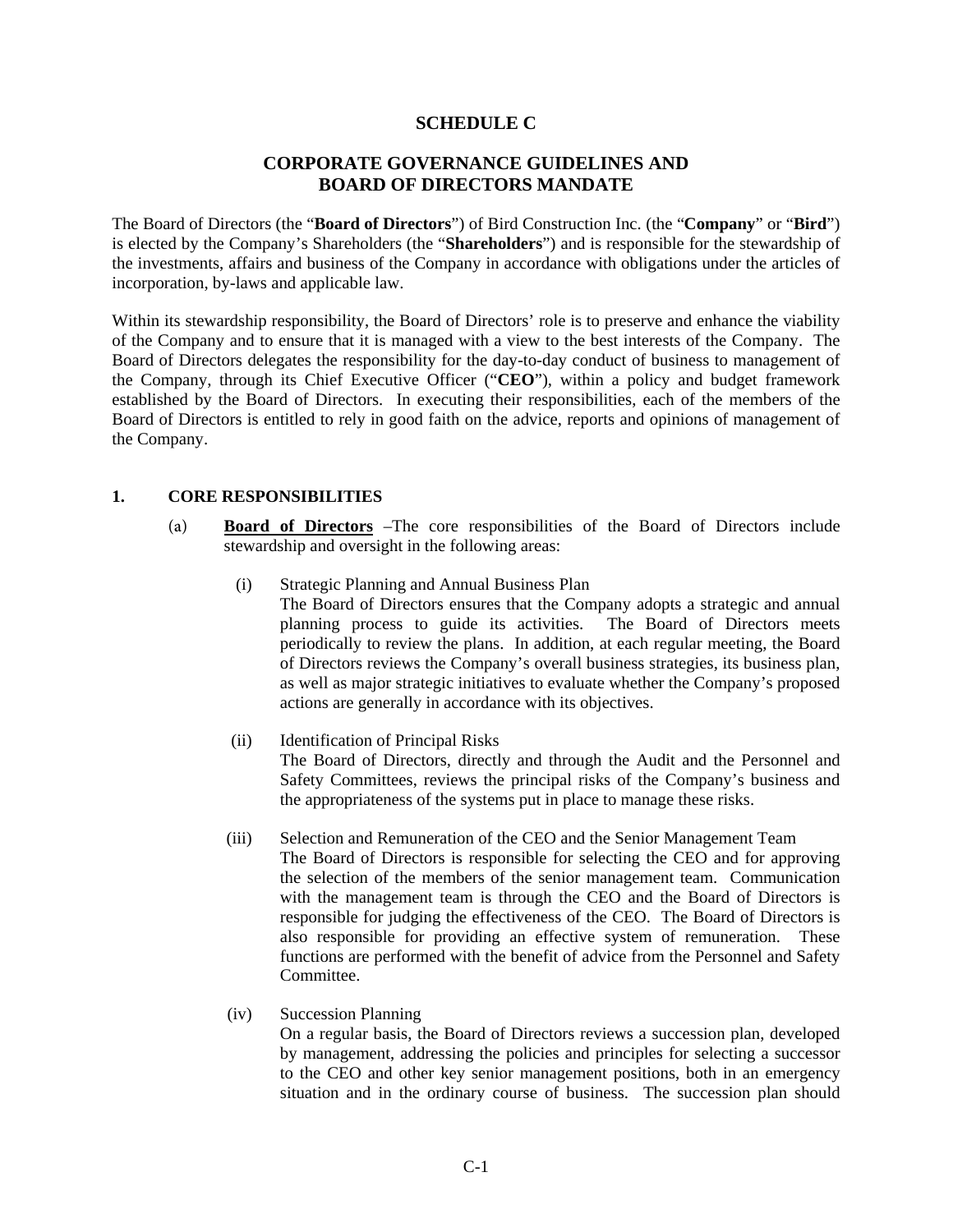include an assessment of the experience, performance, skills and planned career paths for possible successors to the CEO currently in the Company's senior management.

(v) Financial Reporting and Internal Controls The Board of Directors, acting through the Audit Committee, oversees the financial reporting and disclosures of the Company. This includes monitoring the implementation of appropriate internal control systems to ensure the accuracy and timeliness of the information. It also includes monitoring and administration of the Whistle Blower Policy, which provides for an anonymous method of delivering complaints with respect to accounting, internal control and auditing matters.

# **2. BOARD COMPOSITION**

- (a) **Board Composition** The composition of the Board should balance the following goals:
	- (i) The size of the Board should facilitate substantive discussions of the whole Board in which each Director of the Company ("**Director**") can participate meaningfully;
	- (ii) The composition of the Board should encompass a broad range of skills, expertise, industry knowledge, diversity of opinion and contacts relevant to the affairs and business of the Company; and
	- (iii) Membership on the Board shall include an appropriate number of members whom the Board has determined have no material relationship with the Company or the Company's principal Shareholders and who are otherwise considered independent as contemplated by the corporate governance guidelines published by the Canadian Securities Administrators (the "**CSA Guidelines**") and under the rules of the Toronto Stock Exchange ("**TSX**").
- (b) **Selection of Directors** The Personnel and Safety Committee is responsible for recommending to the Board, from time-to-time, a list of potential Directors meeting the Company's general criteria for Board membership, as well as suitable nominees to fill specific vacancies occurring between annual meetings of Shareholders. The processes used by the committee as well as the basis for its recommendations are outlined in the terms of reference for the Personnel and Safety Committee. The Board of Directors is responsible for selecting nominees for election to membership on the Board for presentation at the annual meetings of Shareholders.
- (c) **Orientation and Continuing Education** The Personnel and Safety Committee is responsible for the continuing education of Directors as outlined in the committee's terms of reference.

#### **3. BOARD COMMITTEES**

(a) **Committees** – The standing committees of the Board of Directors are the Audit Committee and the Personnel and Safety Committee. Each of these committees has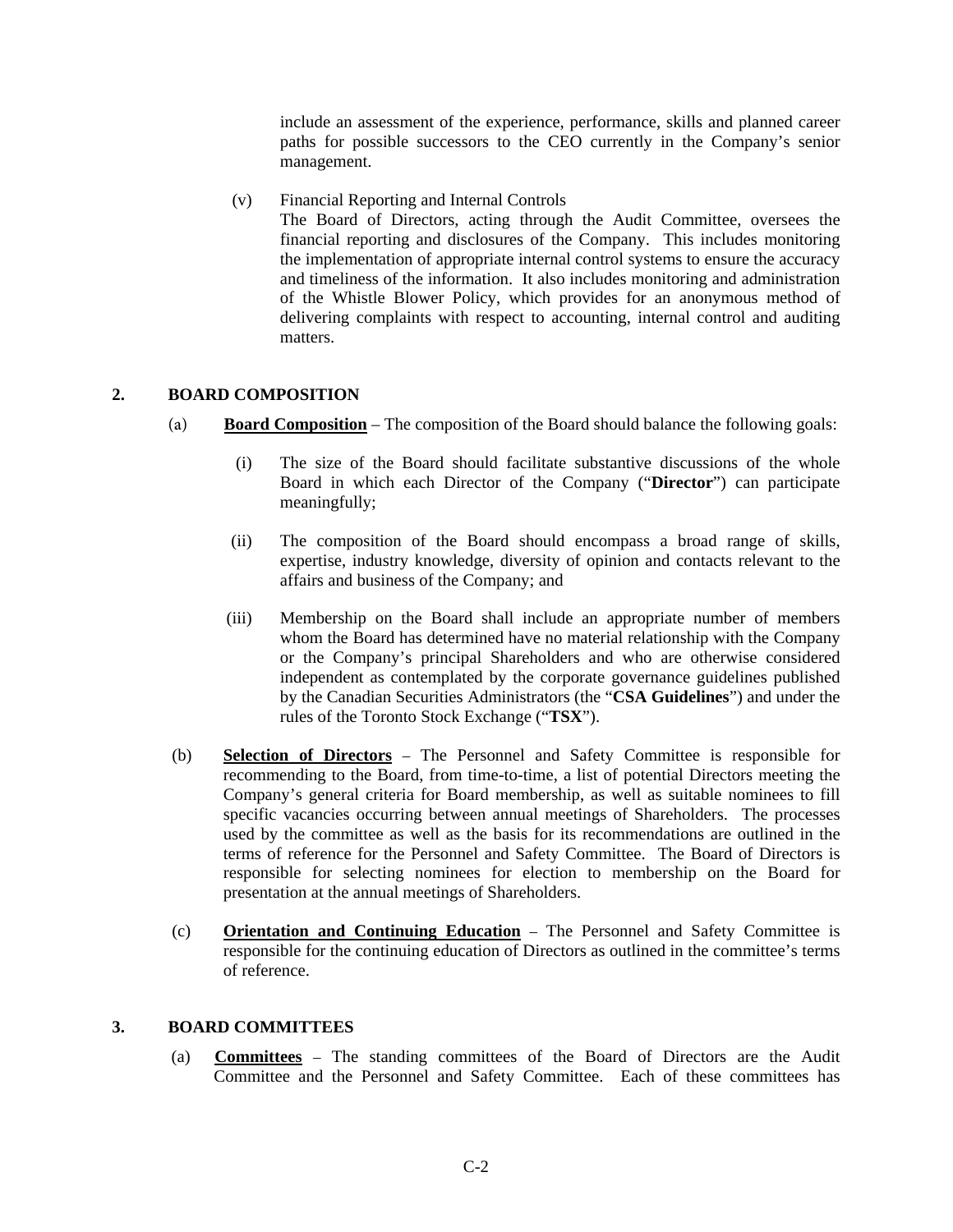written terms of reference (acting as a form of committee charter) satisfying at a minimum, applicable legislative and TSX rules.

All Directors, whether members of specific committees or not, may request attendance at any committee meeting and may make suggestions to committee chairs for additions to the agenda of the committee or to request that an item from a committee agenda be considered by the Board. Each committee chair will give periodic reports of the committee's activities to its respective Board.

(b) **Assignment of Committee Members** – The Board of Directors is responsible for recommending the assignment of Board members to its committees and the selection of the committee chairs.

# **4. BOARD MEETING PROCEDURES**

- (a) **Frequency of Meetings** The Board holds regularly scheduled meetings on a quarterly basis as well as additional special meetings to consider particular issues. Special meetings may be called from time-to-time as determined by the needs of the Company.
- (b) **Selection of Agenda Items for Board Meetings** The chair establishes the agendas for Board meetings. Any Board member, however, may recommend the inclusion of specific agenda items. The agenda is distributed in advance of a meeting to each Director.
- (c) **Board Materials Distributed in Advance** Information, data and presentation materials that are important to the Board's understanding of the affairs and business of the Company are distributed in writing to the Board before each meeting. Management of the Company should provide materials that are as concise as possible while giving Directors sufficient information, and time for review (subject to availability of time sensitive materials), to make informed decisions. Under certain circumstances, written materials may be unavailable to Directors in advance of a meeting, and certain items to be discussed at Board meetings may be of a sensitive nature such that the distribution of materials on these matters prior to the Board meeting would not be appropriate.
- (d) **Management at Meetings** The Board invites members of management of the Company, in addition to the Chief Executive Officer ("**CEO**") and the Chief Financial Officer ("**CFO**"), to attend Board meetings and to make presentations and provide additional insight into the various issues brought before the Board.
- (e) **In Camera Meetings** To encourage free and open discussion and communication among the independent members of the Board, the Directors meet during, or at the end of each regularly scheduled Board meeting or as required at each special Board meeting, without non-independent Directors and members of management present.

## **5. EXPECTATIONS OF DIRECTORS**

(a) **Commitment and Attendance** – All Directors should make every effort to attend all meetings of the Board and meetings of committees of which they are members. Although attendance in person is encouraged, members may attend by telephone to mitigate schedule conflicts.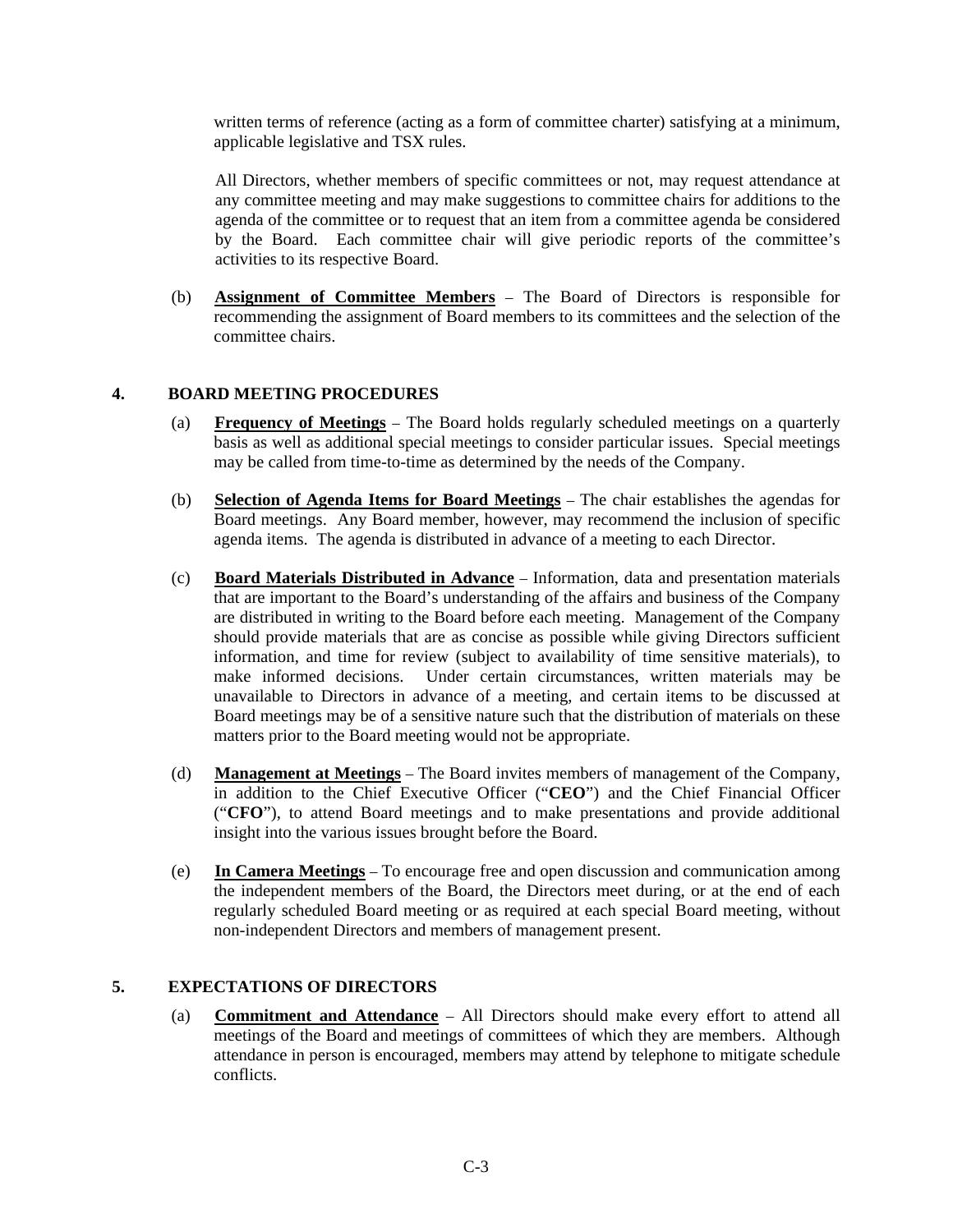- (b) **Participation in Meetings** Each Director should be sufficiently familiar with the affairs and business of the Company, including its financial statements and capital structure, and the risks it faces, to facilitate active and effective participation in the deliberations of the Board and of each committee on which he or she serves.
- (c) **Financial Knowledge** One of the most important roles of the Board is to monitor financial performance. A Director must know how to read financial statements, and should understand the use of financial ratios and other indices for evaluating financial performance.
- (d) **Ethical Business Conduct** The Company has adopted a written code of ethics. All Directors are made aware that they are expected to exhibit high standards of personal integrity, honesty and ethical business conduct, disclose any potential conflict of interest and abide by the Company's trading blackout period policies.
- (e) **Other Directorships** The Company values the experience Directors bring from other Boards on which they serve, but recognizes that those Boards may also present demands on a Director's time and availability, and may also present conflicts or legal issues. Directors should advise the Chair of the Personnel and Safety Committee before accepting any new membership on other Boards of directors or trustees or any other significant commitment involving an affiliation with other related businesses or governmental shares.
- (f) **Contact with Management** All Directors are invited to contact the CEO at any time to discuss any aspect of the affairs or business of the Company. While respecting organizational relationships and lines of communication, Directors have complete access to other members of management. There will be frequent opportunities for Directors to meet with the CEO, CFO and other members of management of the Company in Board and committee meetings and in other formal or informal settings.
- (g) **Confidentiality** The proceedings and deliberations of the Board and its committees are confidential. Each Director shall maintain the confidentiality of information received in connection with his or her services.

## **6. BOARD COMPENSATION**

The Board, acting through the Personnel and Safety Committee, conducts a review on a regular basis of the components and amount of Board compensation in relation to other similar companies.

## **7. CHAIR OF THE BOARD**

(a) **General Functions** – The Chair of the Board (the "**Chair**") shall provide leadership to the Board with respect to its functions as described in these guidelines and as otherwise may be appropriate. The Chair shall act as chair of meetings of the Board and, for such purpose, shall determine the agenda for each meeting of the Board in consultation with the Corporate Secretary.

The Chair shall oversee the preparation for and management of, and he or she shall preside over, meetings of the Shareholders of the Company.